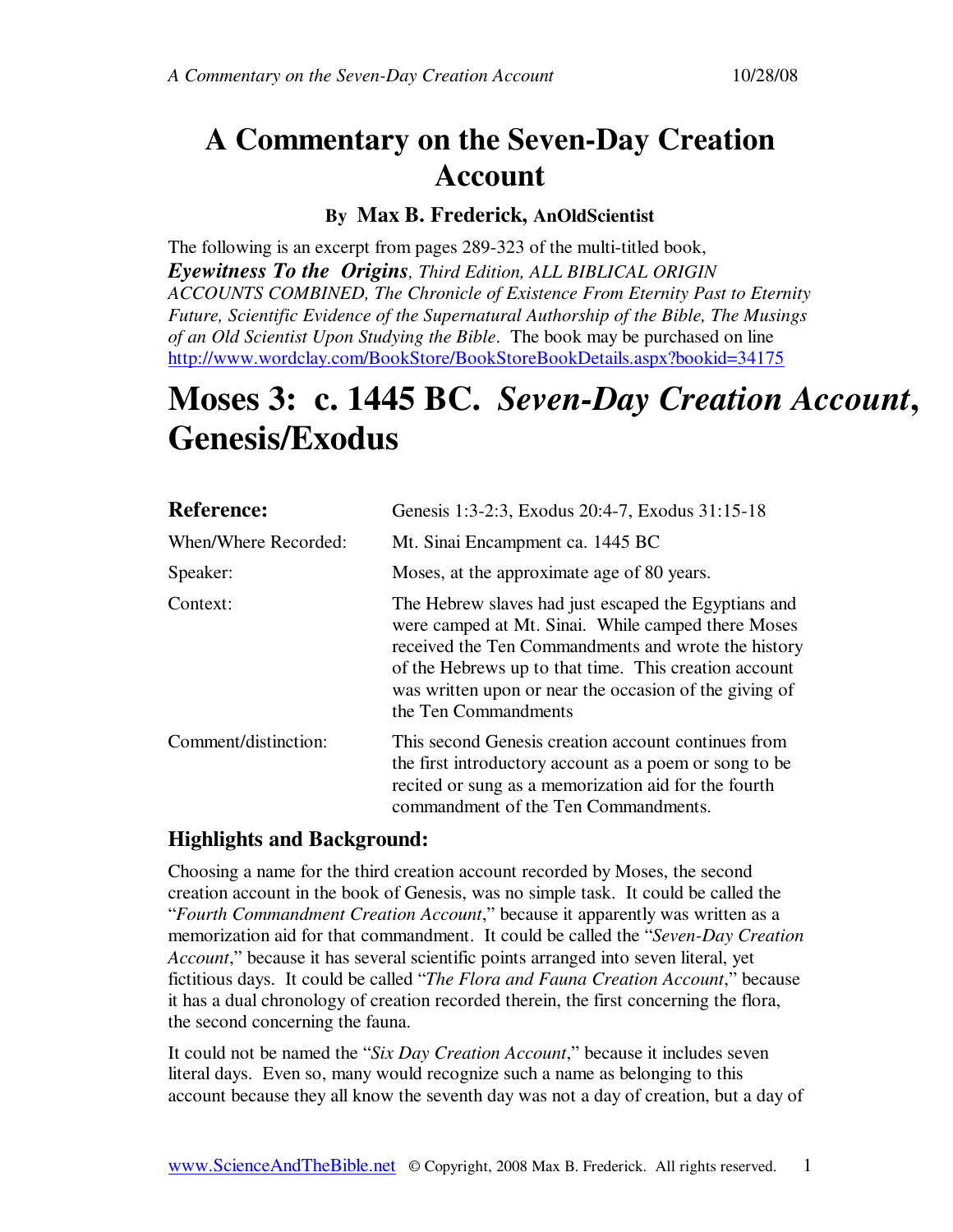rest. As such it was intentionally constructed to be an illustration of the fourth commandment.

Therefore, The Old Scientist has settled on the name, "*Seven-Day Creation Account*." And also, that name fits very well in relation to the name of the very next creation account, the "*One-Day Creation Account*." This is very fitting because both have creation mentioned as occurring on a specific number of literal days. It is very fitting because, it points out the fact that in spite of the fact that days of the account are literal, they are fictitious in that they are part of a literary construction known as a figure of speech called hyperbole.

Moses is the man to whom the Ten Commandments were given. Moses wrote the account of the giving of the Ten Commandments into the Bible.

Moses is also the man who wrote, or at least compiled, several creation accounts. Many of them he put up front in the book of Genesis, the opening book of the bible.

Both the "*Seven-Day Creation Account*." and the account of the giving of the Ten Commandments were written upon the same occasion; at the time the escaped Hebrew slaves were camped at Mt. Sinai.

This third creation account by Moses, the second one in the book of Genesis, is repeated in abbreviated form in two other places in the bible. The detailed version is found up front in the book of Genesis among a collection of creation accounts. Two abbreviated version are found in two of the accounts of the giving of the Ten Commandments. They are there to illustrate the fourth commandment.

This account is in the literary form of a song or poem written to be recited or sung for an aid to memorization. It illustrates the fourth Commandment.

In its detail, it also describes several stages of preparation of the planet earth for habitation by humanity.

This creation account is put in a literary form of six literal, yet fictitious days of work followed by a seventh, literal, yet fictitious day of rest.

Upon close examination, it becomes obvious that this seven day schedule is superimposed on an underlying chronology. That underlying chronology is in full agreement with all the rest of the creation accounts of the bible. It is also in full agreement with all the scientific evidence found outside the bible in the external God given accounts of creation. The underlying schedule is in accord with fact and reality from all credible sources.

Within that literary construction are many detailed facts of creation events known only to God at the time of writing, and only recently, independently discovered by modern science. For example:

"*And God said, "let there be an atmosphere between the waters, and let it separate* (set apart*) water [onto the surface of the earth] from water [in outer space.] And God made this atmosphere and gathered* (set apart*) the waters [of the oceans] from the water above the atmosphere [in outer space.] And it really occurred. And God called the atmosphere sky. And God said, Let the waters under the sky be gathered together unto one place, and let the dry [land] appear:*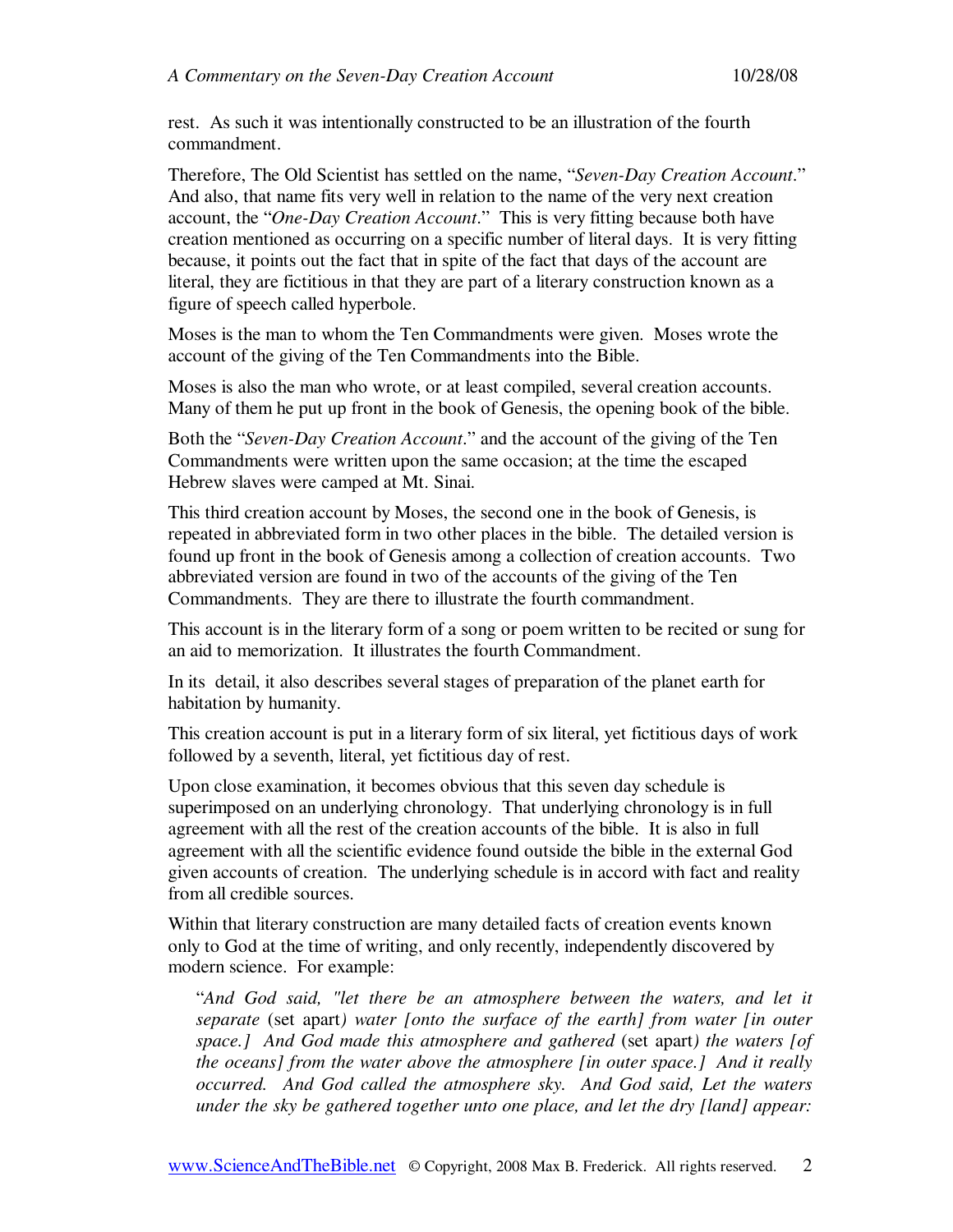*and it was so. And God called the dry [land] continents; and the gathering together of the waters called he oceans:"* 

> Moses, c. 1445 BC, On The Origin of the Atmosphere, The Origin of the Oceans, and The Emergence of the Continents. From the *Seven-Day Creation Account*, *The Bible*: Genesis 1:6-10

 *"And God said let the waters bring forth creatures that have life, and birds may fly above the earth in the open atmosphere of the sky."* 

> Moses, c. 1445 BC, On The Emergence of Life. From the *Seven-Day Creation Account*, *The Bible*: Genesis 1:20

Creation science is organized in this account according to the following outline.

## **Organization of Significant Science in this Account:**

**Verse Significant Science** 

## **Part I: The basic essentials for Botany: Light, Air, Water, Land, Photosynthesis, Plants.**

#### **"Day" 1: Creation of light to be energy for life.**

- 1:3a God existed before the universe
- 1:3b The Universe was planned by the intelligence aspect of God
- 1:3c The Universe was designed by Wisdom (Engineer) aspect of God.
- 1:3e The Creation of the Universe. The creation of light.
- 1:4a Light was one of the first things to be created.
- 1:4b Light had a beginning. It has not existed forever.
- 1:4c God Created light from nothingness. (Light is energy. Dark is nothingness.)

#### **"Day" 2: Preparation of the atmosphere and filling of the oceans.**

- 1:6a God planned the development of an atmosphere.
- 1:6b Water had accumulated in solar system.
- 1:6c Atmosphere was to be vehicle to capture water.
- 1:6d Water captured by atmosphere was to fill the oceans.
- 1:6e The water to fill the oceans was to come from outer space.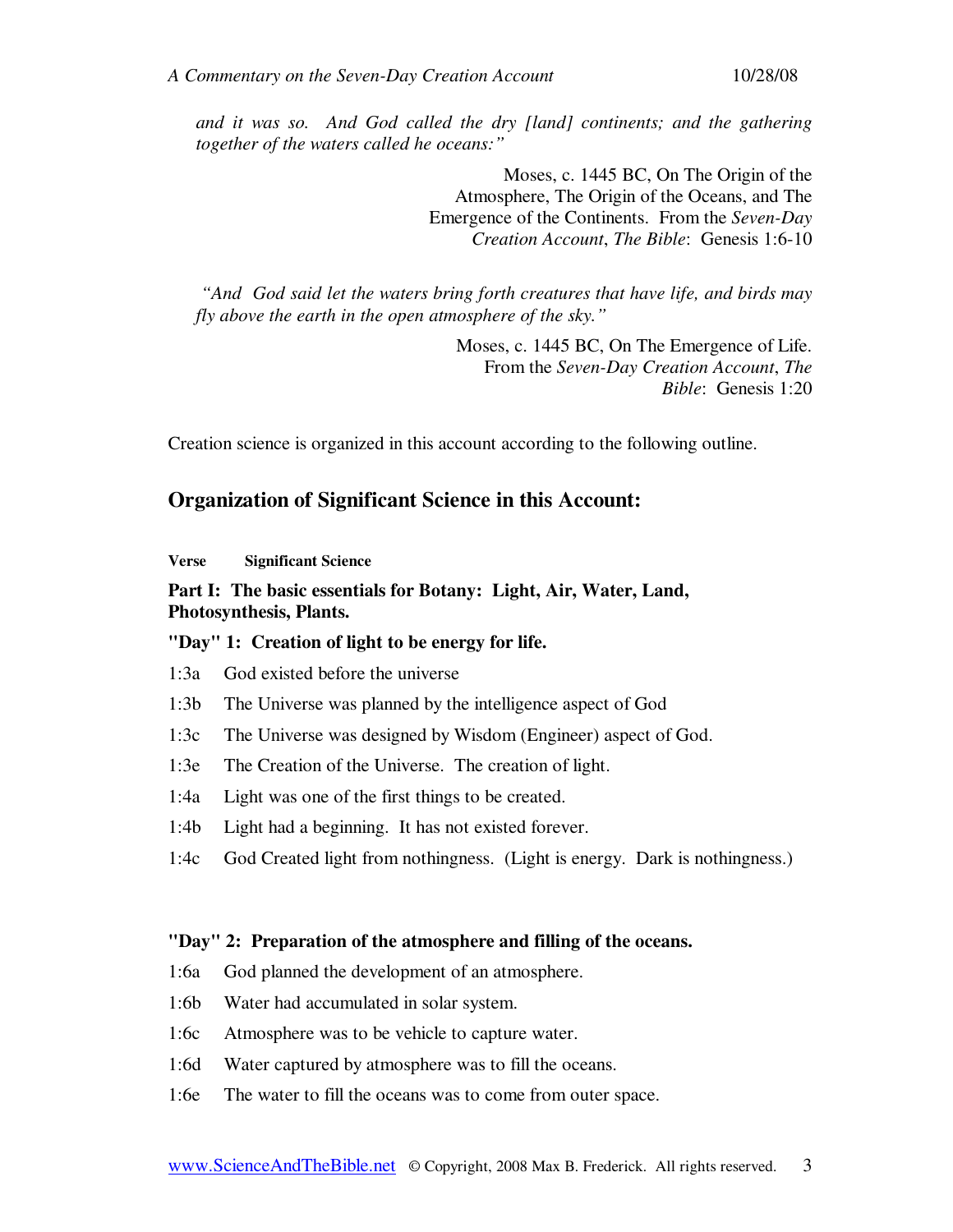- 1:7a Then an atmosphere developed.
- 1:7b Then ocean water was accumulated.
- 1:7c Even the direction of accumulation of the water is specified correctly.
- 1:7d Outer space was the source of the water.
- 1:8a Make no mistake, the bible does not teach a firmament as believed by the ancient Greeks.

## **"Day" 3: Emergence of the Continents-Genetically Engineering the Food Chain- Photosynthesis to convert solar energy into Hydrocarbon..**

- 1:9a By then the earth was covered by the oceans.
- 1:9b Notice it does not say the land was to be all connected. Rather it correctly states all the oceans were to be all connected
- 1:9c There was no dry land, no continents were above sea level.
- 1:9d Continents began to emerge.
- 1:10a Continents established to be above sea level.
- 1:10b Now the surface of the planet is continents surrounded by oceans.
- 1:11a Again, it was all planned first.
- 1:11b The earth was ready for life to begin.
- 1:11c Photosynthesis would be necessary to convert light energy into chemical energy

by combining carbon dioxide and water into hydrocarbon,

thus establishing the basis for the food chain.

- 1:11d Then plants with seeds were to develop. Photosynthesis becomes the basis of the food chain
- 1:11e After that was to come the first flowering plants.
- 1:11f Biogenesis, not spontaneous generation.
- 1:11g (More precise definition of first Flowering Plants.)
- 1:11h After it was planned, it came into being. (DNA comes before the plant whose DNA is expressed?)
- 1:12a Life began on earth.
- 1:12b Photosynthesis (Carbon Dioxide/Hydrocarbon cycle ) developed.
- 1:12c Plants with seeds developed..
- 1:12d Again emphasizing biogenesis, not evolution.
- 1:12e First Flowering Plants developed.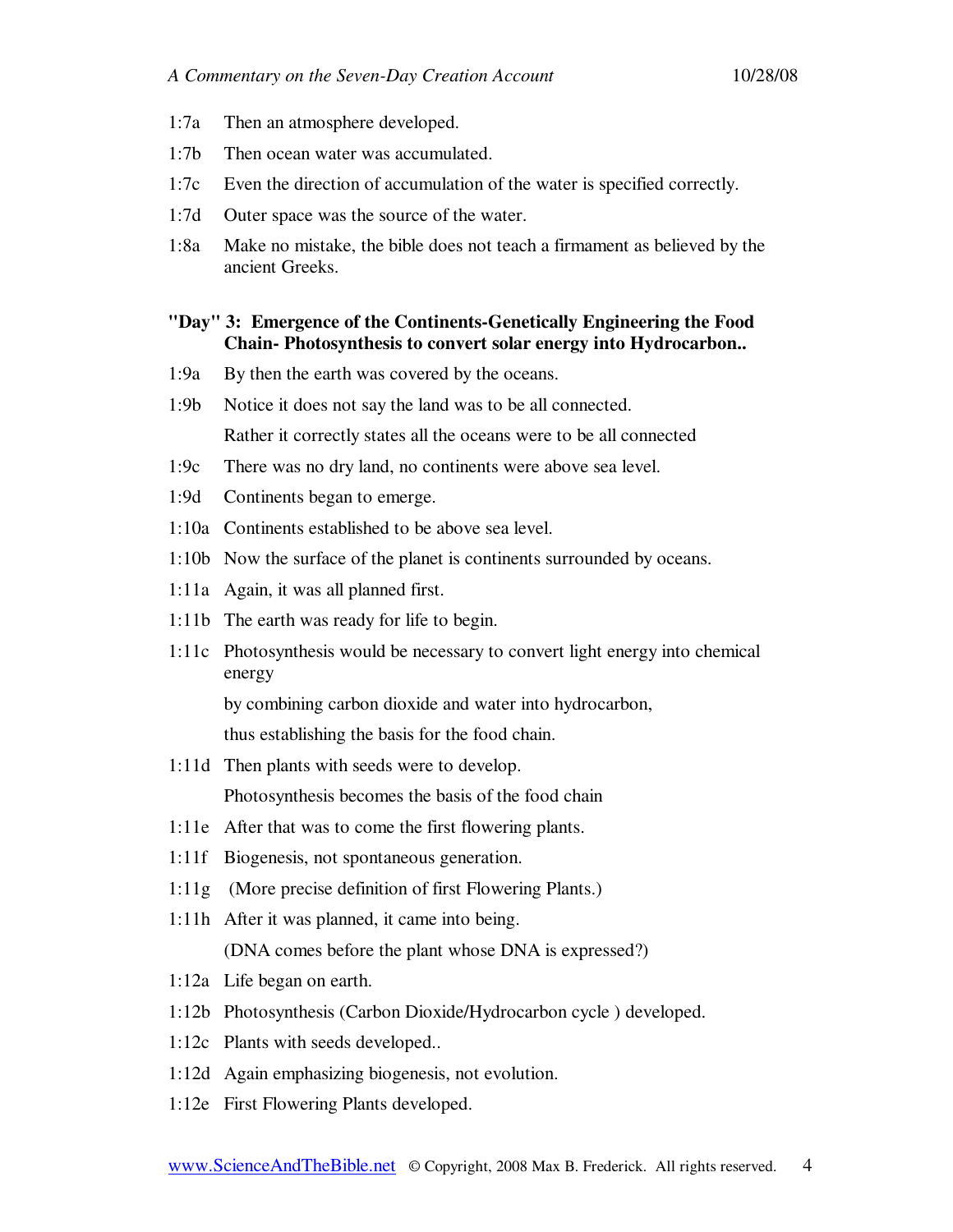1:12f Plant biogenesis continued.

#### **Part II: The basic essentials for Zoology:**

#### **"Day" 4: Creation of light to control cycles of life..**

- 1:14a God existed before the universe
- 1:14b The Universe was planned by the intelligence aspect of God "Said" here is "Word" of John 1:1, and is Logos "intelligence" of Greek (The intelligence aspect of God includes Logic and the Laws of Physics.)
- 1:14c The Universe was designed by Wisdom (Engineer) aspect of God. This phrase requires pre-meditation which is definition of designing.
- 1:14d In this pass through the chronology, rather than emphasizing the energy of the light, the luminaries and their functions other than a source of energy are emphasized.
- 1:14e One purpose was to synchronize the daily, monthly, and annual cycles of life.
- 1:15a Again emphasizing the planning by the intelligence aspect of God.
- 1:15b Purpose for the lights in the sky was provide for animals and humans to be able to see.
- 1:16a Creation of the cosmos, including Stars, Sun, and Moon.
- 1:17a Stars, Sun, and Moon are to give light.
- 1:18a Stars, Sun, and Moon are to control the cycles of life

#### **"Day" 5: The Era of the Magnificent Megafauna.**

- 1:20a Again, the intelligence aspect of God planning in advance.
- 1:20b Sea shall swarm with living creatures.
- 1:20c First birds shall develop.
- 1:21a The era of the magnificent megafauna (monsters).
- 1:21b Sea monsters (Leviathan) thrive.
- 1:21c Biogenesis, not evolution.
- 1:21d First birds developed.
- 1:21e Biogenesis, not evolution.
- 1:21f Pinnacle of Nature/Creation.
- 1:22a Biogenesis.
- 1:22b Sustained ecology both in the sea and on land.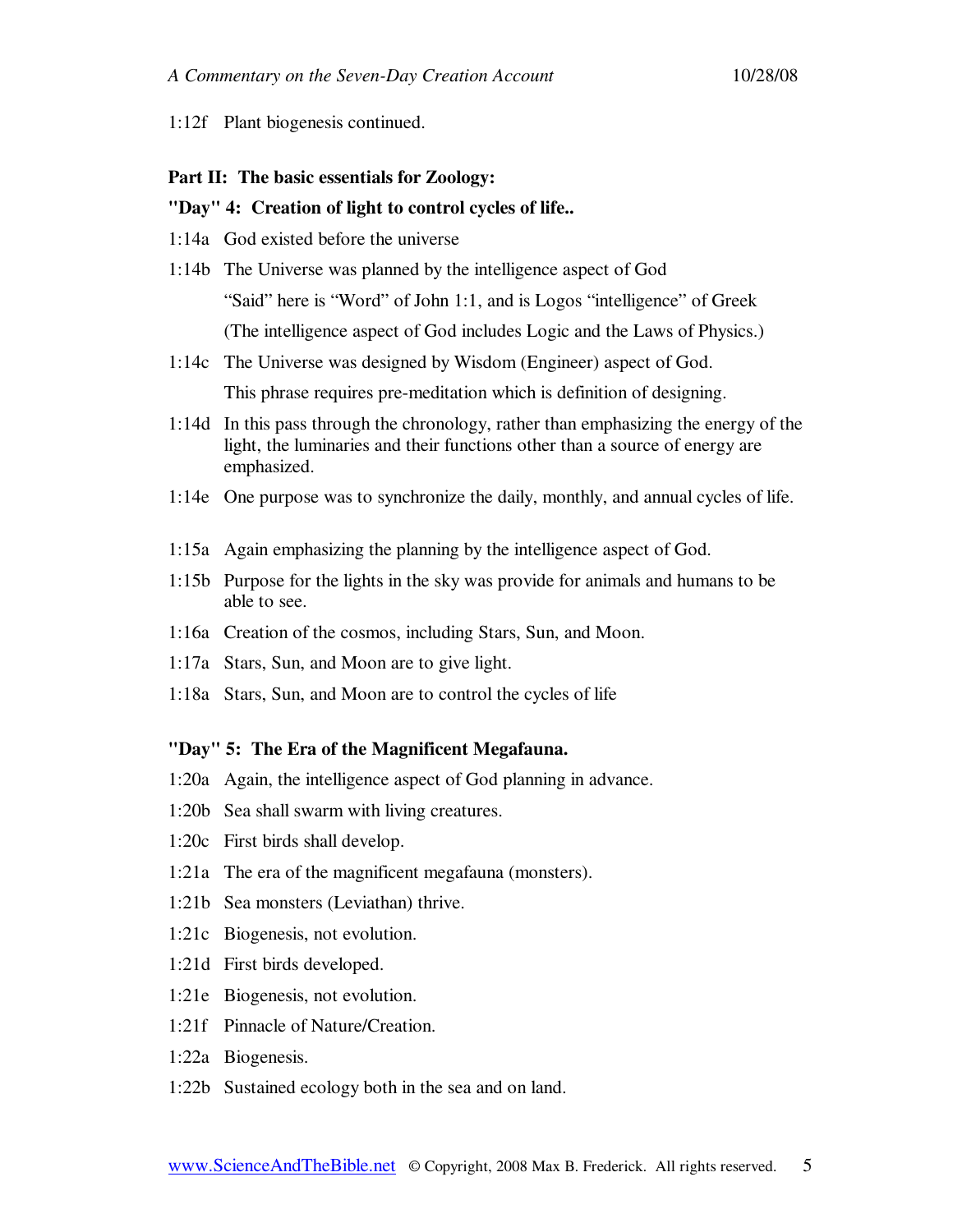#### 1:23a Major Mass extinction

 Apparently the ecology of the earth was complete at the end of verse 23 and the next era is a re-population of the earth with a different ecological suite. Therefore, something must have happened between the two eras that caused a need for re-population. Therefore, a Major Mass Extinction is indicated to occur at this point in the chronology.

#### **"Day" 6: The Era of the Magnificent Mammals.**

- 1:24a Age of Mammals planned by God to replace age of megafauna.
- 1:25a Age of Mammals replaces age of megafauna.
- 1:26a God Planned the creation of human race
- 1:27a Creation of human race
- 1:28a Re-population of earth after a mass extinction

 The exact same language is used here as when ordering Noah and his sons to re-populate the earth. That indicates that this is an event after a mass extinction as was in the case of Noah and his sons after the flood.

- 1:28a Expansion of humanity after habitat/ecology destruction.
- 1:29,30 Formal dedication of the food chain.
- 1:29,30 Photosynthesis is the basis of the food chain for all forms of life.
- 1:29,30 Pre-historic Past of Humanity.

## **Part III: The Present Era of Sustained Ecology.**

#### **"Day" 7: The Long Day of the Present.**

2:1 The creation is finished (complete).

 Science argues that species are going extinct at the rate of thousands a year. Science is hard pressed to show any examples of new species coming into existence. Therefore, we can conclude that creation is complete as the rate of extinction exceeds the rate of supposed evolution by many orders of magnitude.

2:2 We are living in an era of sustained, stable ecology.

## **A Creation Account from Ancient Scripture:**

**Introduction/Context** (Abbreviated Version 1, Exodus 20:4-7):

*Six days shalt thou labour, and do all thy work: But the seventh day [is] the sabbath of the LORD thy God: [in it] thou shalt not do any work, thou, nor thy son, nor thy daughter, thy manservant, nor thy maidservant, nor thy cattle, nor thy stranger that [is] within thy gates:*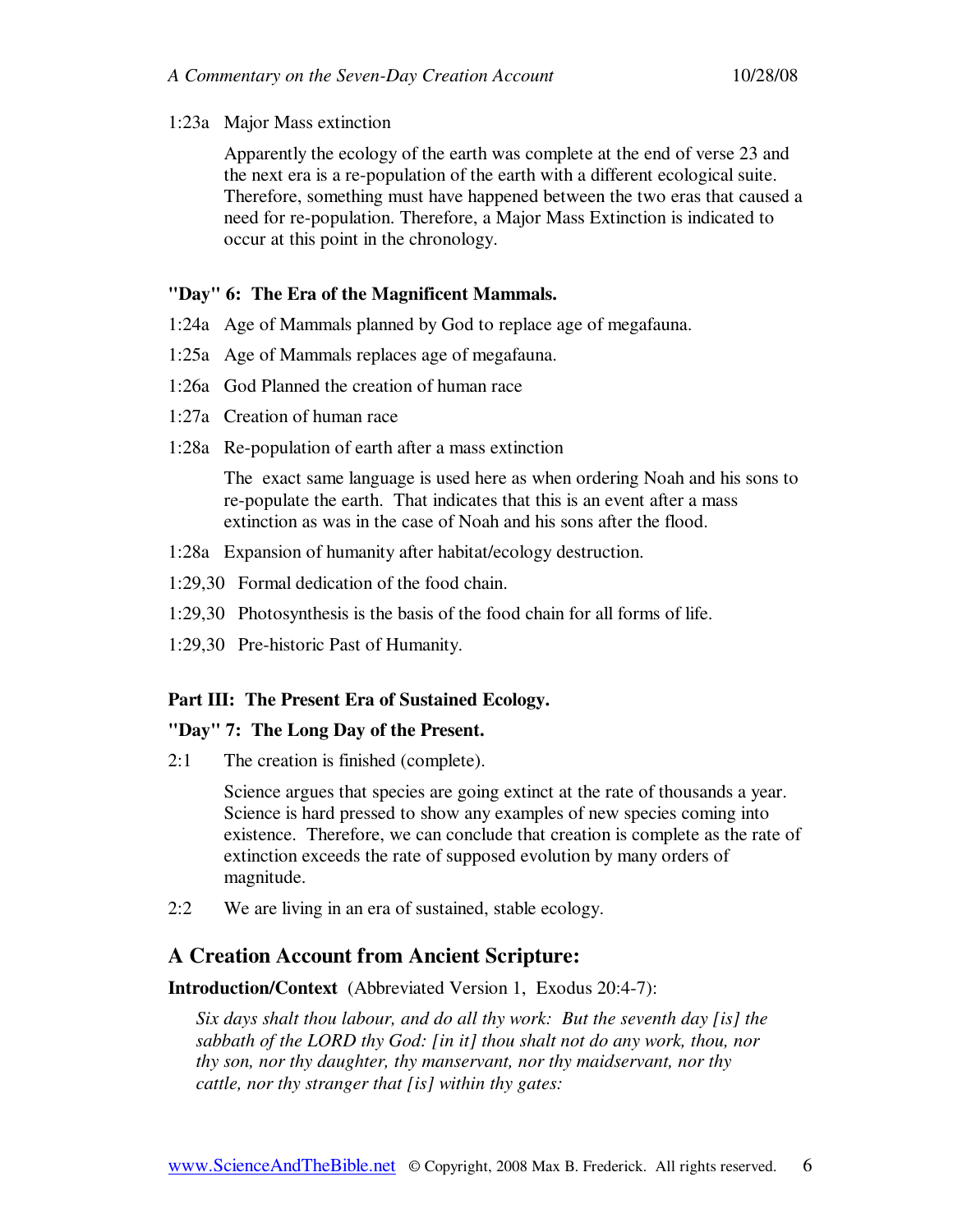*For [in] six days the LORD made heaven and earth, the sea, and all that in them [is], and rested the seventh day: wherefore the LORD blessed the sabbath day, and hallowed it. (KJV)* 

**The Days of the Sabbath Illustrated in the Creation** (Detailed Version:Genesis 1:3-2:3)

**Theme: The Provision of Energy for Physical Life to Exist.** 

**The First Three Days: The Botany (Photosynthesis) Side of the Food Chain.** 

#### **Light (Creation of Energy)**

*And God said, Let there be light: and there was light. And God saw the light, that [it was] good: and God divided the light from the darkness. And God called the light Day, and the darkness he called Night.* 

*And the evening and the morning were the first day.* 

#### **Atmosphere and Ocean**

*And God said, "let there be an atmosphere between the waters, and let it separate* (set apart*) water [onto the surface of the earth] from water [in outer space.] And God made this atmosphere and gathered* (set apart*) the waters [of the oceans] from the water above the atmosphere [in outer space.] And it really occurred. And God called the atmosphere sky.* 

*And the evening and the morning were the second day.* 

#### **Emergence of the Continents**

*And God said, Let the waters under the sky be gathered together unto one place, and let the dry [land] appear: and it was so. And God called the dry [land] continents; and the gathering together of the waters called he oceans:* 

*and God saw that [it was] good.* 

#### **Photosynthesis to Convert Solar Energy into Hydrocarbon**

*And God said, Let the earth bring forth grass, the herb yielding seed, [and] the fruit tree yielding fruit after his kind, whose seed [is] in itself, upon the earth: and it was so. And the earth brought forth grass, [and] herb yielding seed after his kind, and the tree yielding fruit, whose seed [was] in itself, after his kind: and God saw that [it was] good.* 

*And the evening and the morning were the third day.* 

#### **The Second Three Days: The Zoology Side of the Food Chain**

#### **The Circadian Cycle**

*And God said, Let there be lights in the firmament of the heaven to divide the day from the night; and let them be for signs, and for seasons, and for days, and years: And let them be for lights in the firmament of the heaven to give light upon the earth: and it was so. And God made two great lights; the greater light to rule the day, and the lesser light to rule the night: [he made] the stars also.*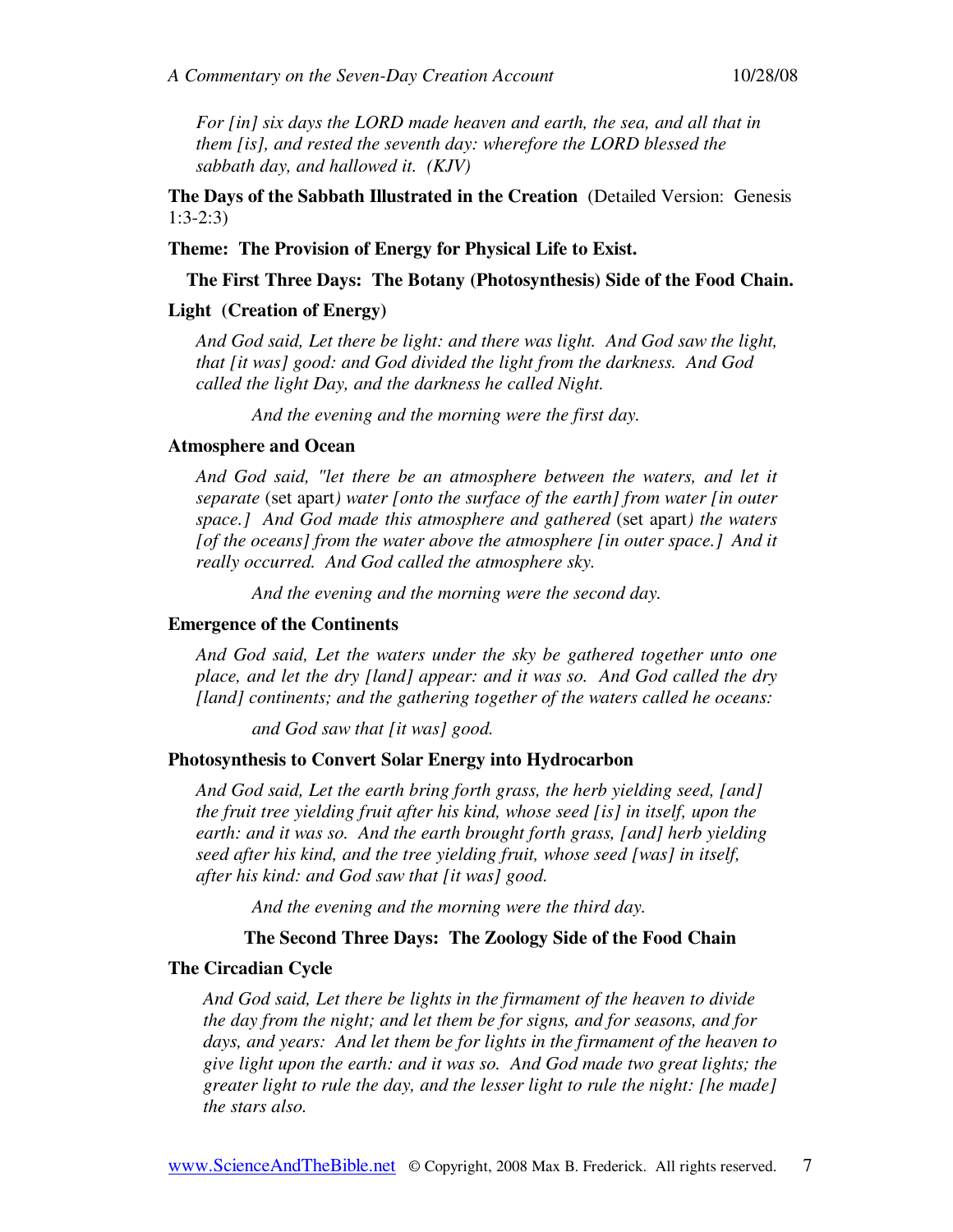*And God set them in the firmament of the heaven to give light upon the earth, And to rule over the day and over the night, and to divide the light from the darkness: and God saw that [it was] good.* 

*And the evening and the morning were the fourth day.* 

#### **Reign of The Magnificent Megafauna**

*And God said, Let the waters bring forth abundantly the moving creature that hath life, and fowl [that] may fly above the earth in the open firmament of heaven.* 

*And God created great whales (sea monsters), and every living creature that moveth, which the waters brought forth abundantly, after their kind, and every winged fowl after his kind: and God saw that [it was] good. And God blessed them, saying, Be fruitful, and multiply, and fill the waters in the seas, and let fowl multiply in the earth.* 

*And the evening and the morning were the fifth day.* 

#### **The Reign of Mammals**

*And God said, Let the earth bring forth the living creature after his kind, cattle, and creeping thing, and beast of the earth after his kind: and it was so. And God made the beast of the earth after his kind, and cattle after their kind, and every thing that creepeth upon the earth after his kind: and God saw that [it was] good.* 

#### **Genetic Engineering Humankind**

*And God said, Let us make man in our image, after our likeness: and let them have dominion over the fish of the sea, and over the fowl of the air, and over the cattle, and over all the earth, and over every creeping thing that creepeth upon the earth. So God created man in his [own] image, in the image of God created he him; male and female created he them.* 

#### **Commissioning of Man**

*And God blessed them, and God said unto them, Be fruitful, and multiply, and replenish the earth, and subdue it: and have dominion over the fish of the sea, and over the fowl of the air, and over every living thing that moveth upon the earth.* 

#### **Commissioning of the Food Chain**

*And God said, Behold, I have given you every herb bearing seed, which [is] upon the face of all the earth, and every tree, in the which [is] the fruit of a tree yielding seed; to you it shall be for meat. And to every beast of the earth, and to every fowl of the air, and to every thing that creepeth upon the earth, wherein [there is] life, [I have given] every green herb for meat: and it was so.* 

*And God saw every thing that he had made, and, behold, [it was] very good.*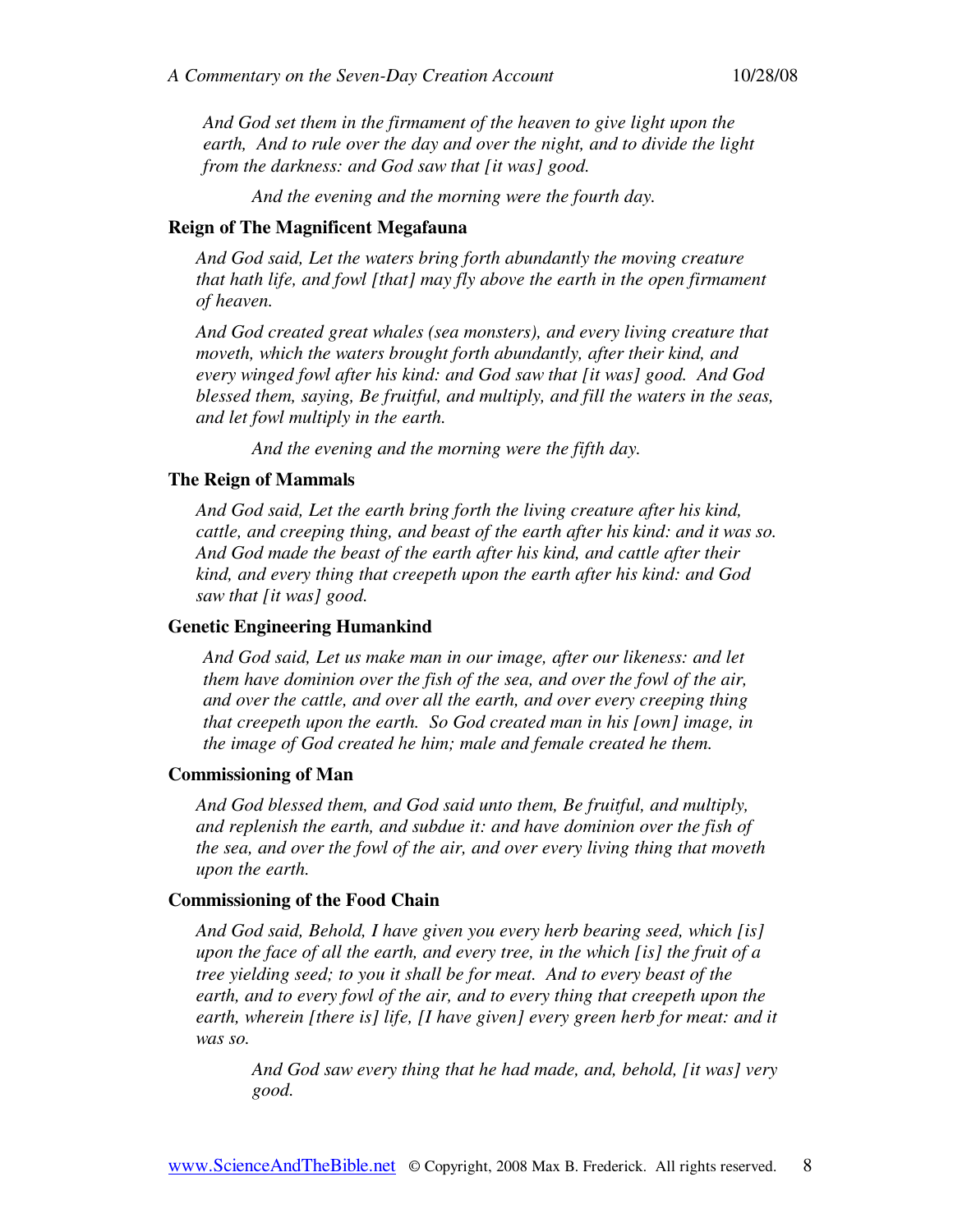*And the evening and the morning were the sixth day.* 

*Thus the heavens and the earth were finished, and all the host of them.* 

#### **The Seventh Day, Present Era of Stable Ecology**

*And on the seventh day God ended his work which he had made; and he rested on the seventh day from all his work which he had made. And God blessed the seventh day, and sanctified it: because that in it he had rested from all his work which God created and made.* 

**Summary and Conclusions** (Abbreviated Version 2, Exodus 31:15-17):

*Six days may work be done; but in the seventh [is] the sabbath of rest, holy to the LORD: whosoever doeth [any] work in the sabbath day, he shall surely be put to death. Wherefore the children of Israel shall keep the sabbath, to observe the sabbath throughout their generations, [for] a perpetual covenant. It [is] a sign between me and the children of Israel for ever:* 

*For [in] six days the LORD made heaven and earth, and on the seventh day he rested, and was refreshed.*  Moses, c. 1445 BC, Creation Account: *Seven-Day Creation Account*, *The Bible*: Exodus 20:4-7, Genesis 1:3-2:3, Exodus 31:15-17

Notice: The completion of the seventh day is not recorded. We are presently living in this era of relative stability where species are going extinct at a greater rate than they are being created (or evolving as an evolutionist would say.)

## **Miscellaneous Other Points of Detail in this Account:**

- 1:3… God did the Creating.
- 1:6a God planned the development of an atmosphere.
- 1:8a Make no mistake, the bible does not teach a firmament as believed by the ancient Greeks.
- 1:9b Notice it does not say the land was to be all connected. Rather it correctly states all the oceans were to be all connected
- 1:11a Again, it was all planned first.
- 1:11h After it was planned, it came into being. (DNA comes before the plant whose DNA is expressed?)
- 1:12d Again emphasizing biogenesis, not evolution.
- 1:20a Again, the intelligence aspect of God planning in advance.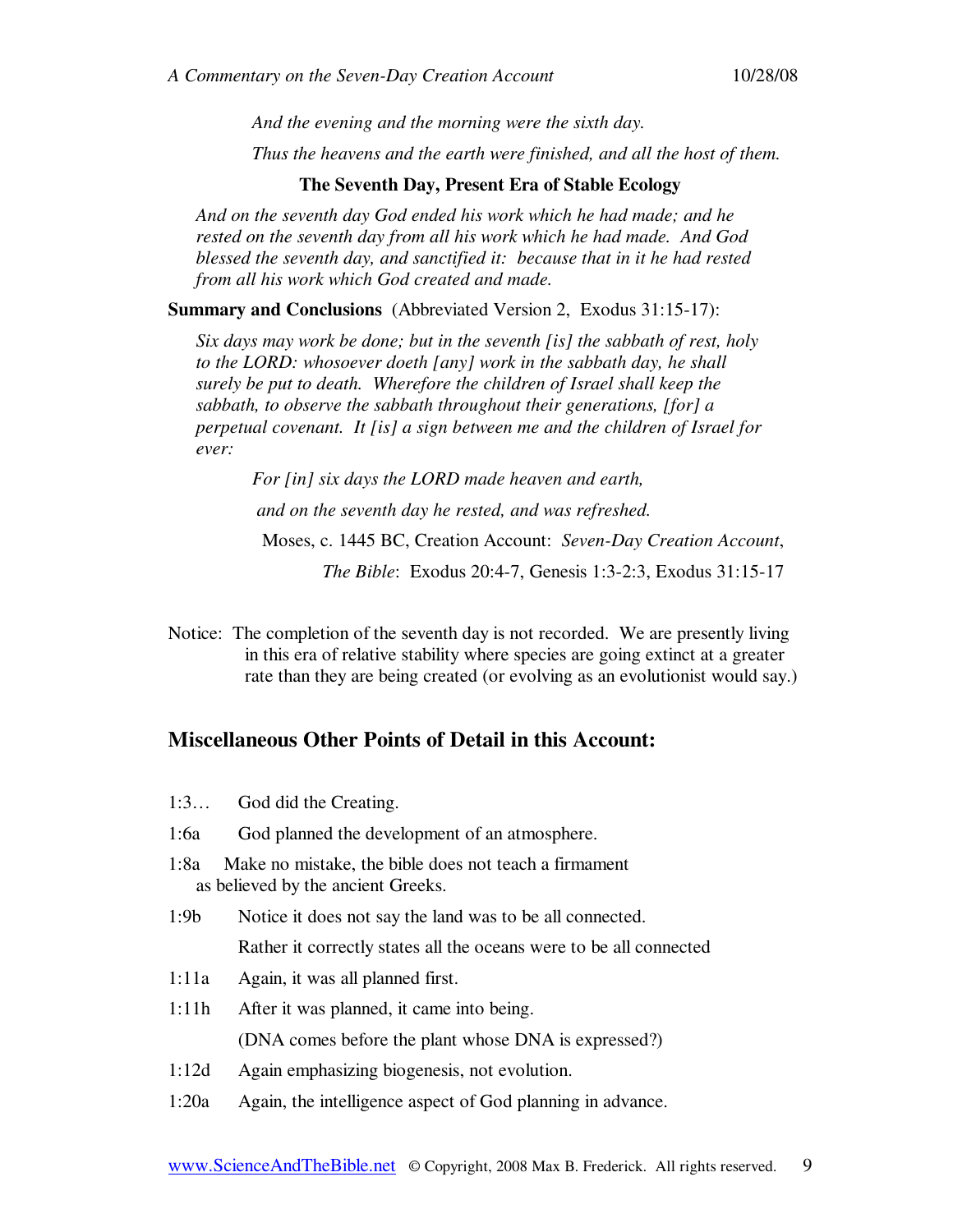- 1:21c Biogenesis, not evolution.
- 1:26a God Planned the creation of human race

# **Contribution to Whole Bible Combined Chronology/Detail:**

## **From Eternity Past to the Emergence of the Continents**

#### **Verse Verse Detail Nr. Detail Description**

|                 |                 | 1.0.      | <b>Eon of Eternity Past</b>                                                                      |
|-----------------|-----------------|-----------|--------------------------------------------------------------------------------------------------|
|                 |                 | 1.0.0     | <b>Eternity Past Existed</b>                                                                     |
| 3a              | 14a             | 1.0.03    | Something (God) existed in the absence of the universe [Intelligence, Wisdom, and Power]         |
|                 |                 | 1.1.0     | <b>Conditions Were Set Up to Start Universe</b>                                                  |
| 3b              | 14 <sub>b</sub> | 1.1.01.1  | Planned by intelligence [Scientist aspect of pre-existence: Laws of Physics, Logic]              |
|                 | 3c 14c / 15a    | 1.1.01.2  | Designed by Wisdom [Engineer aspect of pre-existence]                                            |
| 3e              |                 | 1.1.01.3  | Constructed (created) by Power [Authority (ruler, king, lord, father) aspect of pre-existence]   |
|                 |                 | 2.0.      | <b>Eon of Early Development</b>                                                                  |
|                 |                 | 2.1.      | <b>The Universe Formed - The Heavens</b>                                                         |
|                 |                 | 2.1.0     | The beginning of Universe was a specific event, the beginning of time, space, matter and energy. |
|                 | 4a 14d / 15b    | 2.1.03.   | Light was one of the first things to come into existence (Light existed from the "beginning")    |
| 4b              |                 | 2.1.03.1. | Light had a beginning. It has not existed forever.                                               |
| 4c              |                 | 2.1.03.2. | Light had a beginning from nothingness                                                           |
|                 |                 | 2.2.      | The Expansion of the Universe                                                                    |
|                 |                 | 2.2.1     | Then there was the expansion of the universe.                                                    |
|                 | /16             | 2.2.2     | Then water became abundant in outer space                                                        |
|                 | /16             | 2.2.3     | Then stars came into existence                                                                   |
|                 | /16             | 2.2.4.    | Then the Sun came into existence                                                                 |
|                 | /17             | 2.3.      | <b>The Development of the Solar System - The Chambers of the South</b>                           |
|                 | /17             | 2.3.1.    | Then the solar system developed                                                                  |
| 6b              |                 | 2.3.13.   | Water had accumulated in solar system                                                            |
| 6e              |                 | 2.3.2.    | Then hydrologic cycle (water cycle) developed in outer space of the solar system.                |
|                 |                 | 2.4.      | The Development of the Planet Earth                                                              |
|                 |                 | 2.4.1     | Then planet earth developed with molten magma surface (mantle.)                                  |
|                 |                 | 2.4.2     | Then after a while the earth cooled enough to develop surface water                              |
| ба              |                 | 2.5.      | The Development of the Atmosphere                                                                |
| 6b / 7a         |                 | 2.5.1     | Then an atmosphere developed.                                                                    |
| 6с              |                 | 2.5.11.   | Atmosphere captures water from outer space.                                                      |
|                 |                 | 2.6.      | The Development of the Oceans - The Deep                                                         |
| /7 <sub>b</sub> |                 | 2.6.1     | Then the atmosphere captured (separated, set apart) water from outer space.                      |
| 7b              |                 | 2.6.12    | Filling the oceans                                                                               |
| 6d              |                 | 2.6.13    | Separating (extracting) water below the atmosphere (oceans)                                      |
| /7c             |                 | 2.6.14    | (direction of separation (extraction) was from above to below)                                   |
| 6e / 7d         |                 | 2.6.15    | from water above the atmosphere (small comets.)                                                  |
| 9a.b            |                 | 2.6.2     | Then the earth was covered by the oceans,                                                        |
| $9a*$           |                 | 2.6.22.   | Intelligence existed prior to this                                                               |
| 9c              |                 | 2.6.24.   | No continents existed at this time.                                                              |
|                 |                 | 3.0.      | Eon of Preparation For Complex Life / Ecology - The World                                        |
|                 |                 | 3.1.      | <b>The Emergence of the Continents - The Earth (Land)</b>                                        |
|                 |                 | 3.1.1.    | Then catastrophic event(s) occurred (Mantle overturn event(s))                                   |
| 9d              |                 | 3.1.2     | Then Continents began to emerge                                                                  |
| 10a             |                 | 3.1.3.    | Then Continents established to be above sea level                                                |
| 10 <sub>b</sub> |                 | 3.1.4.    | Then Continents surrounded by continuous ocean, not oceans surrounded by continuous continent    |
|                 |                 | 3.1.5.    | Then As continents grew there were episodes of mountain building,                                |

Notice there are two columns entitled Verse. That is because this account goes through the chronology twice. It is typical of bible creation accounts to have multiple passes through the chronology. Sometimes it starts at a significant event somewhere in the middle of the time and goes forward and backward in time from that point. In this account, the double pass through the chronology is because two different aspects of the preparation for human existence is the dominant theme—other than the account being written to illustrate the fourth commandment. Those two aspects are the importance of botany and of zoology in the food chain, starting with the energy of light and the conversion of that energy into hydrocarbon for our energy supply (food.)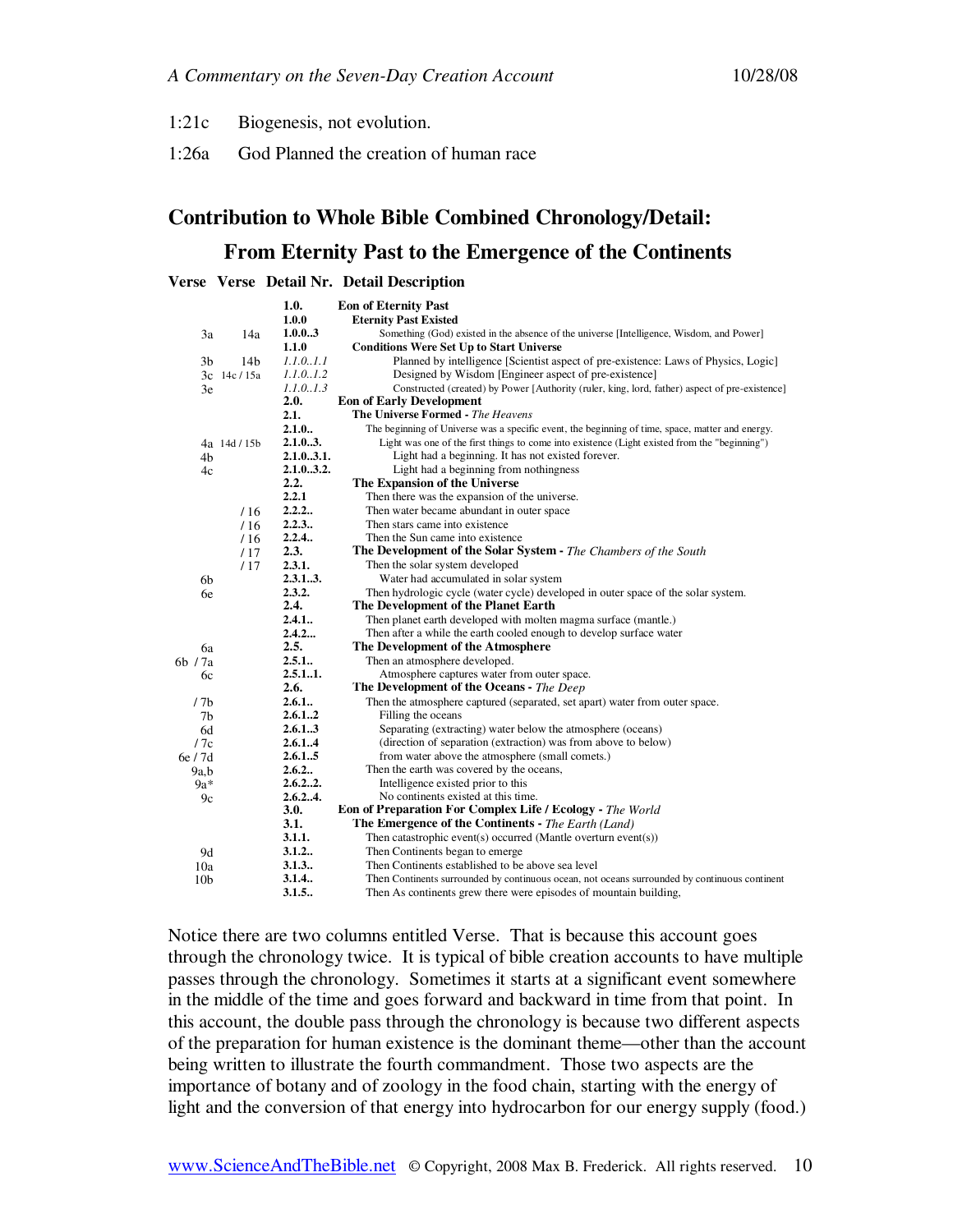A significant dividing line in several of the creation accounts is the event of the emergence of the continents. It is not until after the emergence of the continents that life as we know it could exist on the planet earth. This account contains a great amount of detail concerning the time before that great event, concerning the preparation of this universe and planet to support life. The chronology in this account takes two passes through all time. Even so, the detail information contained in those two passes is close to half before that great event, and half after it. This table is broken at that point, and continues in the next half.

# **Contribution to Whole Bible Combined Chronology/Detail:**

(Continued)

# **From the Emergence of the Continents To Creation Completion**

**Verse Verse Detail Nr. Detail Description**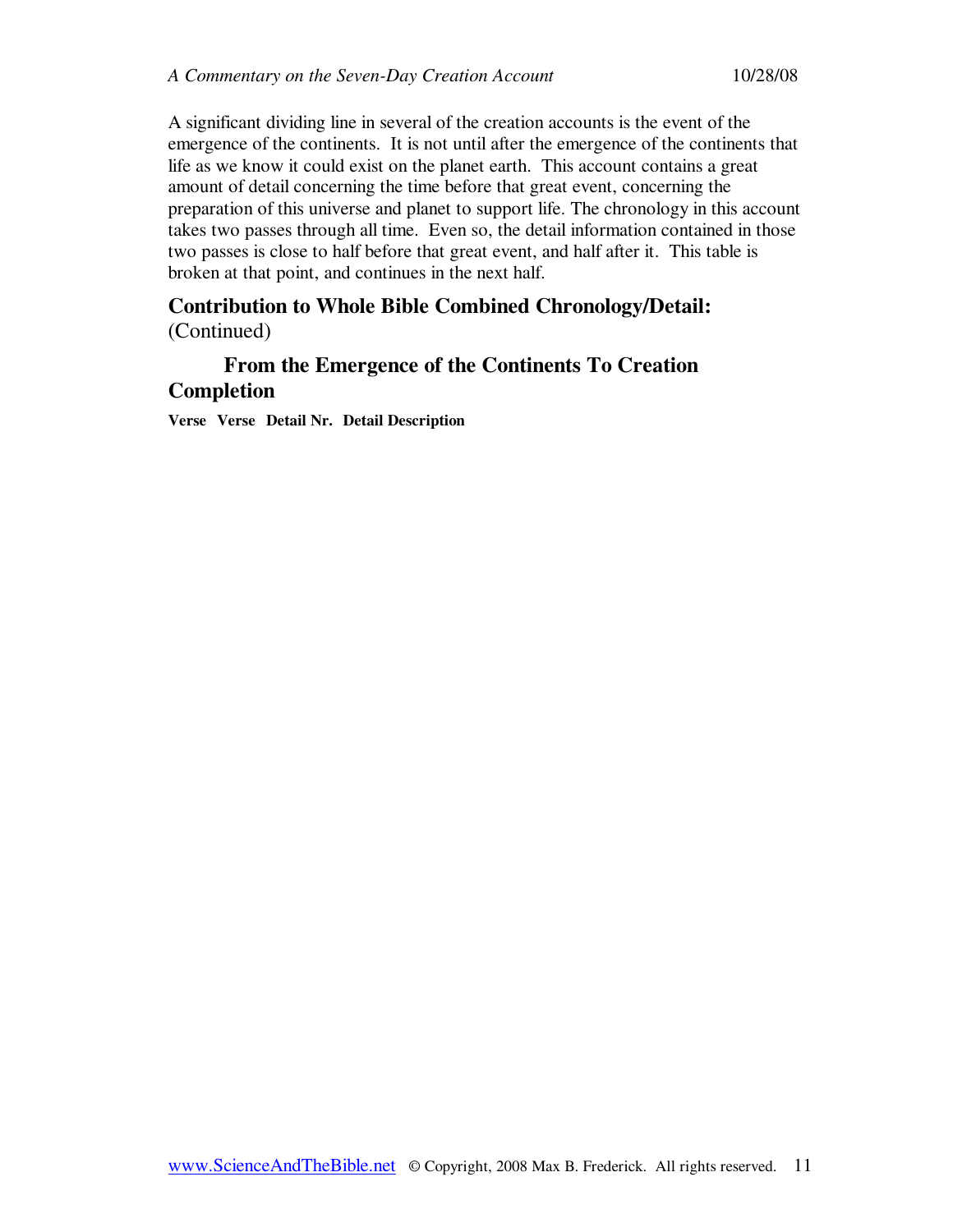|                  |                  | 3.2.      | <b>Cycles of Nature Established as the Basis of Enduring Ecology</b>                    |
|------------------|------------------|-----------|-----------------------------------------------------------------------------------------|
|                  |                  | 3.2.0.1   | Then An era of equilibrium followed continent gathering and mountain building           |
|                  |                  | 3.2.1.    | Lithologic Cycle - Periodic Mountain Building and Eroding                               |
|                  |                  | 3.2.2.    | Hydrologic Cycle - Evaporation/Condensation Transportation of Water                     |
|                  |                  | 3.2.2.    | Then The hydrologic cycle developed.                                                    |
| 11a,11b          |                  | 3.2.22.   | Earth ready for life to begin,                                                          |
| 12a              |                  | 3.2.3.    | Then Life begins on earth                                                               |
|                  |                  | 3.2.4.    | Carbon Dioxide/Hydrocarbon Cycle-Food chain                                             |
| 11c              |                  | 3.2.41    | Photosynthesis (Carbon Dioxide/Hydrocarbon cycle) developed                             |
| /12 <sub>b</sub> |                  | 3.2.42    | Photosynthesis becomes the basis of the food chain                                      |
|                  |                  | 3.2.5.    | <b>Reproduction Cycle—Biogenesis</b>                                                    |
|                  |                  | 3.2.5.1   | Then Life became abundant on earth                                                      |
|                  | $21,22*$         | 3.2.51.2. | Animal biogenesis developed                                                             |
|                  | 14e / 18a        | 3.2.6.    | Chronobiology Cycles-Chronobiology Rhythms                                              |
|                  | 14e / 18a        | 3.2.61.   | Lunar Cycle for Seasons                                                                 |
|                  | 14e / 18a        | 3.2.62.   | Circadian/Annual Cycles (Day/Night/Seasonal Patterns of Life Forms)                     |
|                  |                  | 3.2.7.    | Food chain (Carbon Dioxide/Hydrocarbon cycle) fully developed                           |
|                  |                  | 3.2.8.    | Mass Extinction/Sustained Ecology Cycle—Punctuated Equilibrium                          |
|                  |                  | 4.0.      | <b>Eon of Complex Life Forms</b>                                                        |
|                  |                  | 4.1.      | Peak of Habitability Sustained Ecology of Global Warming                                |
|                  | 20a              | 4.1.1.    | Era of sustained ecology.                                                               |
|                  | 20 <sub>b</sub>  | 4.1.11.   | The sea swarms with living creatures.                                                   |
| 11d/12c          |                  | 4.1.2.    | Then Plants with seeds developed.                                                       |
|                  | /21a             | 4.1.3.    | Era of Megafauna (Monsters)                                                             |
|                  | $21,22*$         | 4.1.32.   | Pinnacle of Nature/Creation                                                             |
|                  | /21 <sub>b</sub> | 4.1.33.   | Sea monsters (Leviathan) thrive                                                         |
|                  | 20c/21d          | 4.1.34.   | First birds developed                                                                   |
| 11e / 12e        |                  | 4.1.35.   | First Flowering (Seeding) Plants.                                                       |
| 11f, 12f, g      | 22a              | 4.1.36.   | Ecology continues                                                                       |
|                  | 22 <sub>b</sub>  | 4.2.      | <b>Major Mass Extinction (Cretaceous/Cenozoic Boundary Event)</b>                       |
|                  | 23a              | 4.2.1.    | Major Mass extinction (Mantle turnover event Lithologic Cycle Turnover with extinction) |
|                  |                  | 4.3.      | Ecology Restored, less Global Warming, Rise of Mammals                                  |
|                  | 24/25            | 4.3.1.    | Restoration of ecology - Renewest the face of the earth                                 |
|                  | 24/25            | 4.3.11.   | New life forms Cycle Of Extinction & Renewal (Punctuated Equilibrium).                  |
|                  |                  | 4.3.12.   | Spread over continents The far past of recent life.                                     |
|                  | 24/25            | 4.3.2.    | Era of sustained (renewed) ecology.                                                     |
|                  | 24/25            | 4.3.21.   | Mammals appear                                                                          |
|                  | 24/25            | 4.3.23.   | Human species appears on earth                                                          |
|                  | 26/27            | 4.3.24.   | Man became a living soul                                                                |
|                  | 26/27            | 4.4.      | <b>Another Mass Extinction (Miocene/Pliocene Boundary Event)</b>                        |
|                  |                  | 4.4.1.    | End of Tropical Ecology - End of Garden of Eden                                         |
|                  |                  | 4.4.11.   | Destruction of Habitat/Ecology event                                                    |
|                  | $28a*$           | 4.5.      |                                                                                         |
|                  |                  |           | <b>Ecology Restored, Global Cooling</b>                                                 |
|                  | 28               | 4.5.1.    | Era of restored ecology (Long time passes.)                                             |
|                  | 28               | 4.5.13.   | Expansion of humanity after habitat/ecology destruction - Replenish                     |
|                  | 29/30            | 4.5.14.   | Dedication of food chain                                                                |
|                  | 29/30            | 4.5.15.   | Photosynthesis is the basis of the food chain for all forms of life.                    |
|                  | 29/30            | 4.5.16.   | Pre-historic Past of Humanity                                                           |
|                  | 2:1a             | 4.5.21.   | Rate of Extinction exceeds Rate of Speciation (Creation Complete)                       |
|                  | 2:2a             | 4.5.22.   | Long Time Passes. Pleistocene                                                           |

## **Insight and Deeper Study:**

*When one interprets the whole bible in the light of the traditional interpretation of Seven-Day Creation Account, one arrives at a very different looking bible than when one interprets the Seven-Day Creation Account in the light of the rest of the Holy Bible.* 

The traditional interpretation of the Seven day, Flora and Fauna, Fourth Commandment Creation Account presents a dilemma: When one attempts to interpret the whole bible in the light of the traditional interpretation of this one creation account there are endless problems twisting the meanings of so many other passages of scripture that one must give up trying to force the fit, and look for some other solution.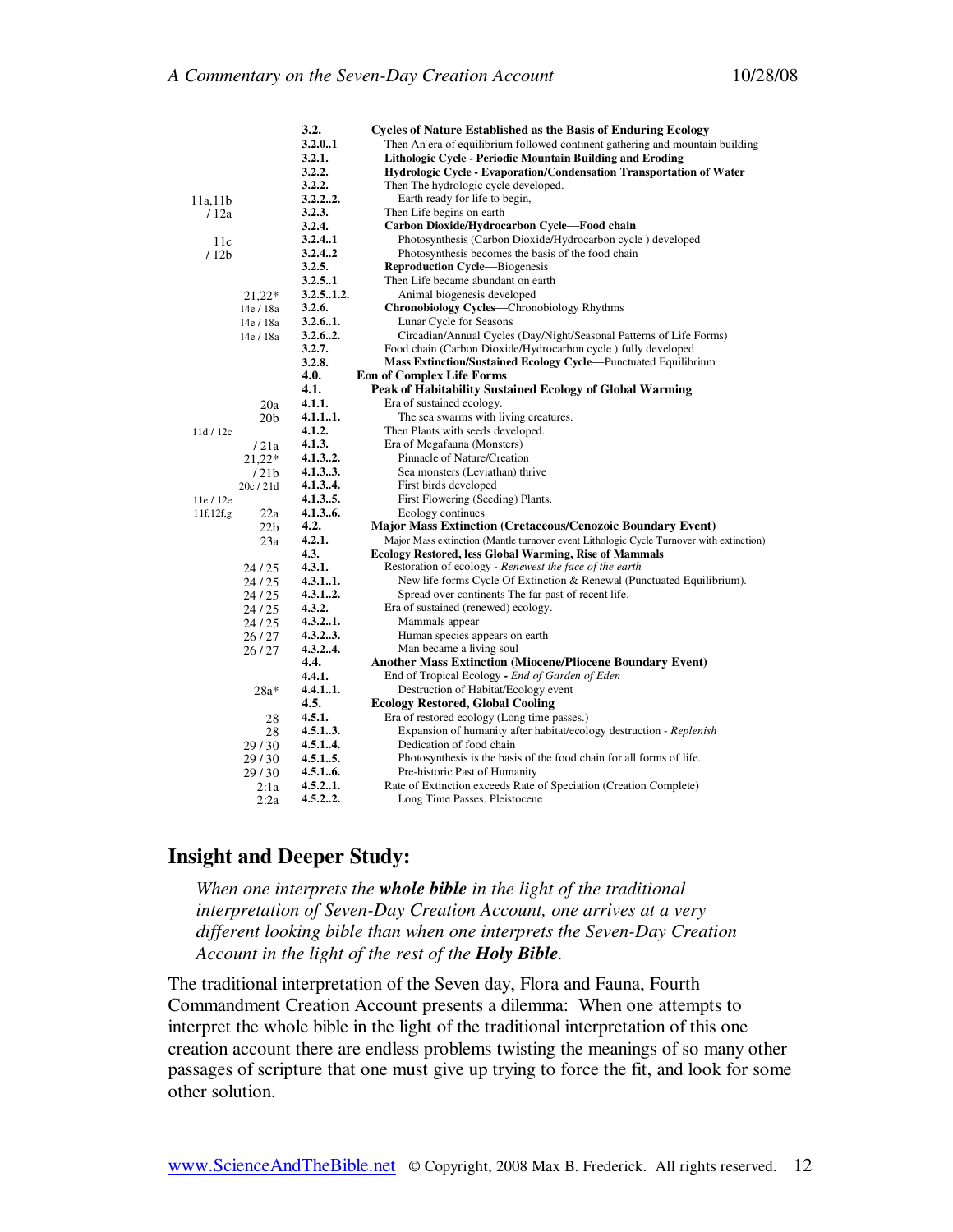The traditional solution has been to ignore the other scriptures.

The Old Scientist has spent literally thousands of hours over several years working on this problem. He has looked at all the other creation accounts he could find in the bible. None of them lead you to believe all creation took place in six twenty-four hour days. Quite to the contrary, they indicate a very much longer time was involved. He has searched the Internet. Other than Peter's refutation written in the first century AD, no one has come up with the solution. No one, other than Peter, has even hinted at it. It is in this search that The Old Scientist stumbled upon God's design of the great double blind test.

The dilemma remains:

When one interprets the *whole bible* in the light of the traditional interpretation of the Seven-Day Creation Account, one arrives at a very different looking bible than when one interprets the Seven-Day Creation Account in the light of the rest of *Holy Bible*.

The solution is obvious. It is not hidden; we have just been blinded to it:

We have been blinded to it by the fact that up front in the bible is the most memorized passage of scripture in the Hebrew culture. It is a literary form to be memorized, recited, or sung, to illustrate the fourth commandment.

The Fourth commandment was very important. So important it was that a special warning of death was attached for violation. It received special attention because there was no natural reminder to rest every seventh day. God knew that if man violated the seventh day of rest cycle, he would, as modern psychology slang would call it today, burn out.

It was not until the last few years that modern science discovered there actually is a naturally occurring seven-day cycle in the physiology of the human body.

The problem was that there was no natural cycle to enforce, or even illustrate that seven-day cycle. The earth rotates once every twenty-four hours. That gives us a circadian cycle. The moon goes around the earth once every twenty-eight days. That gives us the monthly cycle. The earth goes around the sun every Three hundred sixty five days to give us the annual change of the seasons. The sun has an approximately eleven-year sun spot cycle to give us variations in the annual weather patterns. But there is no natural seven-day cycle to synchronize that naturally occurring physiology on the human body.

The solution was simple. God had Moses write a memorization aid for the Fourth Commandment. It was a special literary construction utilizing the figure of speech we call hyperbole. Hyperbole is the exaggeration, either greater, or smaller than reality, to make a point. In this literary construction six literal, yet fictitious days were used in a hyperbole to represent six great accomplishments in the creation of the universe and life on earth. He then employed a seventh literal, yet hyperbole day for rest. This whole literary structure was put in the form of a song or poem with stanzas. Each stanza started and ended with the beginning and end of a day to emphasize the original purpose to arrange the account in this fashion. God, in no way ever intended these literal days to be indication of the actual duration of creation events. He even gave us clues to that effect such as the fact that the seventh day in the accounts never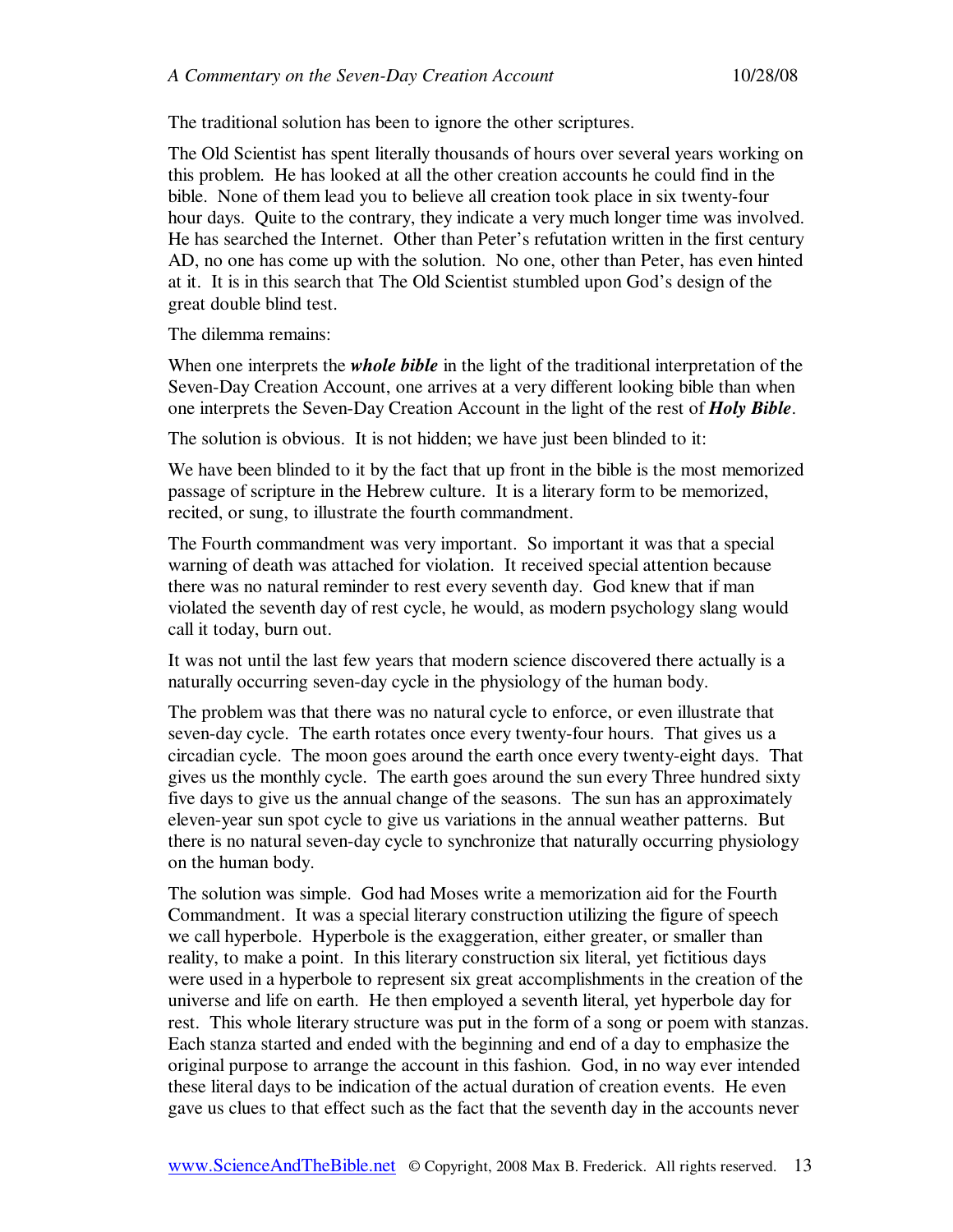ends. We are still living in the seventh hyperbole, yet literal day of God's rest from creation.

Once we realize this, the true interpretation becomes obvious. This account is a dual pass chronology emphasizing important biological principles. The first pass, in stanzas one through three, recounts events that have to do with the flora and the principle of physics wherein all energy for life comes from the light of the sun through photosynthesis of the plants. The second pass, in stanzas four through six, recounts events that have to do with the fauna, that which God considers to be his masterpiece. In the sixth stanza God ties the two together by saying that the flora is the source of food for the fauna. All this is good science. Once this is realized, this account correlates well with all the rest of the creation accounts in the bible.

## Notes:

This account is recorded in two of the bible books authored by Moses while camped at Mt. Sinai where the law was given after the escape from the land of Egypt. The first appearance is in the book of Genesis where it is in a literary form intended to memorized and recited as a poem or song. Each stanza break contains a phrase numbering the stanza as a literal day and sometimes inserting a comment that it was good job well done. A summary reference to this poetic account is recorded in some of the ten commandment accounts as a mechanism for remembering the fourth commandment concerning observance of the Sabbath.

It is highly likely that it was put in that format to be an aid to remembering the principle of six days work and a seventh day of rest. Being the creator, God was fully aware of the seven-day cycle in the human physiology and the principle of human burnout if he does not take a break every seven days. But he was also aware that He had created natural cycles of Year, Month, and Day, but He had created no natural cycle the length of a week. Therefore, He presented a powerful tool for reinforcing the remembrance of the principle of seventh day, year, etc. for rest.

The first two verses of Genesis—the *Introduction to Creation II* account — are not a part of the *Seven-Day Creation Account.* On the surface, it looks like the detailed version of the *Seven-Day Creation Account*—the second Genesis account—is a continuation of that first Genesis account. However, upon closer observation, it is obvious that Moses compiled multiple accounts into a collection at the opening of the book of Genesis. It is obvious that the first Genesis account is very similar to the writing in the book of Job, which was in existence at the time of Moses and is very likely the source from which Moses extracted the information. The second account is obviously from some other source, or compilation of sources. The third and fourth accounts are obviously from yet other sources. In the compilation, Moses used the introductory account from the book of Job to introduce the *Seven-Day Creation Account*. The abbreviated versions were critically located to tie the *Seven-Day Creation Account* to the fourth commandment and to be illustrative of the seven day weekly cycle contained in both.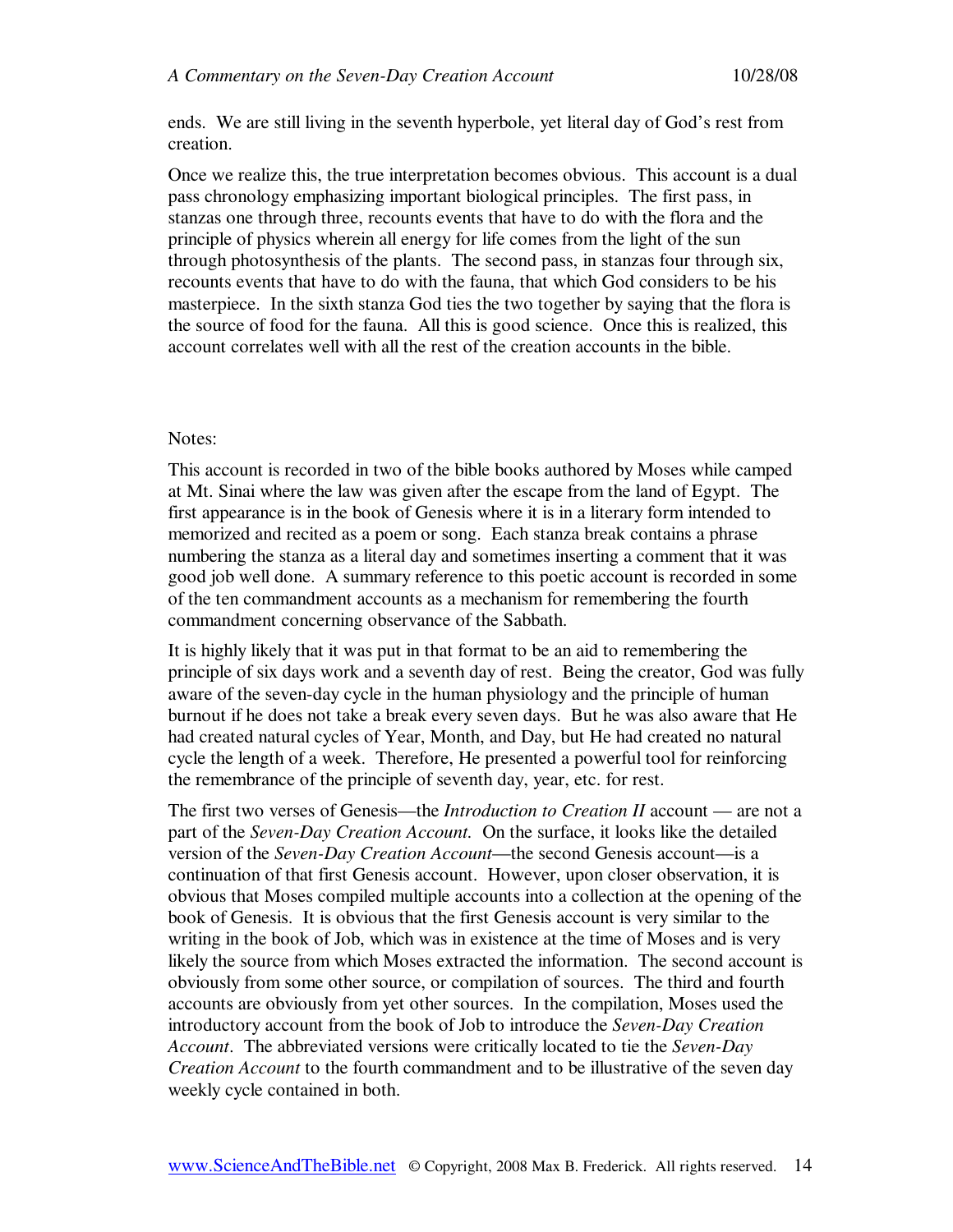In the scripture writings recorded by Moses, the six period work, seventh period rest pattern is quite prominent. From six days work and seventh day rest, to six years planting and seventh year fallow, to dividing creation into six time periods of creative project and seventh era of rest, the pattern is considered sacred throughout.

# **Verse-by-Verse Commentary by The Old Scientist**

**First Pass through Chronology: The Food Chain, Plant life** 

#### **Light: (Creation of Energy, Universe)**

1:3a *And God* 

God existed before the universe

1:3b *said,* 

The Universe was planned by the intelligence aspect of God "Said" here, is "Word" of John 1:1, and is Logos of Greek, and all mean "intelligence."

Planning was done by the intelligence (Scientist) aspect of God.

(The intelligence aspect of God includes Logic and the Laws of Physics.)

1:3c *Let there be* 

The Universe was designed by Wisdom (Engineer) aspect of God.

This phrase requires pre-meditation, which is definition of designing.

1:3d *light:* 

Light is one part of the fourfold universe. (Energy, Mass, Space, and Time) For any one to exist, the other three must exist also.)

1:3e *and there was light.* 

The Creation of the Universe. The creation of light.

1:4a *And God saw the light, that [it was] good: and* 

Light was one of the first things to be created. After completion of each phase of creation, the statement that it was good is an indication of a completeness of this phase of creation.

1:4b *God [had]withdrawn the light* 

Light had a beginning. It has not existed forever.

1:4c *from the darkness* 

God Created light from nothingness. (Light is energy. Dark is nothingness.) 1:5a *And God called the light Day, and the darkness he called Night.*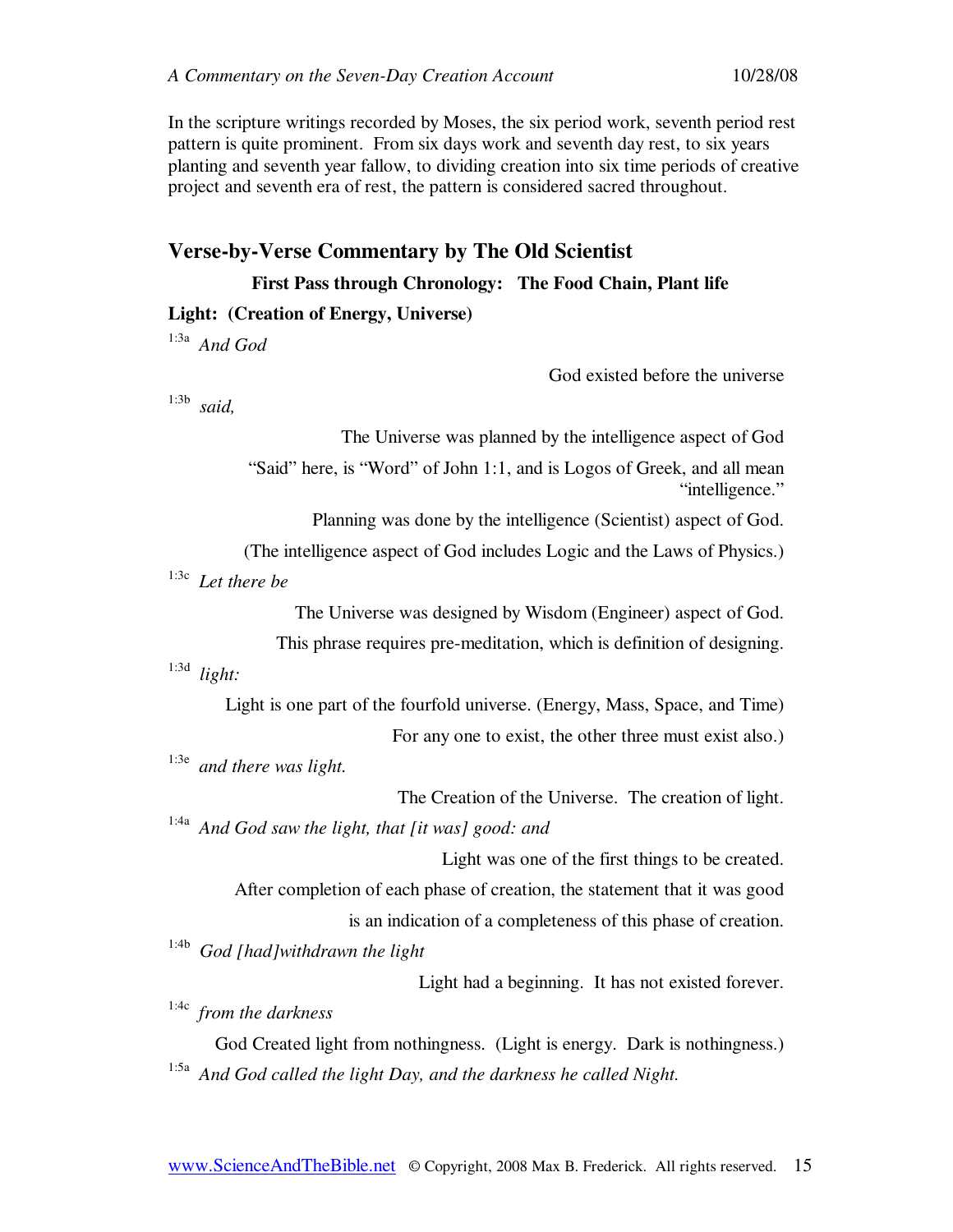| A Commentary on the Seven-Day Creation Account                                   | 10/28/08 |
|----------------------------------------------------------------------------------|----------|
| 1:5b<br>And the evening and the morning were the first day.                      |          |
| <b>Atmosphere and Ocean</b>                                                      |          |
| 1:6a<br>And God said, "let there be an atmosphere                                |          |
| God planned the development of an atmosphere.                                    |          |
| $1:6b$ between the waters,                                                       |          |
| Water had accumulated in solar system.                                           |          |
| 1:6c<br>and let it separate (set apart)                                          |          |
| Atmosphere was to be vehicle to capture water.                                   |          |
| 1:6d<br>water [onto the surface of the earth]                                    |          |
| Water captured by atmosphere was to fill the oceans.                             |          |
| <sup>1:6e</sup> from water [in outer space.]"                                    |          |
| The water to fill the oceans was to come from outer space.                       |          |
| 1:7a<br>And God made this atmosphere                                             |          |
| Then an atmosphere developed.                                                    |          |
| 1:7b<br>and gathered (set apart) the waters [of the oceans]                      |          |
| Then ocean water was accumulated.                                                |          |
| 1:7c<br>from                                                                     |          |
| Even the direction of accumulation of the water is specified correctly.          |          |
| 1:7d<br>the water above the atmosphere [in outer space.] And it really occurred. |          |
| Outer space was the source of the water.                                         |          |
| $1:8\mathrm{a}$<br>And God called the atmosphere sky.                            |          |
| Make no mistake, the bible does not teach a firmament as believed by the ancient | Greeks.  |
| And the evening and the morning were the second day.                             |          |

## **Emergence of the Continents**

1:9a *And God said, Let the waters under the sky*  By then the earth was covered by the oceans. 1:9b *be gathered together unto one place,*  Notice it does not say the land was to be all connected. Rather it correctly states all the oceans were to be all connected.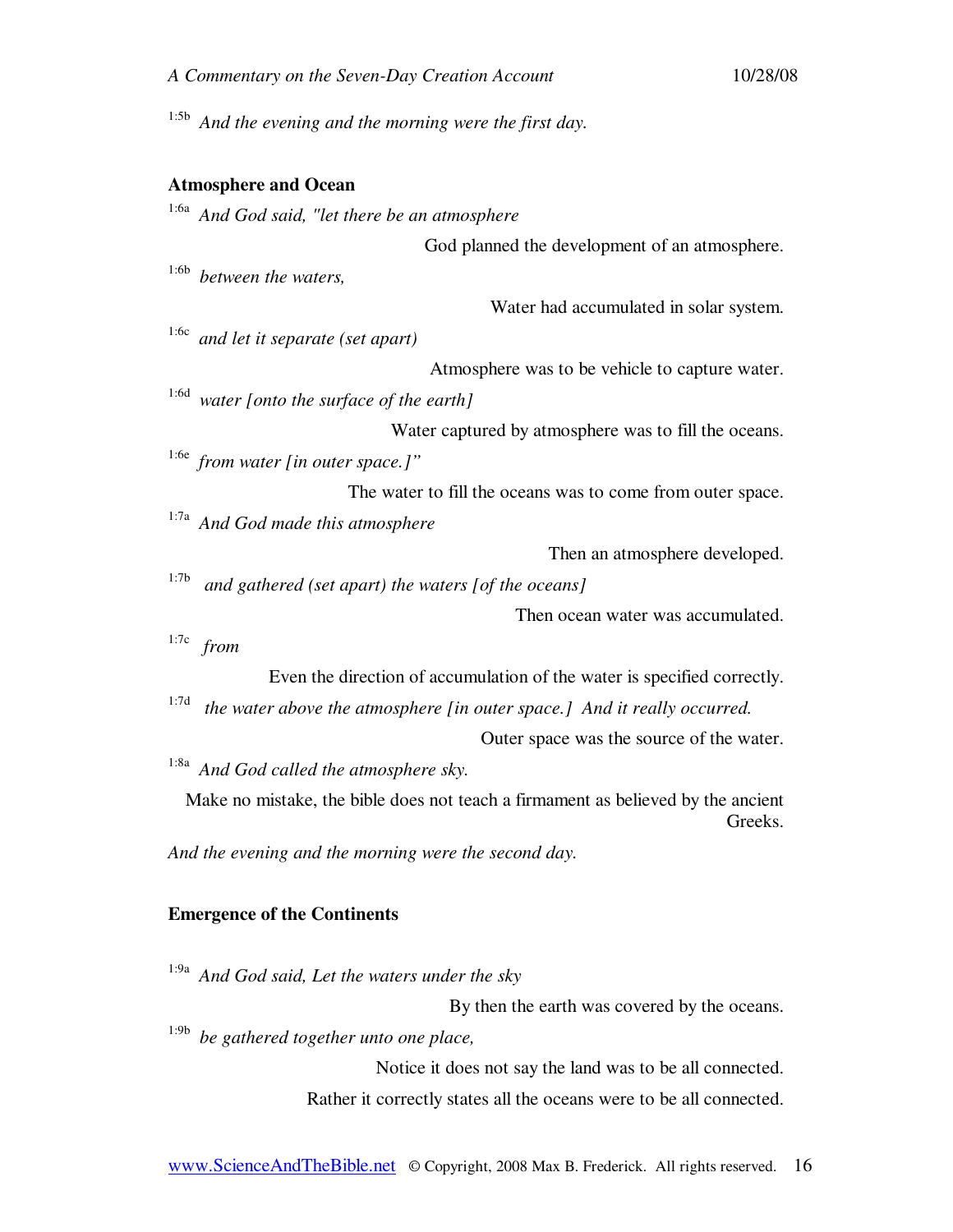1:9c *and let the dry [land] appear:* 

Prior to this there was no dry land; no continents were above sea level. 1:9d *and it was so.* 

Continents began to emerge

1:10a *And God called the dry [land] continents;* 

Continents established to be above sea level. 1:10b *and the gathering together of the waters called he oceans:* 

After this the surface of the planet is continents surrounded by oceans. 1:10c *and God saw that [it was] good.* 

Indication of a completeness of this phase of creation.

#### **Photosynthesis to Convert Solar Energy into the Food Chain**

1:11a *And God said, Let*  Again, it was all planned first. 1:11b *the earth sprout*  The earth was ready for life to begin. 1:11c *green vegetation,*  Photosynthesis would be necessary to convert light energy into chemical energy by combining carbon dioxide and water into hydrocarbon, thus establishing the basis for the food chain. 1:11d *the herb yielding seed,*  Then plants with seeds were to develop. Photosynthesis becomes the basis of the food chain 1:11e *[and] the fruit tree yielding fruit*  After that was to come the first flowering plants. 1:11f *after his kind,*  Biogenesis, not spontaneous generation 1:11g *whose seed [is] in itself, upon the earth:*  (More precise definition of first Flowering Plants.) 1:11h *and it was so.*  After it was planned, it came into being. (DNA comes before the plant who's DNA is expressed?)

1:12a *And the earth sprouted*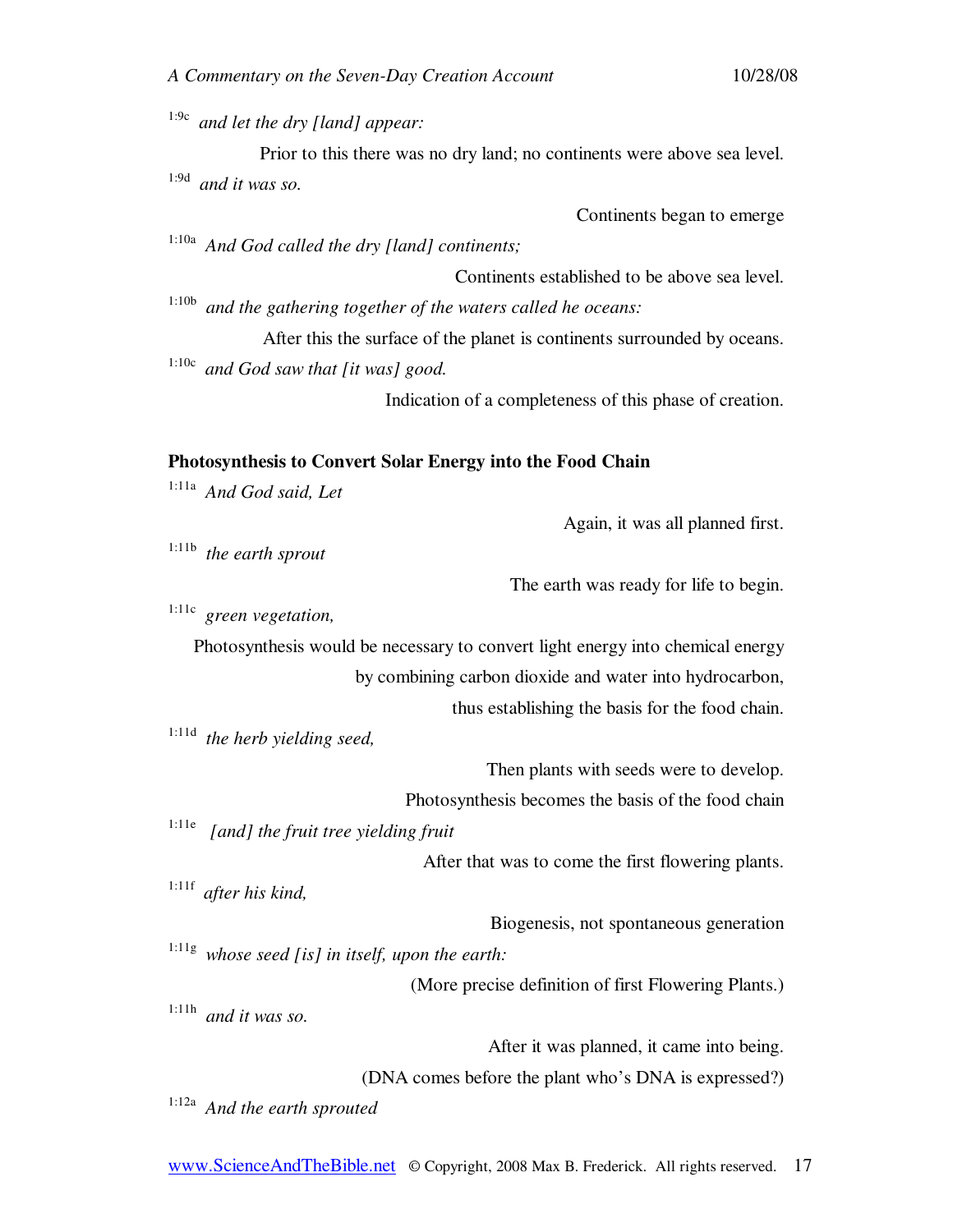Life began on earth.

1:12b *green vegetation,* 

Photosynthesis (Carbon Dioxide/Hydrocarbon cycle) developed. 1:12c *herb yielding seed* 

Plants with seeds developed.

Again emphasizing biogenesis, not evolution. 1:12e *and the tree yielding fruit, whose seed [was] in itself,* 

First Flowering Plants developed.

1:12f *after his kind:* 

1:12d *after his kind,* 

Plant biogenesis continued.

1:12g *and God saw that [it was] good.* 

Indication of a completeness of this phase of creation. 1:13a *And the evening and the morning were the third day.* 

**Second Pass through Chronology: Animal Life:** 

#### **Lights: (Purpose for Lights: The Circadian Cycle, Solar Cycle, Monthly Cycle.)**

This is a second pass through the chronology of the creation of the universe. This time emphasizing things important to zoology.

1:14a *And God* 

God existed before the universe

1:14b *said,* 

The Universe was planned by the intelligence aspect of God

"Said" here is "Word" of John 1:1, and is Logos of Greek, and all mean "intelligence."

Planning was done by the intelligence (Scientist) aspect of God.

(The intelligence aspect of God includes Logic and the Laws of Physics.) 1:14c *Let there be* 

> The Universe was designed by Wisdom (Engineer) aspect of God. This phrase requires pre-meditation, which is definition of designing.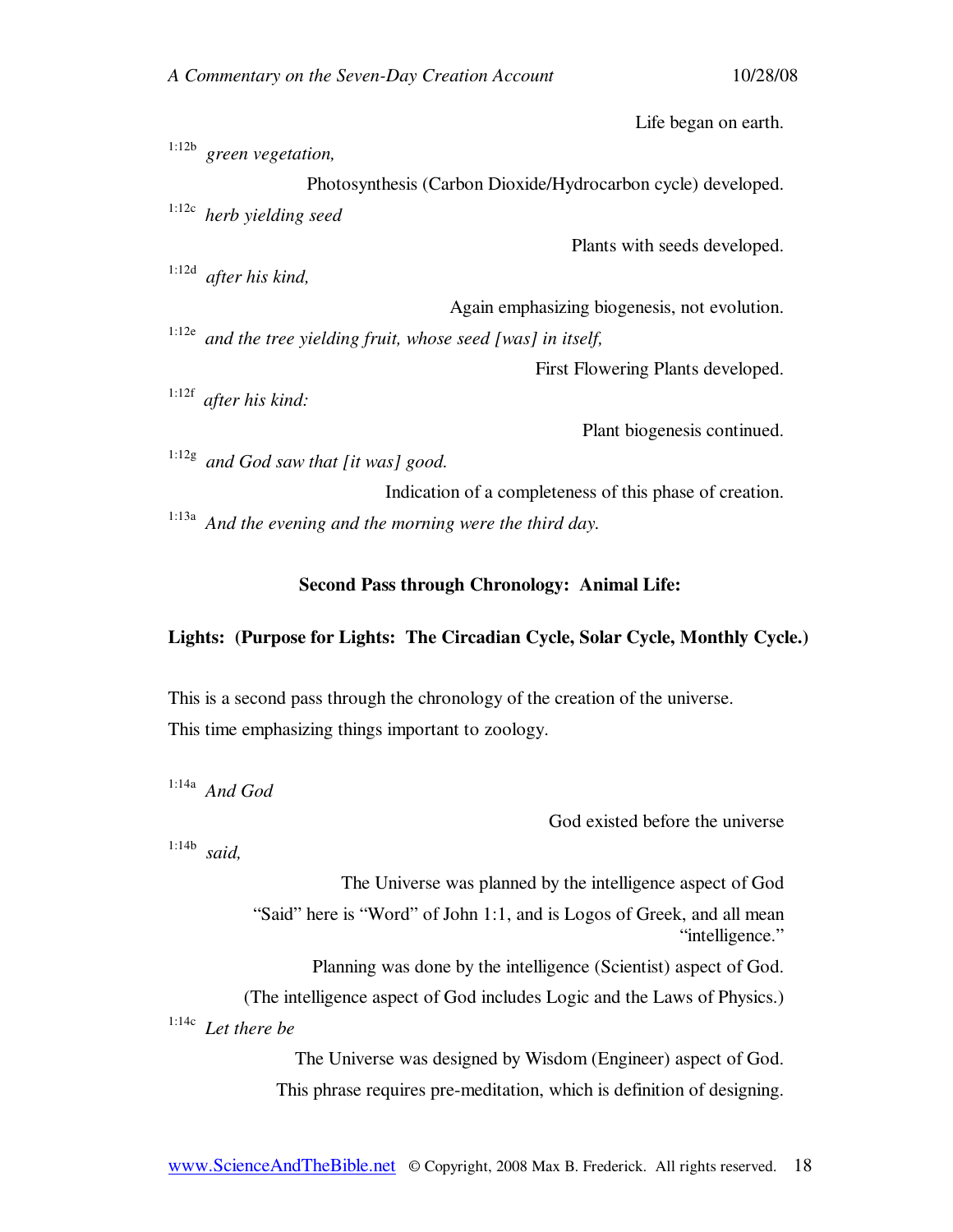1:14d *lights* 

In this pass through the chronology, rather than emphasizing the energy of the light,

The luminaries and their other functions are emphasized.

1:14e *in the expanse of the sky to divide the day from the night; and let them be for signs, and for seasons, and for days, and years:* 

One purpose was to synchronize the daily, monthly, and annual cycles of life.

similar to the function of this creation account to synchronize the 7 day cycle.

1:15a *And let them be for* 

Again emphasizing the planning by the intelligence aspect of God.

1:15b *lights in the expanse of the sky to give light upon the land: and it was so.* 

Another purpose for the lights in the sky was providing for animals and humans to be able to see.

1:16a *And God made two great lights; the greater light to rule the day, and the lesser light to rule the night: [he made] the stars also.* 

Creation of the cosmos, including Stars, Sun, and Moon.

1:17a *And God set them in the expanse of the sky to give light upon the earth,* 

To give light.

1:18a *And to rule over the day and over the night, and to divide the light from the darkness:* 

For the purpose of controlling the Cycles of Life.

1:18b *and God saw that [it was] good.* 

Indication of a completeness of this phase of creation.

1:19a *And the evening and the morning were the fourth day.* 

#### **The Era of Sea Life and Megafauna**

1:20a *And God said,* 

Again, the intelligence aspect of God planned in advance. 1:20b *Living souls shall be roamers of the waters* 

Sea shall swarm with living creatures.

<sup>1:20c</sup> and flyers above the earth in the open atmosphere of the sky.

First birds shall develop.

1:21a *And God created wonderful monsters,* 

The era of the magnificent megafauna (monsters).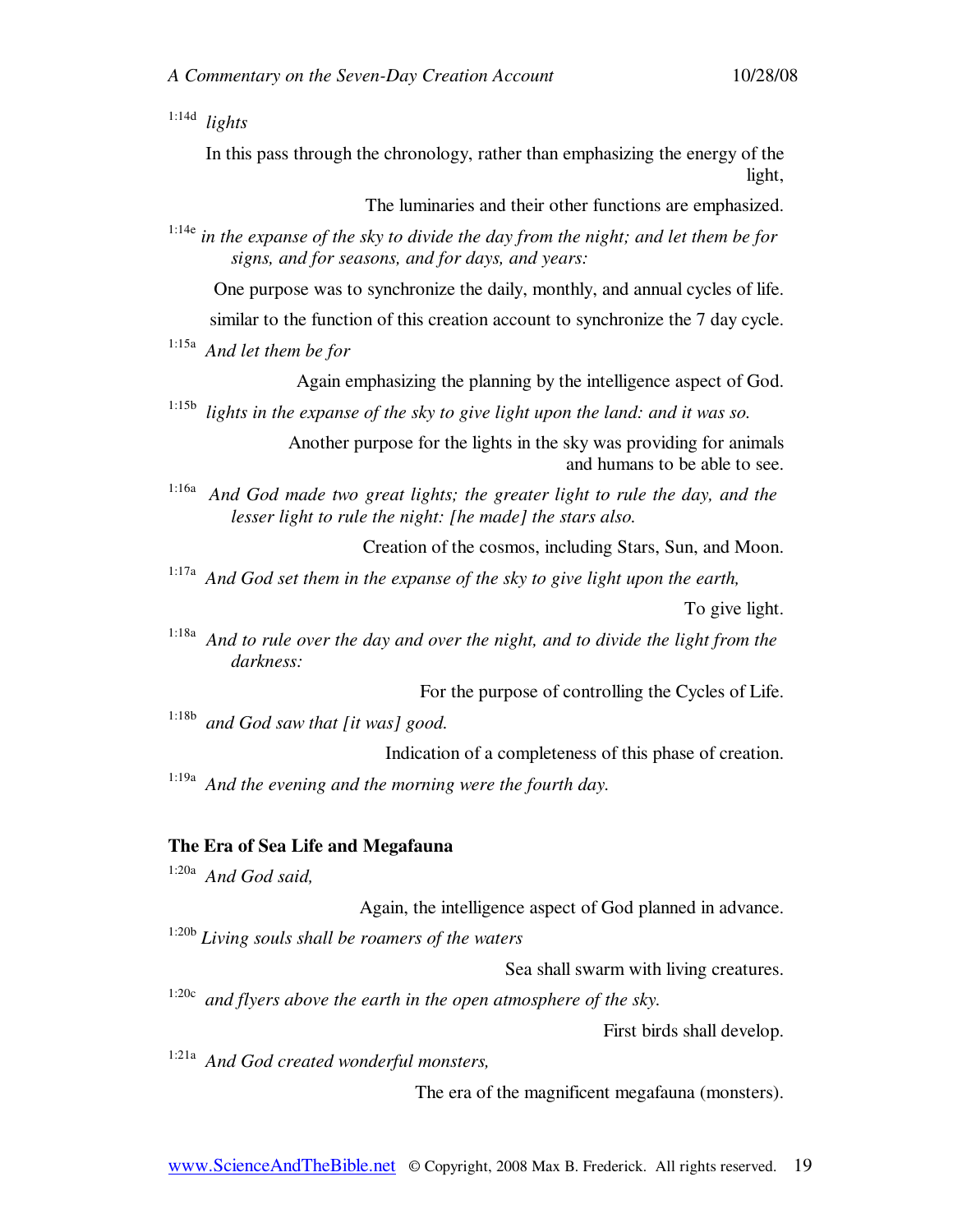The Pinnacle of Nature/Creation.

1:21b *and all the living souls that roam the waters,* 

Sea monsters (Leviathan) thrive.

1:21c *after their kind,* 

1:21d *and every winged flyer* 

1:21e *after his kind:* 

Biogenesis, not evolution.

First birds developed.

Biogenesis, not evolution.

1:21f *and God saw that [it was] good.* 

Indication of a completeness of this phase of creation—the Pinnacle of Nature/Creation.

1:22a *And God blessed them, saying, Be fruitful, and multiply,* 

Biogenesis.

.

1:22b *and fill the waters in the seas, and let flyers increase on the land.* 

Sustained ecology both in the sea and on land.

1:23a *And the evening and the morning were the fifth day.* 

Major Mass extinction. Apparently the ecology of the earth was complete at the end of verse 23 and the next era is a re-population of the earth with a different ecological suite. Therefore, something must have happened between the two eras that caused a need for re-population. Therefore, a Major Mass Extinction is indicated to occur at this point in the chronology.

#### **The Era of Mammals**

1:24a *And God said, Let the land bring forth the living creature after his kind, cattle, and creeping thing, and beast of the land after his kind: and it was so.* 

Age of Mammals planned by God to replace age of megafauna.

1:25a *And God made the beast of the land after his kind, and cattle after their kind, and every thing that creepeth upon the land after his kind:* 

Age of Mammals replaces age of megafauna.

1:25b *and God saw that [it was] good.* 

Indication of a completeness of this phase of creation. **Genetic Engineering Humankind** 

#### www.ScienceAndTheBible.net © Copyright, 2008 Max B. Frederick. All rights reserved. 20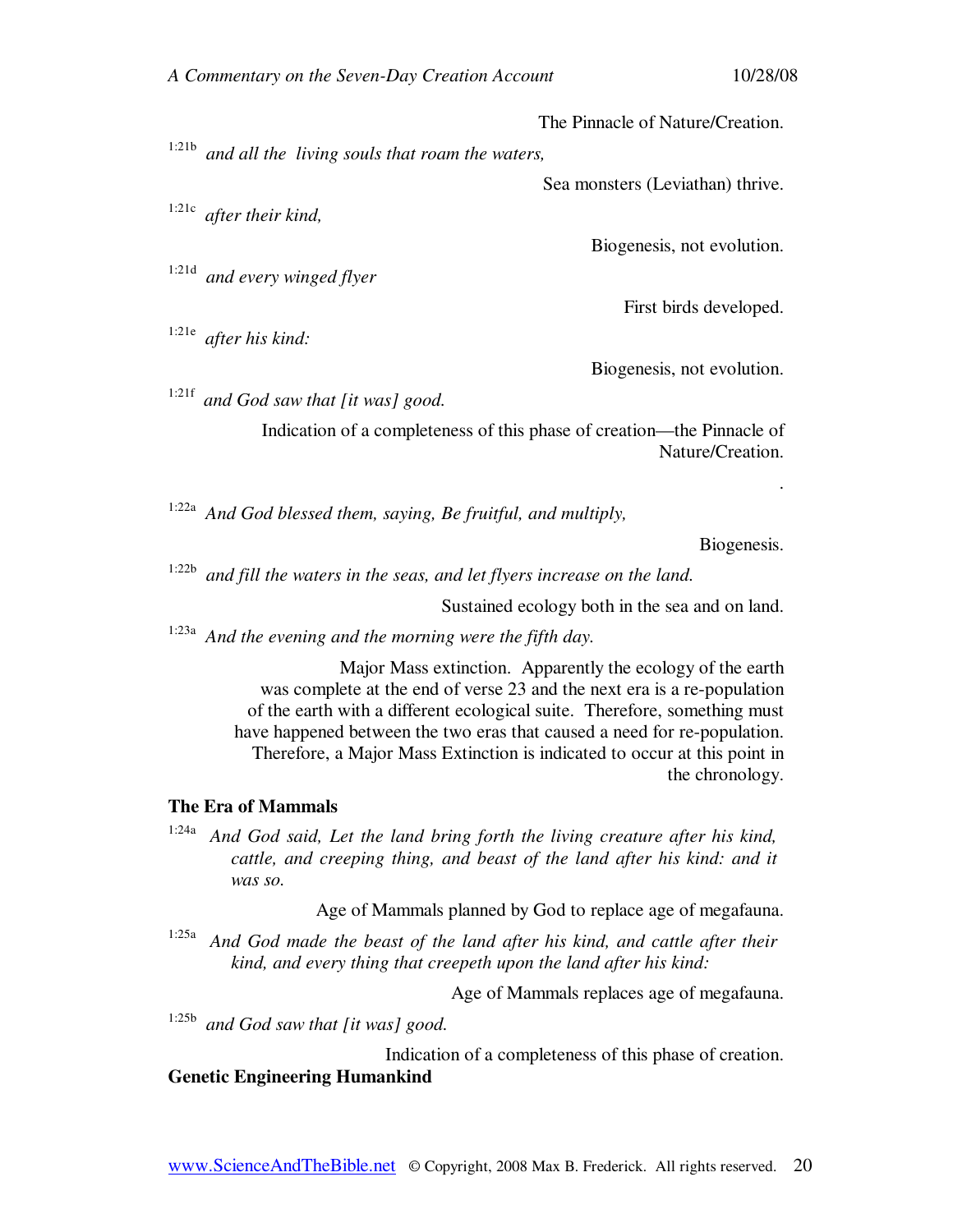1:26a *And God said, Let us make man in our image, after our likeness: and let them have dominion over the fish of the sea, and over the fowl of the air, and over the cattle, and over all the earth, and over every creeping thing that creepeth upon the earth.* 

God planned the creation of human race

1:27a *So God created man in his [own] image, in the image of God created he him; male and female created he them.* 

Creation of human race

(Note: The Garden of Paradise era fits the chronology between verse 27 and 28, after the creation of the human race and before the re-population after a mass extinction)

## **Commissioning of man**

- 1:28a *And God blessed them, and God said unto them, Be fruitful, and multiply, and replenish the earth, and subdue it: and have dominion over the fish of the sea, and over the fowl of the air, and over every living thing that moveth upon the earth.* 
	- Re-population of earth. Expansion of humanity after habitat/ecology destruction. after a mass extinction. The exact same language is used here as when ordering Noah and his sons to re-populate the earth That indicates that this is an event after a mass extinction as was in the case of Noah and his sons after the flood.

#### **The Formal Dedication of the Food Chain**

- 1:29a *And God said, Behold, I have given you every herb bearing seed, which [is] upon the face of all the earth, and every tree, in the which [is] the fruit of a tree yielding seed; to you it shall be for meat.*
- 1:30a *And to every beast of the earth, and to every fowl of the air, and to every thing that creepeth upon the earth, wherein [there is] life, [I have given] every green herb for meat: and it was so.*

Formal dedication of the food chain.

Photosynthesis is the basis of the food chain for all forms of life.

Pre-historic Past of Humanity.

1:31a *And God saw every thing that he had made, and, behold, [it was] very good.* 

In stating *very* good indication is made of completeness of all phases of creation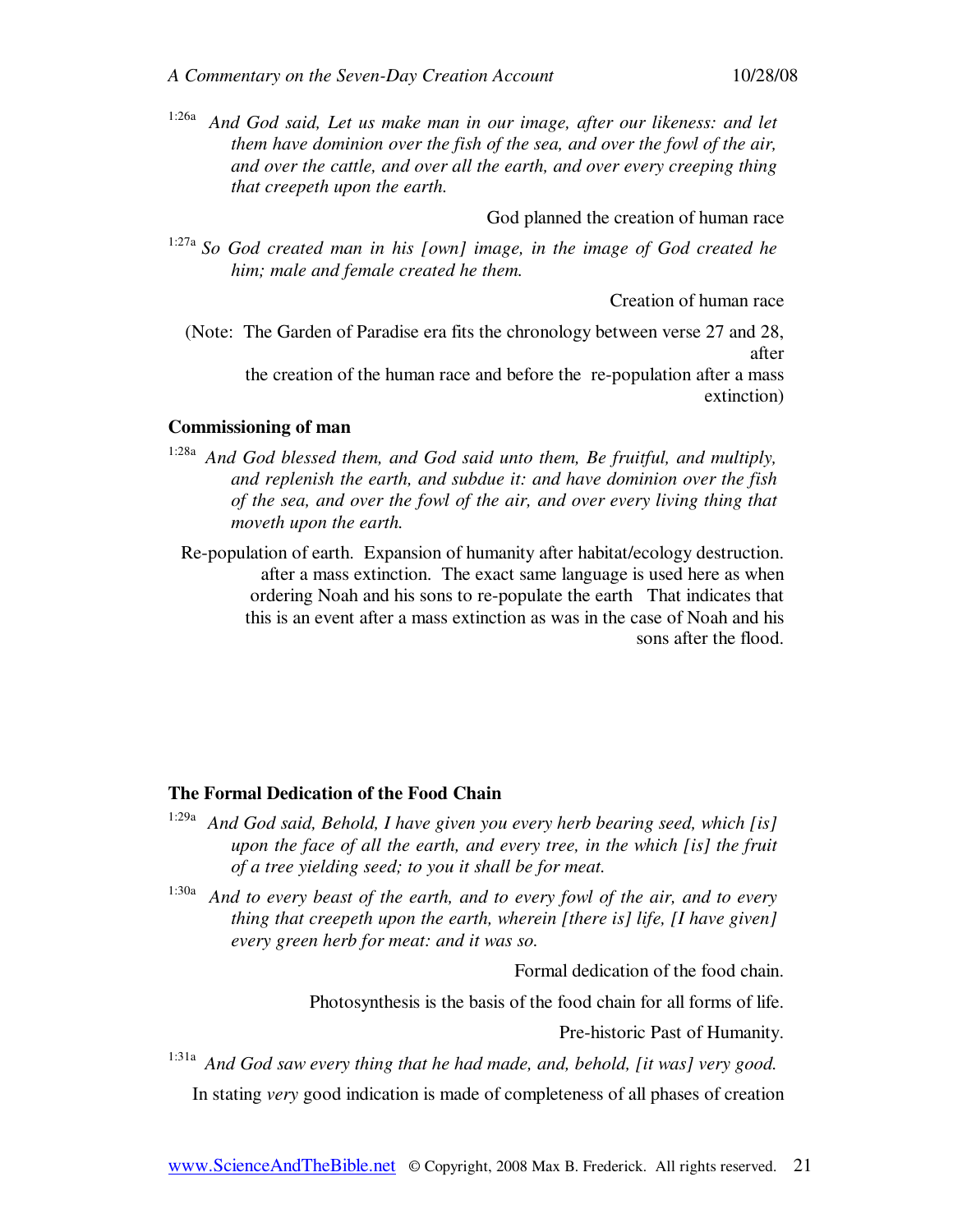where each of the previous phases of creation were indicated to be complete

by the same phrase without the *very*.

*And the evening and the morning were the sixth day.* 

<sup>2:1</sup> *Thus the heavens and the earth were finished, and all the host of them.* 

The creation is finished (complete).

Science verifies species are going extinct at the rate of thousands a year. Science is hard pressed to show any examples of new species coming into

existence.

The rate of extinction exceeds the rate of supposed evolution by many orders of magnitude.

#### **The Present Era of Stable Ecology**

2:2 *And on the seventh day God ended his work which he had made; and he rested on the seventh day from all his work which he had made.* 

We are living in an era of sustained, stable ecology.

2:3a *And God blessed the seventh day, and sanctified it: because that in it he had rested from all his work which God created and made.* 

## **In Summary**

The Chronology in this account is obvious once the organization of the account is realized.

The account is divided up into two passes through the chronological order of creation.

Days one through three are a first pass through the chronology starting with the creation of the universe. In this pass things important to botany are emphasized. Those items are important in setting up the food chain to enable complex ecology on this planet.

Days four through six are a second pass through the chronology, again starting with the creation of the universe. In this pass things important to zoology are emphasized. Those things emphasized are important in setting up the complete ecology, including such things as the annual solar cycle, the monthly lunar cycle, the circadian sun cycle, and elaborating on the food chain to make life enjoyable for the human race.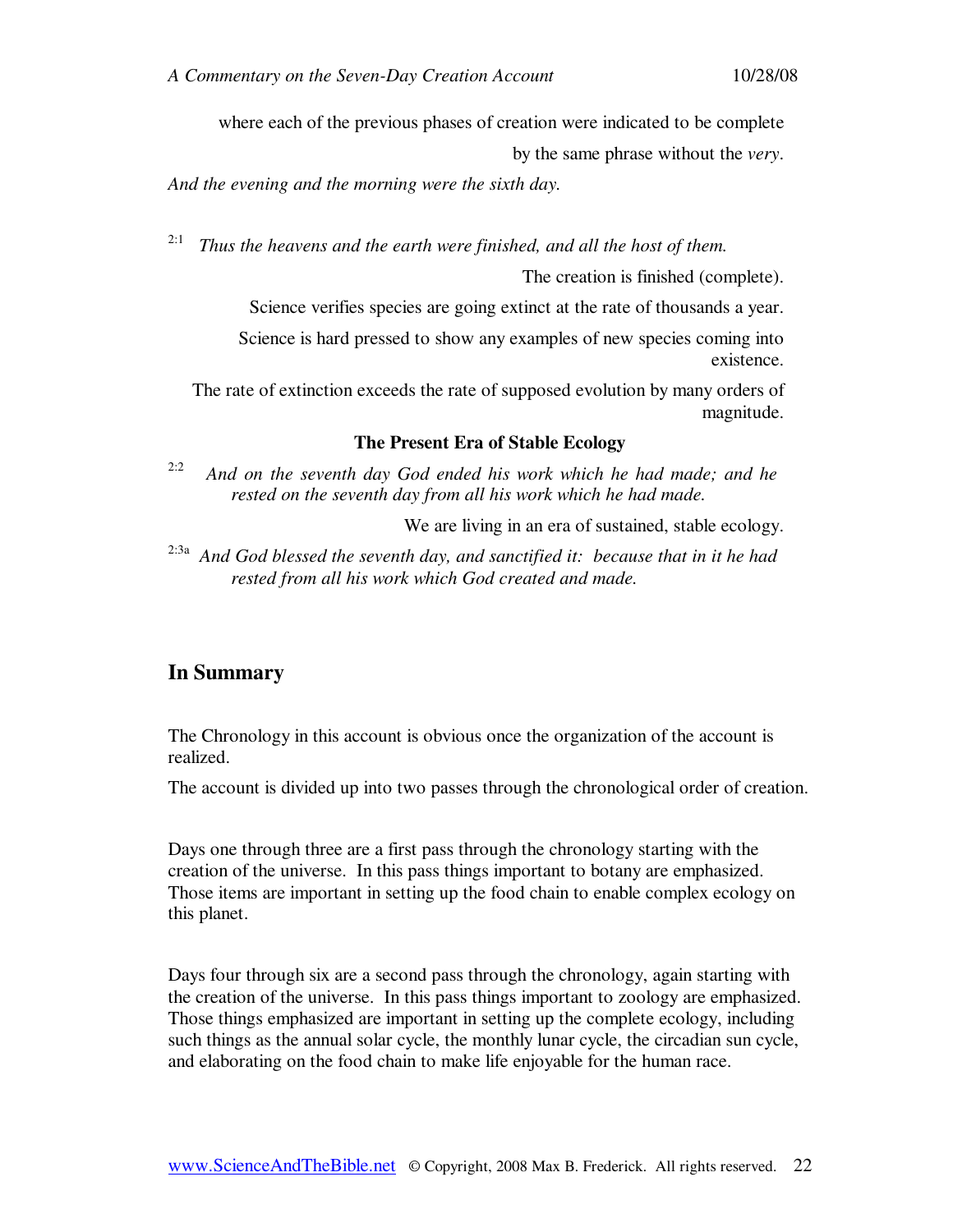Day seven is the current era of sustained ecology.

| The First "Day:"   | Creation of Energy, Mass, Time, and Space (the universe)                                                                         |
|--------------------|----------------------------------------------------------------------------------------------------------------------------------|
| The Second "Day:"  | Preparation of the Atmosphere and the Oceans                                                                                     |
| The Third "Day:"   | Gathering of the Continents<br>Genetically Engineering the Food Chain<br>Photosynthesis to Convert Solar Energy into Hydrocarbon |
| The Fourth "Day:"  | Creation and Organization of the Heavenly Bodies.                                                                                |
| The Fifth "Day:"   | Genetic Engineering the Animal Kingdom                                                                                           |
| The Sixth "Day:"   | <b>Establishing Ecology Around Humankind</b>                                                                                     |
| The Sabbath "Day:" | The Current Era of Sustained Ecology                                                                                             |

## **Another Commentary Based on the Flora and Fauna Interpretation:**

If you need no further argument to realize the reality that the traditional interpretation of this account is what is blinding many scholars today, and you are in a hurry to discover the other creation accounts, you may do well to skip on to the next creation account. If not, you may find more arguments will awaken you to reality, or, if you are especially interested in the details of the evidence, you should read on.

This account is sometimes, and by some scholars, referred to as the six-day creation account. That school of thought teaches that the "days" referred to in the account are literal twenty-four hour days, intended to indicate the actual duration of time of each recorded aspect of creation. They teach six, rather than seven non-fictitious, literal days to get around the fact that the seventh day cannot possibly be interpreted as a non-fictitious, literal twenty-four hour day, as it has not yet drawn to a close, as God is still resting from his creating as described in the first six literal, yet fictitious days. This teaching puts the order of creation in contradiction to other Holy Scripture accounts. It puts the order of creation in contradiction to facts known to modern science. Of particular note is the creation account in the book of Job, which has the correct order of creation. That account in the book of Job is an account that pre-dates the accounts recorded by Moses in the book of Genesis. This literal and nonfictitious interpretation also introduces the dilemma that the defining elements of a day are not created until the fourth day. This requires at least the first three days to be interpreted in the light of the Ptolemaic philosophy rampant in the time when the concept of "firmament" was introduced into the text of the Scriptures by scholars steeped in the science of the day when the Hebrew was first translated into Greek to be included in the great Library of Science at Alexandria under the command of the director of that Library. This philosophy of science was assumed to be true at that time, and continued to be considered true by scientists and theologians alike through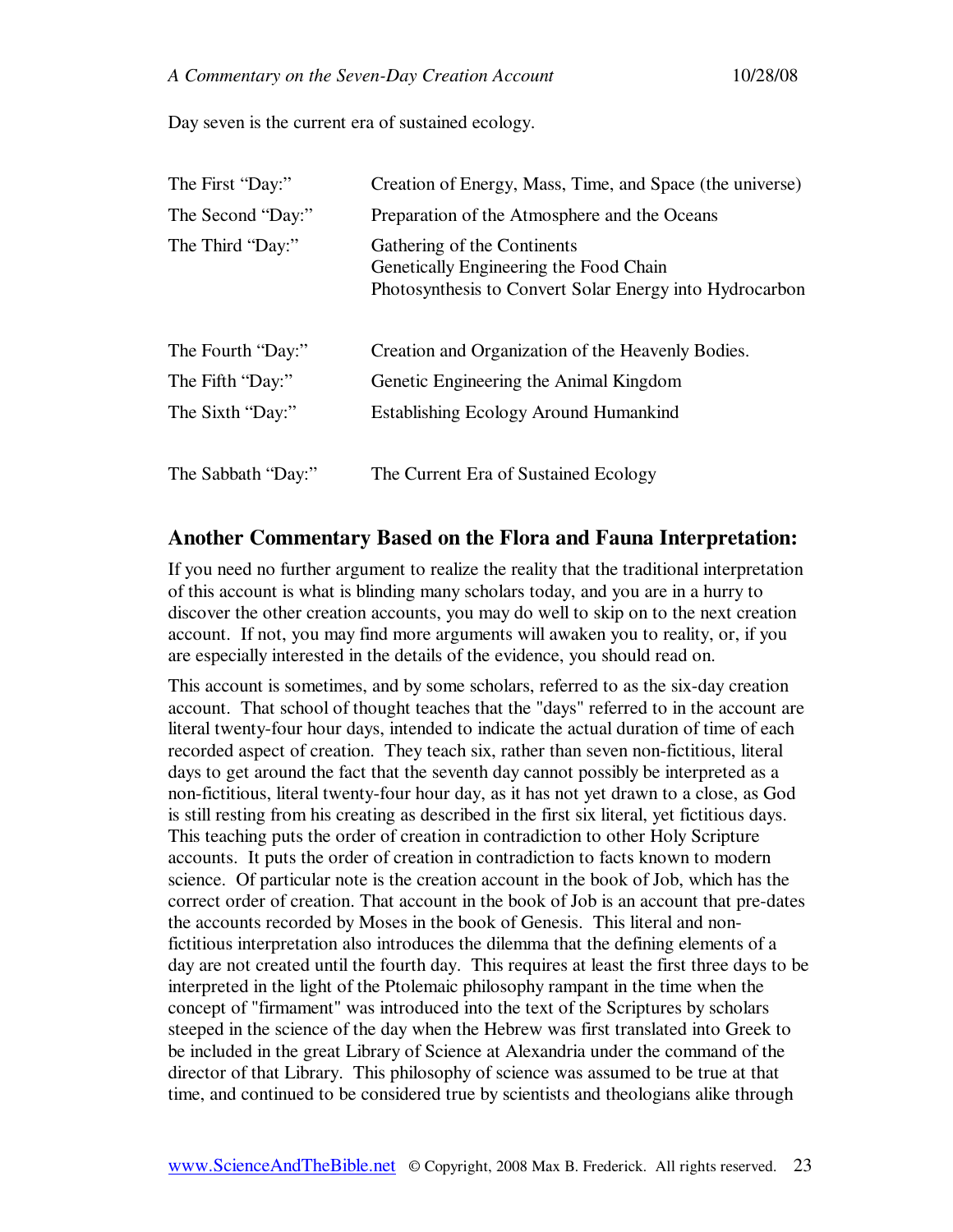the first century AD—up until the time of Galileo when in 1632 AD. he published his refutation of that philosophy. At that point in time science began to follow the true facts of the universe. The church continued to follow the errant Ptolemaic philosophy for an additional three hundred fifty years. It was not until 1992 AD that the Catholic Church finally declared Galileo to be right. This errant philosophy is that the universe is made up of concentric firmaments rotating around the earth at the center of the universe, once each twenty-four hours. Assuming this to be true science, it would be natural to believe that the twenty-four hour day was an element of the universe before the sun and stars were created. It appears that this is the origin of the current teachings of the Young Earth Creation Science advocates.

Many pseudo-scientific explanations have been proposed to solve these dilemmas and contradictions introduced by assuming the days to be literal, non-fictitious, twentyfour hour days. None of them are adequate. Most likely, this second creation account recorded by Moses in his compilation was from a source designed as a song to be sung, or a poem to be recited, the literary structure of which was designed to teach the principle of six days of work followed by one day of rest.

Having said all that, it remains apparent that this account has an underlying chronology and many points of science that are in accord with all the other creation accounts presented in the bible. In this commentary, consideration of the traditional interpretation will be ignored. That which is in accord with fact and reality of the other accounts found in the bible is what will be brought to the forefront of the attention of the reader.

This account contains a three-part lesson in the seven essential elements of biology. The first part is the three elements essential to Botany. The second part is the three elements essential to Zoology. The third part is the quiescent era of sustained ecology in which we currently find ourselves.

## **Part 1: Three Elements Essential to Botany**

## **First Element Essential to Botany: Light. Genesis 1:3-5**

God created light, the source of energy to be converted by photosynthesis to fuel the food chain.

*And God said, Let there be light: and there was light. And God saw the light, that [it was] good: and God divided the light from the darkness. And God called the light Day, and the darkness he called Night. And the evening and the morning were the first day.* 

## **Second Element Essential to Botany: Water. Genesis 1:6-8**

God designed a mechanism and established a system for filling the oceans of the earth with water to drive the hydrologic cycle whereby the water essential for botanical life would be carried from the oceans up onto the continental lands where it would be available to green plants worldwide. According to the bible, before the oceans were filled with water from outer space, there was only a meager amount of juvenile water from internal to the earth. That was water that comes from volcanoes. That was not enough water to sustain life as we know it on earth. This juvenile water springing forth from volcanoes is mentioned as the condition of the earth before the filling of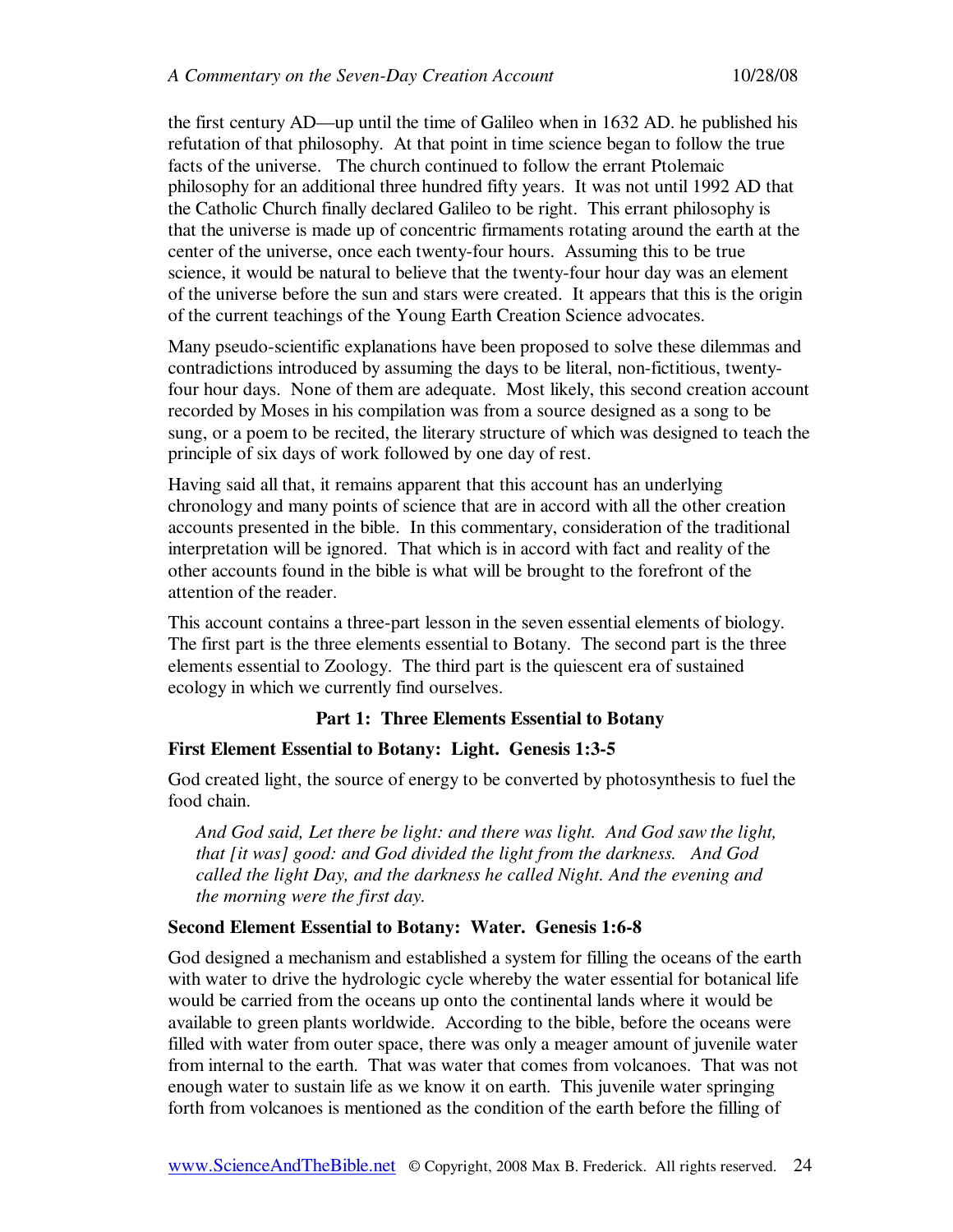the oceans and after the formation of the earth in the third creation account compiled by Moses in his *One-Day Creation Account*. This is probably a description of the earth sometime early in the Pre-Cambrian era.

And God said, Let there be a firmament in the midst of the waters, and let it *divide the waters from the waters. And God made the firmament, and divided the waters which [were] under the firmament from the waters which [were] above the firmament: and it was so. And God called the firmament Heaven. And the evening and the morning were the second day.* (KJV)

Note: This translation follows the error of Ptolemaic Philosophy first introduced when the Bible was first translated into Greek under the influence of Greek Science as noted above. The concept of a firmament was not in the original Hebrew language. That which is interpreted to be a firmament in the above translation was only a description of the atmosphere in the original Hebrew. This error was introduced by science, as it was believed at that time. The discovery of the mechanism described in this portion of Scripture was not imagined by modern science until about 1985 when Dr. Louis Frank and John Sigwarth published their theory about water from a vast snowstorm in outer space being separated (divided) from outer space, being captured by the atmosphere, and raining down on earth slowly filling the oceans. A better translation, more true to the original Hebrew language is the New American Standard Bible, and better still is the New Living Translation, as follows:

*Then God said, "Let there be an expanse in the midst of the waters, and let it separate the waters from the waters." God made the expanse, and separated the waters which were below the expanse from the waters which were above the expanse; and it was so. God called the expanse heaven. And there was evening and there was morning, a second day.* (NASB)

*And God said, "Let there be space between the waters, to separate water from water." And so it was. God made this space to separate the waters above from the waters below. And God called the space "sky." This happened on the second day.* (NLT)

Note: The Hebrew word translated "firmament" in the King James Version, translated "expanse" in the New American Standard Bible, and translated "space" in the New Living Translation is in actuality, the atmosphere. The Hebrew language had no scientific term for atmosphere so the word signifying our concept of "something that is spread out" was used. To clarify the meaning, later in the passage, that Hebrew word is more precisely defined to the Hebrew word for "that in which the birds fly." By using both terms God very precisely defined that to which we have applied the word "atmosphere." Notice the defining phrase in each of the translations: "And God called the firmament Heaven." (KJV), God called the expanse heaven." (NASB), and, "God called the space "sky."" (NLT) Confusion into the meaning was introduced when the Hebrew was originally translated into Greek and the meaning was interpreted in the light of the Ptolemaic philosophy of that era. The word meaning "something that is spread out" was assumed by the Greek translators to be referring to their concept of concentric firmaments of the universe,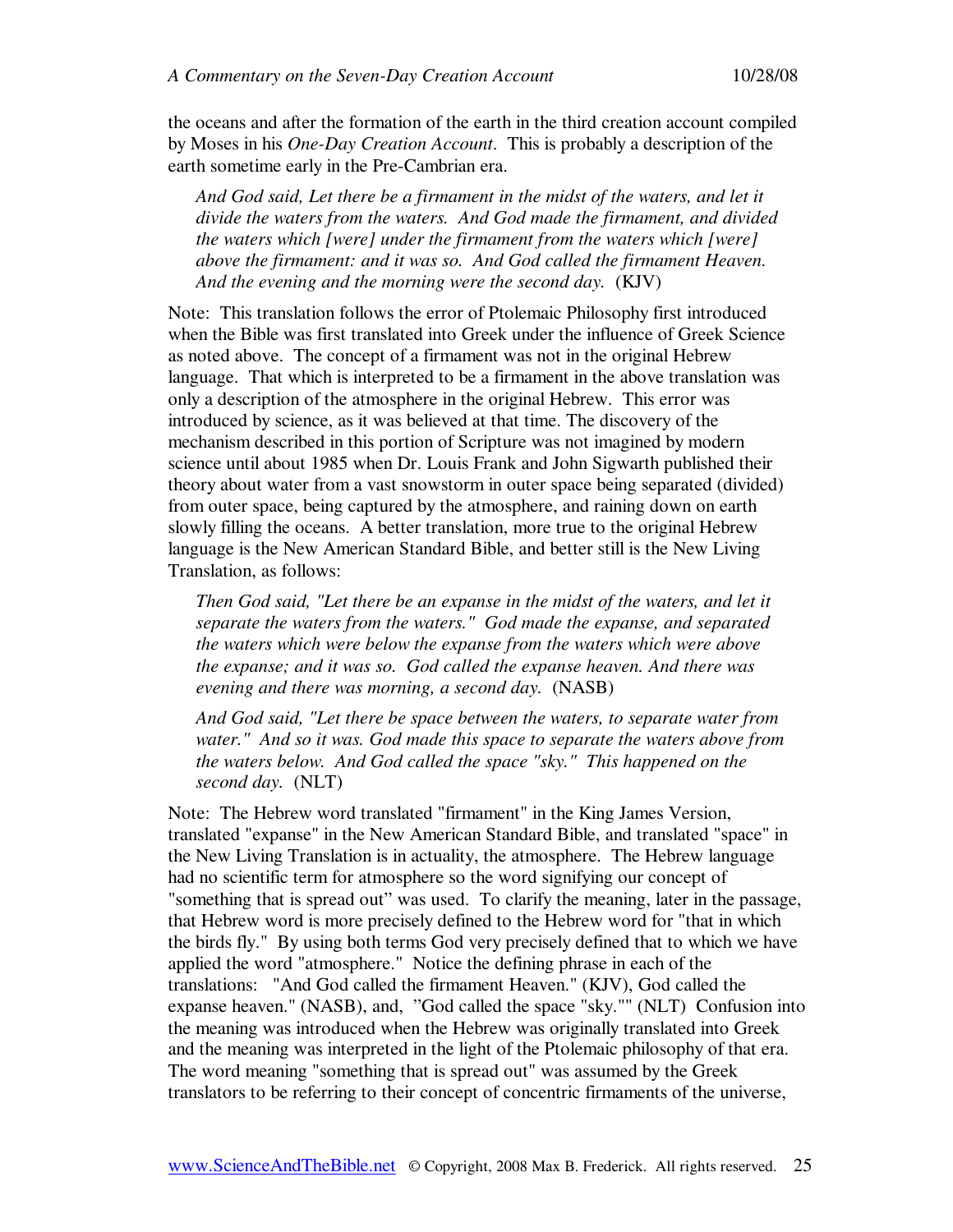and translated it as such. Confusion as to the meaning is added when the Strong's concordance definition assumed the concept held by the Hebrews was equivalent to the errant Ptolemaic philosophy that originated in the Greek Philosophy that was prevalent at the time of the translation<sup>1</sup>.

Therefore, a more exact meaning of this passage could be:

*And God said, "let there be atmosphere between the waters, to separate (capture) water [(onto the surface of the earth] from water [in outer space.] And God made this atmosphere to separate the waters from above the atmosphere to be collected as the waters below the atmosphere…* 

And thus God filled the oceans of the earth with water collected from outer space, as discovered by modern science in 1985.

As a side issue, note the error of direction in the NLT translation as compared to the NASB translation. The water below (water of the oceans) was extracted from water of outer space as indicated in the NASB, not the other way around as indicated in the NLT. Consider that error to be evidence of the impossibility of human theologians producing a scientifically correct religion.

## **Third Element Essential to Botany: Dry Land on which to grow plants. Genesis 1:9-13**

When the earth was first formed, the lesser specific gravity rocks had not been gathered together into continents. They had naturally been spread over the earth as a layer of less dense rocks floating upon the more dense rocks below. As the earth cooled and the rocks solidified, a curious mechanism took over which worked to gather the lesser specific gravity rocks into continents, surrounded by oceans. This mechanism was hotly debated up until at least the 1970's when The Old Scientist was in college studying geology. One of the essay questions on the final exam was which of the competing theories did the student judge to be the correct one, and why? The Old Scientist was graded down for not agreeing whole-heartedly with either one. Later in life, The Old Scientist went on to define a new theory describing the responsible mechanism<sup>2</sup>. Modern science has not yet fully understood that mechanism.

This particular passage states that God not only knew of the existence of such a mechanism millenniums before modern science discovered it, He invented it. It is an essential part of the design of the earth to support life.

There are several places in the bible where God makes a big deal of the continents rising above sea level<sup>3</sup>. This is only one of them.

-

<sup>1</sup> **Error! Reference source not found.** p.**Error! Bookmark not defined.** in this book.

<sup>2</sup> Frederick, Max B., 1996, "*Origin of the Continents, An Introduction to the Theory of The Lithologic Cycle*," Max Frederick, Publishing, Central Point, Oregon.

<sup>3</sup>**Error! Reference source not found.** p.**Error! Bookmark not defined.** of this book.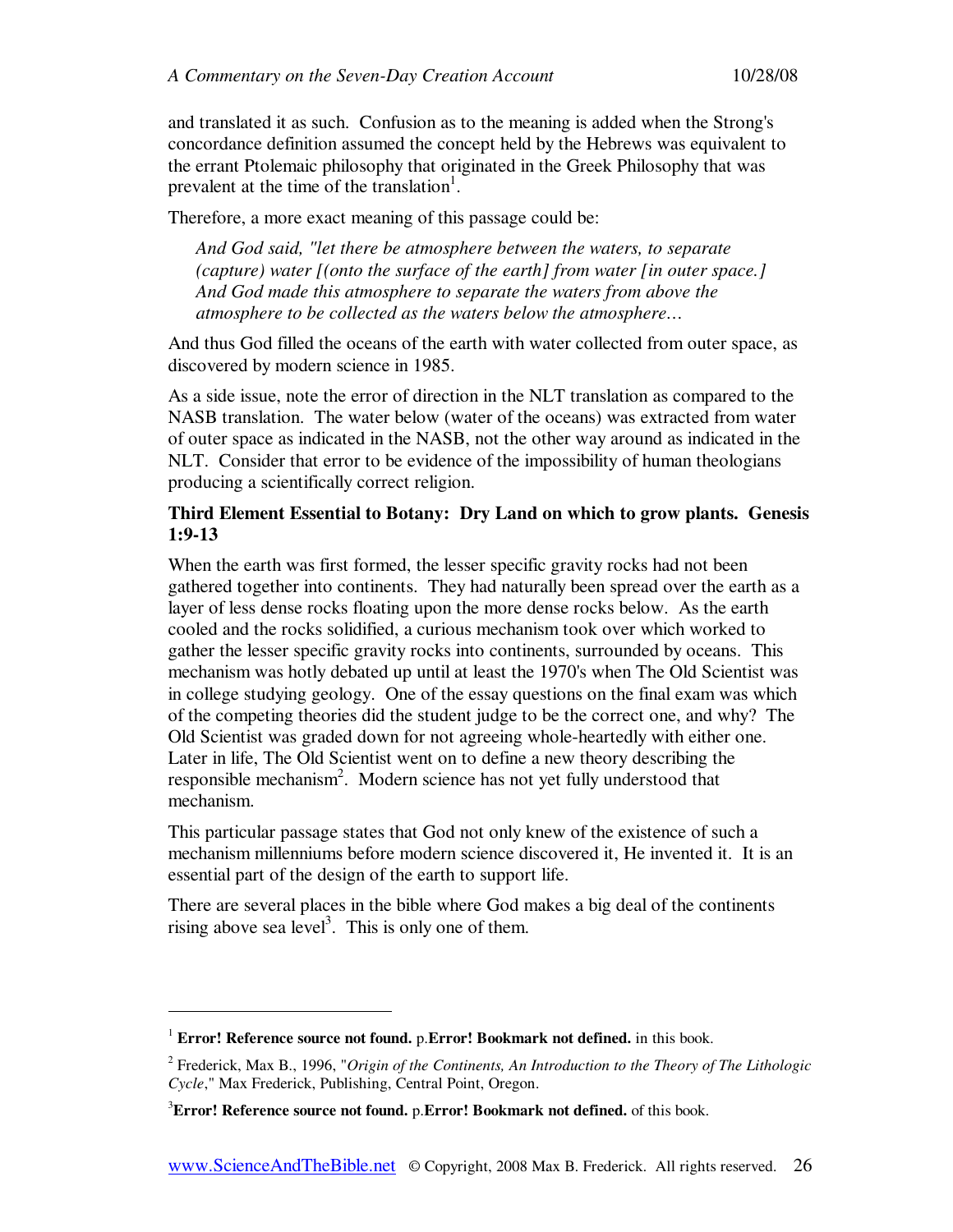*And God said, Let the waters under the heaven be gathered together unto one place, and let the dry [land] appear: and it was so. And God called the dry [land] Earth; and the gathering together of the waters called he Seas: and God saw that [it was] good.* (KJV)

*Then God said, "Let the waters below the heavens be gathered into one place, and let the dry land appear"; and it was so. God called the dry land earth, and the gathering of the waters He called seas; and God saw that it was good.*  (NASB)

*And God said, "Let the waters beneath the sky be gathered into one place so dry ground may appear." And so it was. God named the dry ground "land" and the water "seas." And God saw that it was good...* (NLT)

Notice the phrase variously translated, "And God said," versus, "Then God said." They are all the same tense of the verb in the original language. That tense gives no indication of sequence as implied in the translation, "Then God said." To the contrary, the implied sequence is completely absent and the tense may just as accurately be translated, "Another thing that happened…," completely absent of any implied chronology.

In fact, as far as the construction of the language is concerned, it is quite possible that the occurrences of filling of the oceans, and the gathering of the continents, described in separate sections of this creation account, happened simultaneously. Such a sequence would be in perfect agreement with the tenses of the verbs, and the interpretation of the "days" as being literary constructions, similar to chapters of a science book dealing with different scientific mechanisms.

## **In summation:**

The purpose of the presentation of the first three days to present the botany side of the food chain is summed up in statements concerning photosynthesis (green vegetation) and plant production.

*And God said, Let the earth bring forth grass, the herb yielding seed, [and] the fruit tree yielding fruit after his kind, whose seed [is] in itself, upon the earth: and it was so. And the earth brought forth grass, [and] herb yielding seed after his kind, and the tree yielding fruit, whose seed [was] in itself, after his kind: and God saw that [it was] good.* 

*And the evening and the morning were the third day.* (KJV)

## **Part 2: Three Elements Essential to Zoology**

## **First Element Essential to Zoology: Circadian Rhythm and Cycle of Seasons Gen 1:14-19**

The important feature of this passage of scripture has commonly been overlooked by scholars. This passage is more about the rhythms of cycles of life than about the creation of heavenly bodies. Remember, the reason this whole creation account is organized into a seven-day hyperbole is to illustrate the seven-day cycle of life as presented in the fourth commandment. In that context it is quite understandable that the first of the three elements essential to animal and human life would be the daily,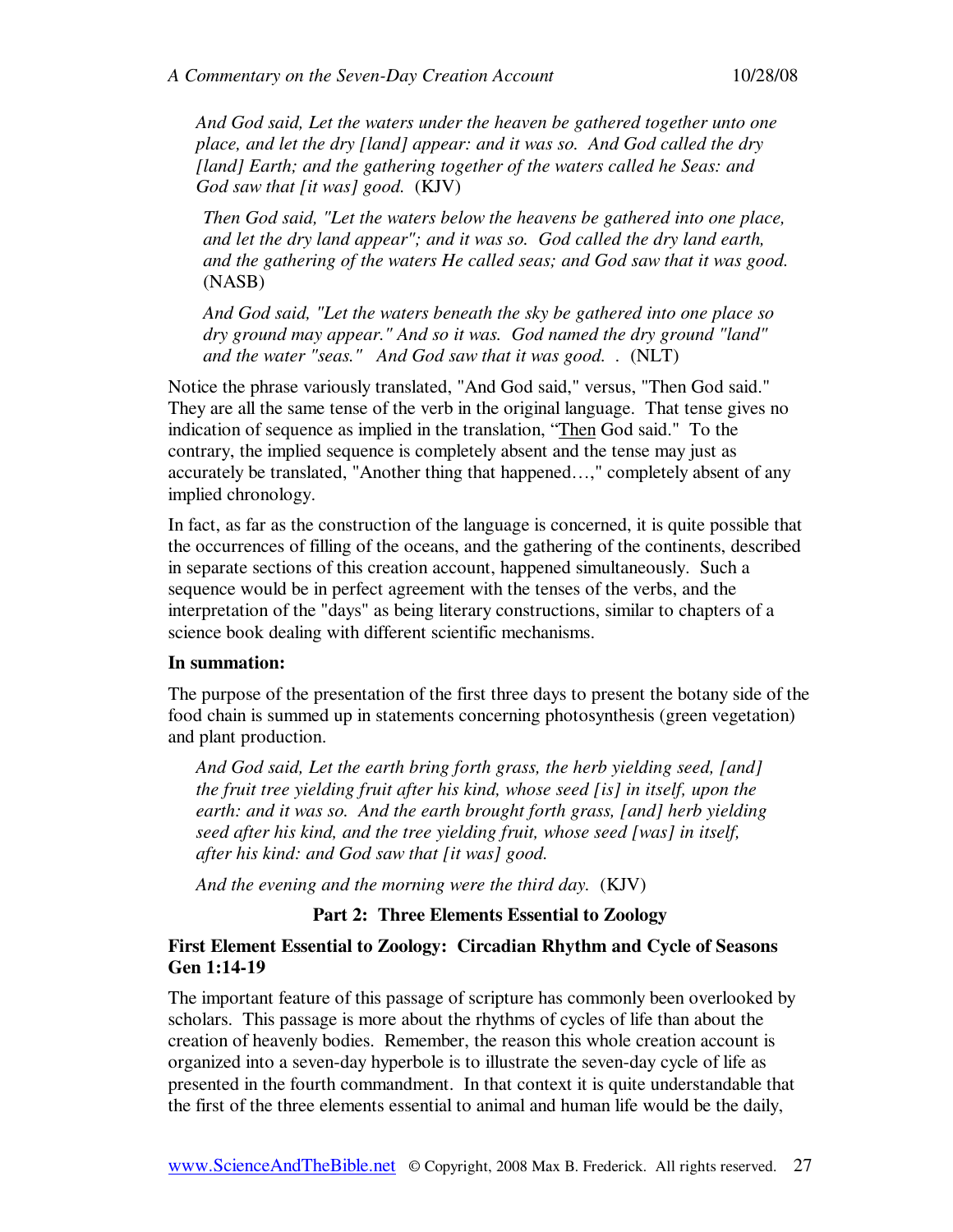monthly, and annual cycles, and this account is for the purpose of adding the fourth cycle of seven days.. It also illustrates the advance planning of the God who created it all in that He created the heavenly bodies and established their schedules long before the need for them to regulate the schedules of life.

*And God said, Let there be lights in the firmament of the heaven to divide the day from the night; and let them be for signs, and for seasons, and for days, and years: And let them be for lights in the firmament of the heaven to give light upon the earth: and it was so. And God made two great lights; the greater light to rule the day, and the lesser light to rule the night: [he made] the stars also. And God set them in the firmament of the heaven to give light upon the earth, And to rule over the day and over the night, and to divide the light from the darkness: and God saw that [it was] good.* 

*And the evening and the morning were the fourth day.* (KJV)

The problem of the Ptolemaic philosophy translation error (firmament) is corrected in the New Living Translation:

*And God said, "Let bright lights appear in the sky to separate the day from the night. They will be signs to mark off the seasons, the days, and the years. Let their light shine down upon the earth." And so it was. For God made two great lights, the sun and the moon, to shine down upon the earth. The greater one, the sun, presides during the day; the lesser one, the moon, presides through the night. He also made the stars. God set these lights in the heavens to light the earth, to govern the day and the night, and to separate the light from the darkness.* 

*And God saw that it was good. This all happened on the fourth day.* (NLT)

However, notice that the New Living translation makes it appear certain that it all happened on the fourth day implying it happened after the events of the previous days, and before the events described on the following days. In contrast, the King James version leaves the it ambiguous as to the chronology as does the Original Hebrew language tense of the verbs, where it is handled as if it is another unrelated subject which could have happened at any time, either before, simultaneous with, or after the events of any of the previous or following days. This is in complete harmony with other scriptural accounts where the proper order of the creation of heavenly bodies is explicitly laid out and more recently discovered independently by modern science.

## **Second Element Essential to Zoology: Genetic Engineering the Animal Kingdom Gen 1:20-23**

The genetic engineering of the animal kingdom was one of the accomplishments of which God is the most proud. This is quite evident in the conversations of God with Job. It is the age of the megafauna that is here described. This is a description of the ecology long before the existence of humankind. During this era, the increased habitability of the whole planet earth due to global warming allowed the megafauna of this age to exist. This is the age of the dinosaurs. This age was the pinnacle of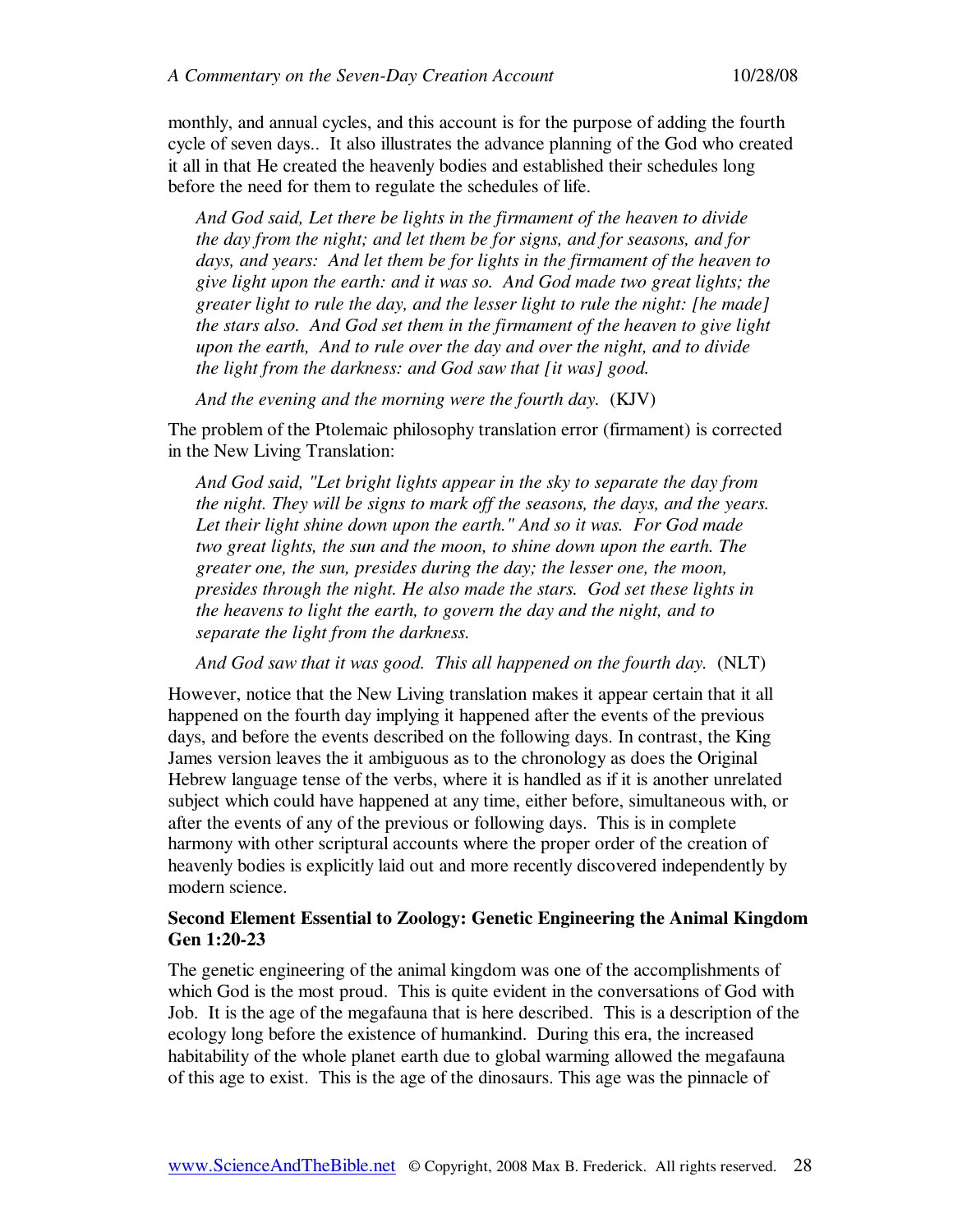God's creation of life on this planet. The only thing it lacked was a form of life made in the image of God with which God could find companionship.

*Then God said, "Let the waters teem with swarms of living creatures, and let birds fly above the earth in the open expanse of the heavens." God created the great sea monsters and every living creature that moves, with which the waters swarmed after their kind, and every winged bird after its kind; and God saw that it was good. God blessed them, saying, "Be fruitful and multiply, and fill the waters in the seas, and let birds multiply on the earth."* 

*There was evening and there was morning, a fifth day.* 

## **Third Element Essential to Zoology: Establishing Ecology Around Humankind Gen 1:24-31**

Man likes to think he is the pinnacle of creation. That is debatable. God told Job that the age of the dinosaurs was the pinnacle of ecology, with its magnificent megafauna. Still, there was something missing. The last element essential to zoology is the introduction of humanity into the creation.

#### **New Ecology Emphasizing the Principle of Biogenesis Gen 1:24-25**

After the age of the megafauna, monstrous dinosaurs and such ended, God replaced them with a different variety of life and established a new ecology around a new class of animals. This became the age of mammals.

*Then God said, "Let the earth bring forth living creatures after their kind: cattle and creeping things and beasts of the earth after their kind"; and it was so. God made the beasts of the earth after their kind, and the cattle after their kind, and everything that creeps on the ground after its kind; and God saw that it was good.* 

#### **Genetic Engineering Humankind Gen 1:26-27**

Into this age of mammals, God brought humanity in His own image. For centuries, theologians have debated exactly what that image is. However, upon assembling all the creation accounts, that similarity between God and Humans becomes clearly obvious. For now, let it suffice to say that God's favorite subject is not theological discussions; it is natural science. Of course, that should be understandable. The field of natural science encompasses all that God has created. Apparently what God was looking for was someone who could and would recognize and appreciate all that God had created.

*Then God said, "Let Us make man in Our image, according to Our likeness; and let them rule over the fish of the sea and over the birds of the sky and over the cattle and over all the earth, and over every creeping thing that creeps on the earth." God created man in His own image, in the image of God He created him; male and female He created them.* 

#### **Commissioning of man Gen 1:28**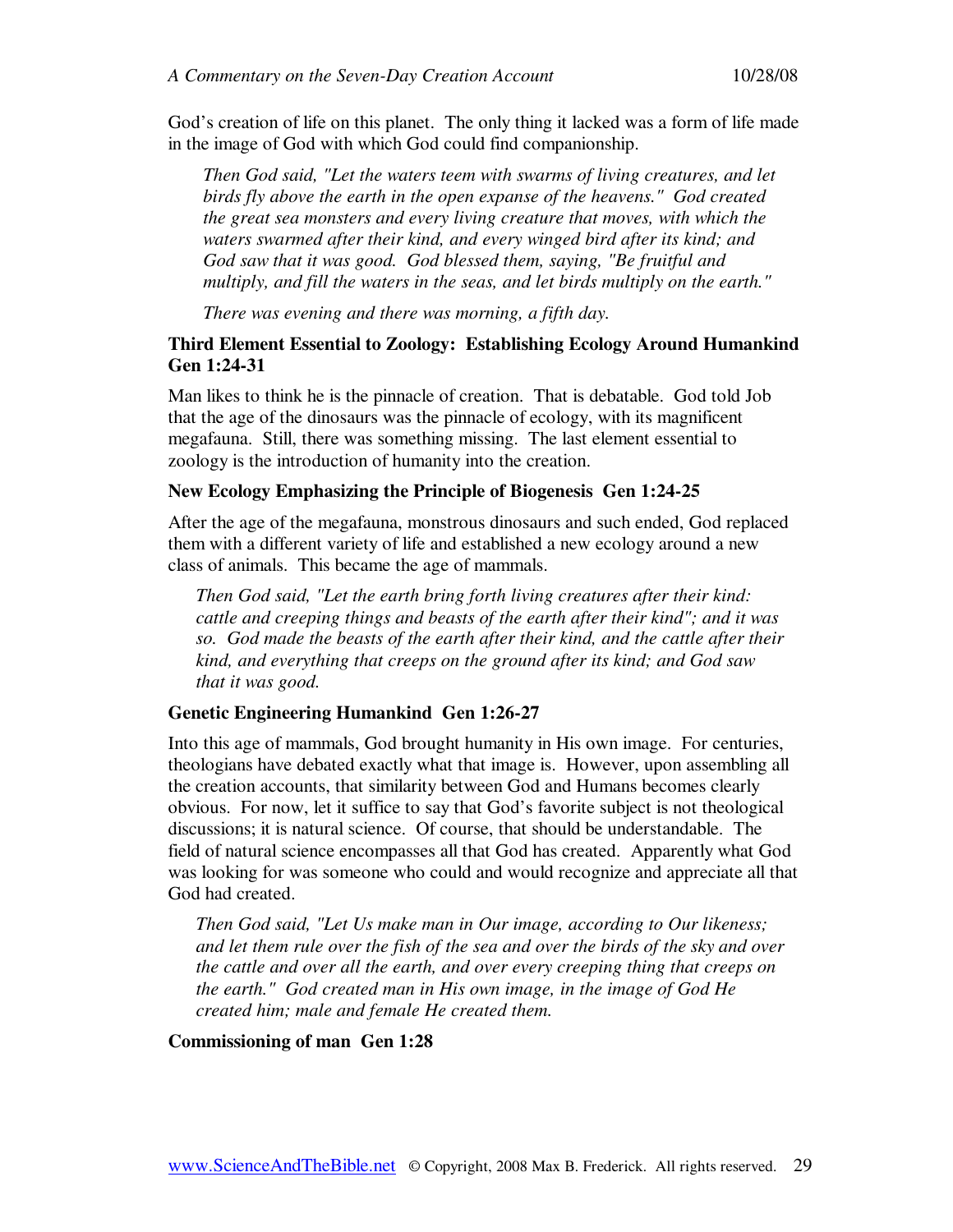*God blessed them; and God said to them, "Be fruitful and multiply, and fill the earth, and subdue it; and rule over the fish of the sea and over the birds of the sky and over every living thing that moves on the earth."* 

#### **Reminding of the Food Chain Gen 1:29-31**

*Then God said, "Behold, I have given you every plant yielding seed that is on the surface of all the earth, and every tree which has fruit yielding seed; it shall be food for you; and to every beast of the earth and to every bird of the sky and to every thing that moves on the earth which has life, {I have given} every green plant for food"; and it was so. God saw all that He had made, and behold, it was very good.* 

*And there was evening and there was morning, the sixth day.* 

#### Part 3: The Present Era of Sustained Ecology. Gen 2:1-3

*Thus the heavens and the earth were completed, and all their hosts. By the seventh day God completed His work which He had done, and He rested on the seventh day from all His work which He had done. Then God blessed the seventh day and sanctified it, because in it He rested from all His work which God had created and made.* 

Notice, The completion of the seventh project is not recorded. We are presently living in this era of relative stability where species are going extinct at a greater rate than they are being created (or evolving as an evolutionist would say.)

## **Summary of the six projects**

| <b>The First Project:</b> | Creation of Energy, Mass, Time, and Space (the universe)                                                                                              |
|---------------------------|-------------------------------------------------------------------------------------------------------------------------------------------------------|
|                           | The Second Project: Preparation of the Atmosphere and the Oceans                                                                                      |
| <b>The Third Project:</b> | <b>Gathering of the Continents</b><br><b>Genetically Engineering the Food Chain</b><br><b>Photosynthesis to Convert Solar Energy into Hydrocarbon</b> |
| <b>The Fourth Project</b> | <b>Organization of the Heavenly Bodies.</b>                                                                                                           |
| <b>The Fifth Project</b>  | <b>Genetic Engineering the Animal Kingdom</b>                                                                                                         |
| <b>The Sixth Project</b>  | <b>Establishing Ecology Around Humankind</b>                                                                                                          |

## **First Century Commentaries:**

The debate concerning the schedule of creation and the history of existence from eternity past to eternity future is not new. The traditional interpretation of today is only a watered down version of the politically correct interpretation of the first century that was based on the modern science of that day, not on the original view of the Hebrews when this debated creation account was written fifteen centuries earlier. From about 250 BC, until now, that original understanding apparently has been hidden inside the Holy Scriptures as part of a great double blind test.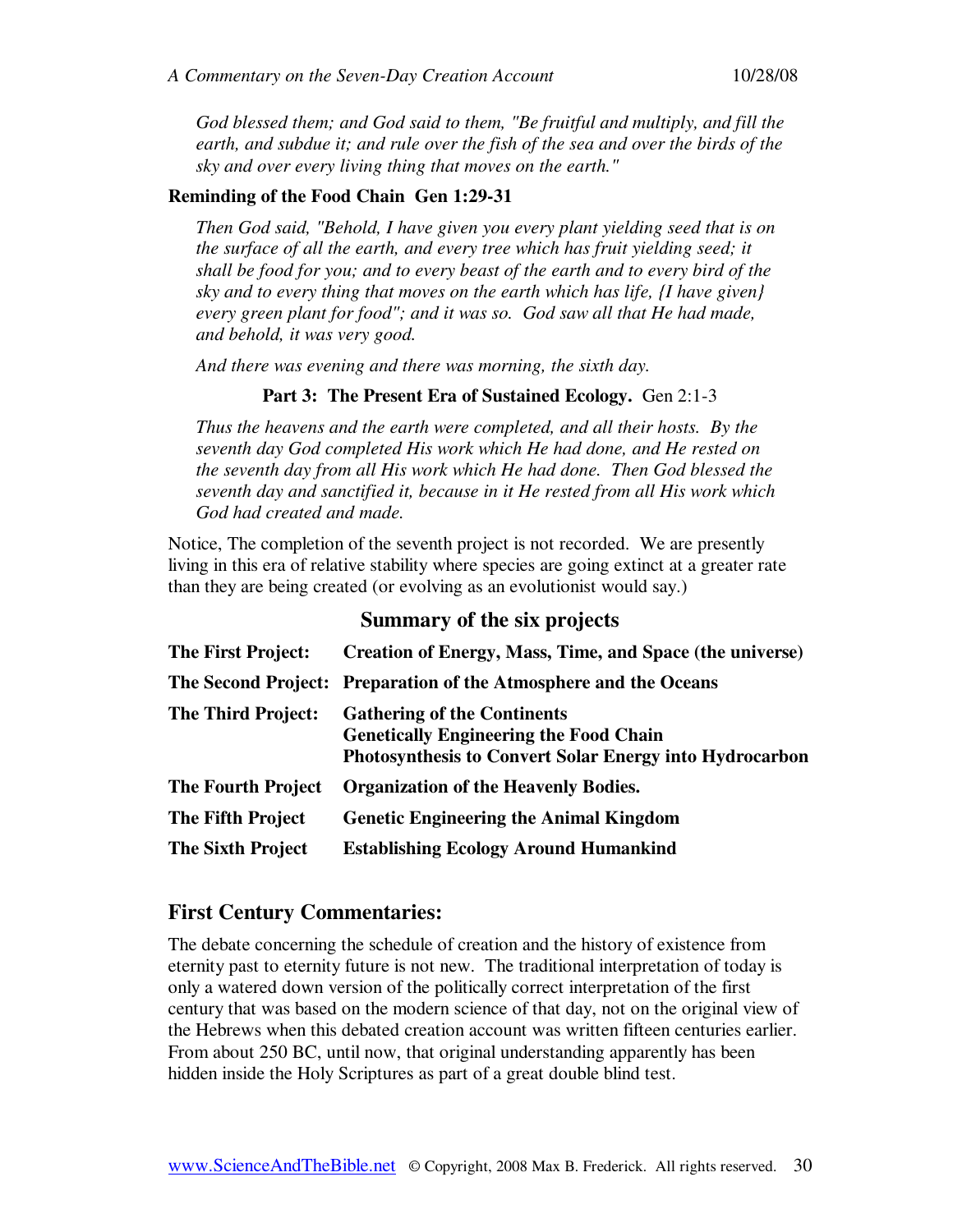In the first century, two eloquent commentaries were written concerning *The Seven-Day Creation Account* recorded by Moses approximately fifteen hundred years earlier.

One was written by Josephus, and defends what is recognized now as the traditional interpretation, and what was the then popular, politically correct interpretation based on the "modern science" of that day.

The other was a rebuttal to the traditional interpretation written by Peter and based on another of the writings of Moses, the *Everlasting-to-Everlasting* Creation Account.

The rebuttal commentary written by Peter is now part of the official cannon of scripture of the bible, considered sacred by theologians. The commentary by Josephus is not. For two thousand years—until now—that rebuttal by Peter has been laying dormant—unrecognized by theologians to be a rebuttal to the politically correct view of that day. During the recent two thousand years, many commentaries have been written defending that traditional, erroneous, interpretation using Josephus as an authority. The Old Scientist recently, in this twenty-first century sat through a class where the instructor did just that. The instructor even praised the works of Josephus for clarifying the word of God.

#### **A Commentary by Josephus:**

Josephus, in his commentary, adds to the writings of Moses the interpretations of the account in the light of the prevailing politically correct science of the Greeks.

 *" In the beginning God created the heaven and the earth. But when the earth did not come into sight, but was covered with thick darkness, and a wind moved upon its surface, God commanded that there should be light: and when that was made, he considered the whole mass, and separated the light and the darkness; and the name he gave to one was Night, and the other he called Day: and he named the beginning of light, and the time of rest, The Evening and The Morning, and this was indeed the first day. But Moses said it was one day; the cause of which I am able to give even now; but because I have promised to give such reasons for all things in a treatise by itself, I shall put off its exposition till that time. After this, on the second day, he placed the heaven over the whole world, and separated it from the other parts, and he determined it should stand by itself. He also placed a crystalline [firmament] round it, and put it together in a manner agreeable to the earth, and fitted it for giving moisture and rain, and for affording the advantage of dews. On the third day he appointed the dry land to appear, with the sea itself round about it; and on the very same day he made the plants and the seeds to spring out of the earth. On the fourth day he adorned the heaven with the sun, the moon, and the other stars, and appointed them their motions and courses, that the vicissitudes of the seasons might be clearly signified. And on the fifth day he produced the living creatures, both those that swim, and those that fly; the former in the sea, the latter in the air: he also sorted them as to society and mixture, for procreation, and that their kinds might increase and multiply. On the sixth day he created the four-footed beasts, and made them male and female: on the same day he*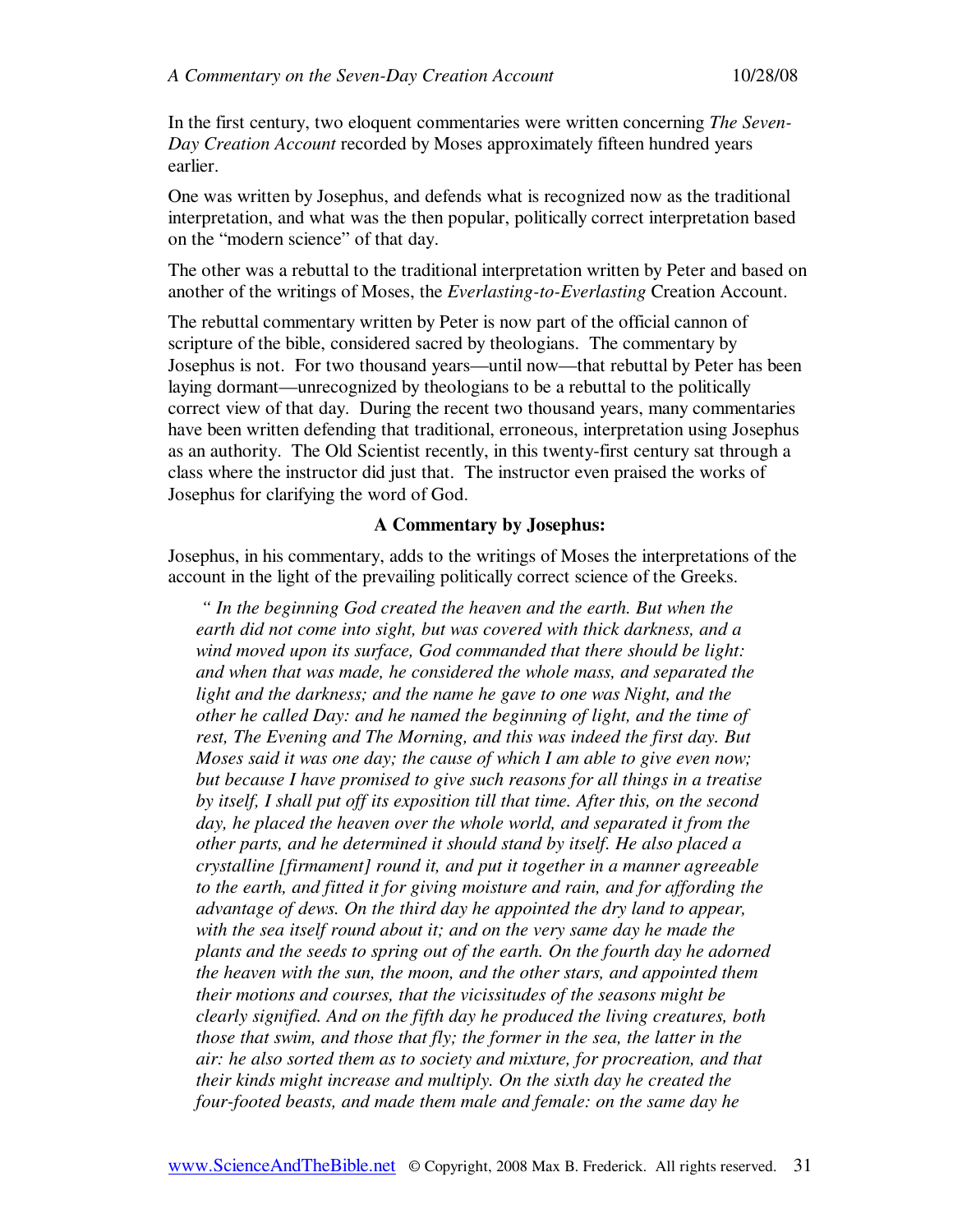*also formed man. Accordingly Moses says, That in just six days the world, and all that is therein, was made. And that the seventh day was a rest, and a release from the labor of such operations; whence it is that we Celebrate a rest from our labors on that day, and call it the Sabbath, which word denotes rest in the Hebrew tongue."* 

Josephus, Flavius, c. 94 AD., *Antiquities of the Jews*<sup>4</sup>

#### **A Commentary by Peter:**

In his *Eternity-to-Eternity* creation account, Peter presents a commentary on the *Seven-Day Creation Account.* In this commentary Peter follows the lead of the *Everlasting-to-Everlasting* creation account written by the same Moses who wrote this debated *Seven-Day Creation Account.* In it Peter employs a play on the word day. In the common English translations, that play on the word day is not as evident as it is in the original language because it is not always translated literally as it was written. In that discourse, Peter mentions the word "day" seven times, once for each of the days in the *Seven-Day Creation Account*:

- 1.) "*The Last Days*" are mentioned in verse 3.
- 2.) "*The Day of Judgment and perdition of ungodly men*" is mentioned in verse 7.
- 3.) The phrase, "*one day [is] with the Lord as a thousand years*," in verse 8,
- 4.) And the phrase, "*and a thousand years as one day*" in verse 8, are both direct quotes from Moses.
- 5.) "*The Day of the Lord*." is mentioned in verse 10.
- 6) "*The Day of God, wherein the heavens being on fire shall be dissolved*," is mentioned in verse 12.
- 7) "*The Day of Eternity*." is mentioned in verse 18.

-

This obvious play on the word "day" is employed as a rebuttal of the traditional young earth interpretation of the *Seven-Day Creation Account* of Moses. It is in the form of a well documented discourse concerning the history of existence from eternity past to eternity future wherein Peter presents the case that time is much longer than anyone imagines, and it is all due to the patience of God.

The details are to be found in this volume in the section under the title, "Peter: c. 64- 68 AD. *Eternity-to-Eternity"* on page **Error! Bookmark not defined.**, discussing Peter's refutation of the traditional interpretation of the *Seven-Day Creation Account*.

<sup>4</sup> Josephus, Flavius, c. 94 AD., *Antiquities of the Jews - Book I*, CONTAINING THE INTERVAL OF THREE THOUSAND EIGHT HUNDRED AND THIRTY-THREE YEARS. FROM THE CREATION TO THE DEATH OF ISAAC. CHAPTER 1. THE CONSTITUTION OF THE WORLD AND THE DISPOSITION OF THE ELEMENTS., paragraph 1., As translated by William Whiston, Edited by the hard working men and women at Sage Software and found on the internet at http://www.ccel.org/j/josephus/works/ant-1.htm accessed June 30, 2007. --. If you would like the works of Josephus on CD, along with hundreds of other ancient and modern authors, contact Sage Software at http://www.ageslibrary.com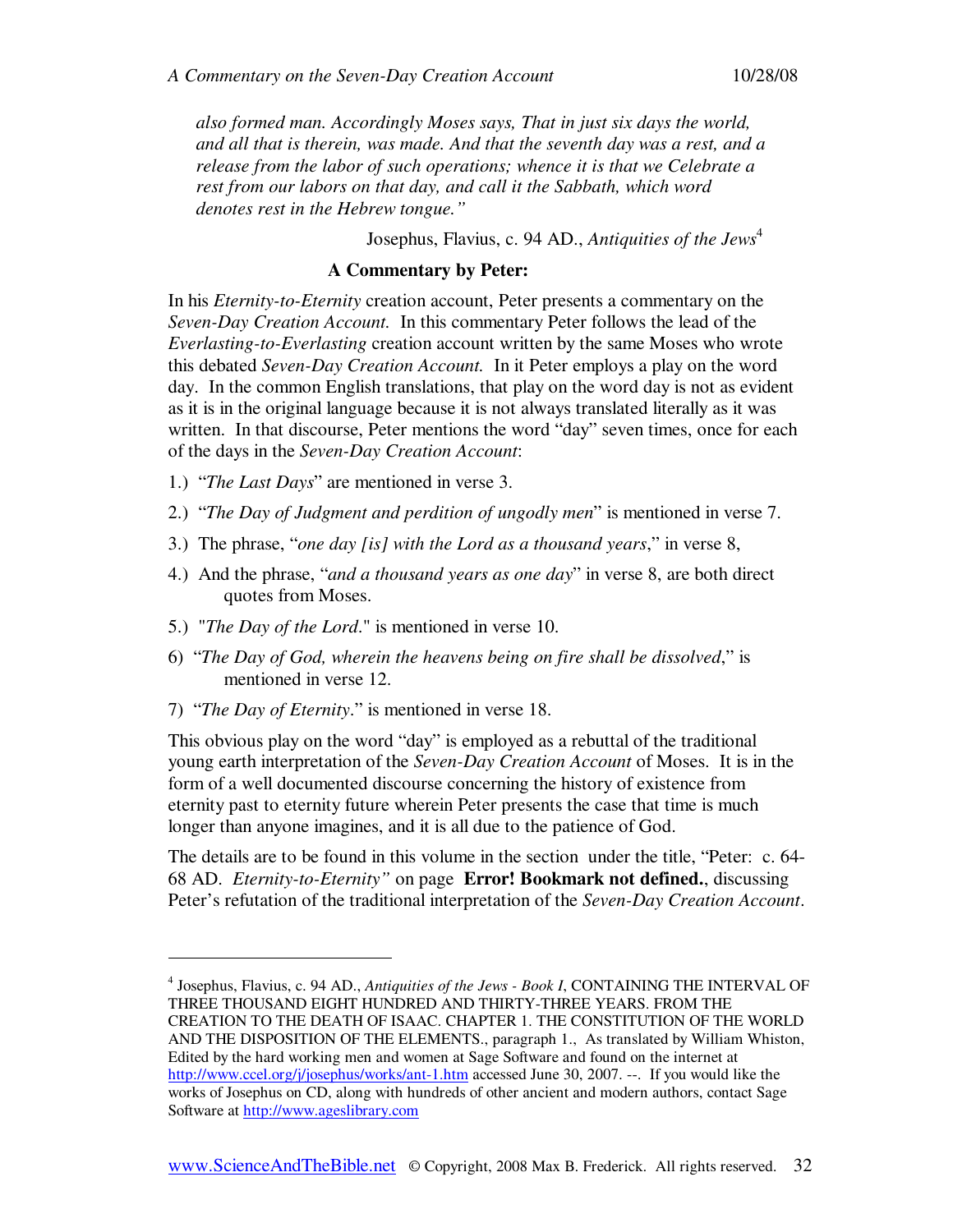# **King James Version:**

## *Seven-Day Creation Account,* **Part A: Context: The Sabbath is Holy.**

Exd 20:9 Six days shalt thou labour, and do all thy work:

Exd 20:10 But the seventh day [is] the sabbath of the LORD thy God: [in it] thou shalt not do any work, thou, nor thy son, nor thy daughter, thy manservant, nor thy maidservant, nor thy cattle, nor thy stranger that [is] within thy gates:

Exd 20:11 For [in] six days the LORD made heaven and earth, the sea, and all that in them [is], and rested the seventh day: wherefore the LORD blessed the sabbath day, and hallowed it.

## **Introduction:** *Introduction to Creation II*

Gen 1:1 ¶ In the beginning God created the heaven and the earth.

Gen 1:2 And the earth was without form, and void; and darkness [was] upon the face of the deep. And the Spirit of God moved upon the face of the waters.

## *Seven-Day Creation Account* **Part B: The Days of the Sabbath Illustrated in Creation Details**.

## **Creation of Energy (Light)**

Gen 1:3 And God said, Let there be light: and there was light.

Gen 1:4 And God saw the light, that [it was] good: and God divided the light from the darkness.

Gen 1:5 And God called the light Day, and the darkness he called Night. And the evening and the morning were the first day.

## **Atmosphere and Ocean**

Gen 1:6 And God said, Let there be a firmament in the midst of the waters, and let it divide the waters from the waters.

Gen 1:7 And God made the firmament, and divided the waters which [were] under the firmament from the waters which [were] above the firmament: and it was so.

Gen 1:8 And God called the firmament Heaven. And the evening and the morning were the second day.

## **Emergence of the Continents**

Gen 1:9 And God said, Let the waters under the heaven be gathered together unto one place, and let the dry [land] appear: and it was so.

Gen 1:10 And God called the dry [land] Earth; and the gathering together of the waters called he Seas: and God saw that [it was] good.

## **The Beginning of the Food Chain**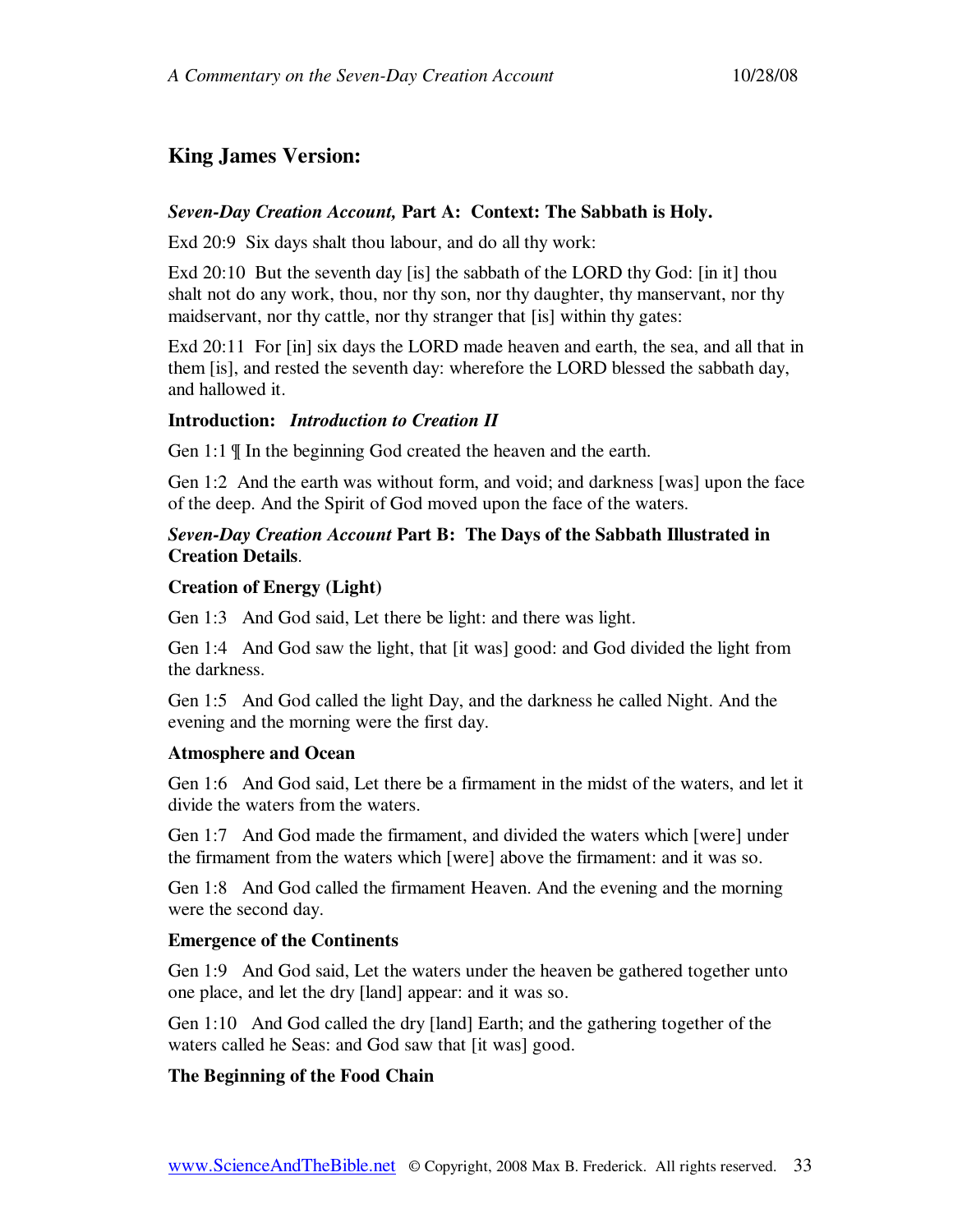Gen 1:11 And God said, Let the earth bring forth grass, the herb yielding seed, [and] the fruit tree yielding fruit after his kind, whose seed [is] in itself, upon the earth: and it was so.

Gen 1:12 And the earth brought forth grass, [and] herb yielding seed after his kind, and the tree yielding fruit, whose seed [was] in itself, after his kind: and God saw that [it was] good.

Gen 1:13 And the evening and the morning were the third day.

## **The Circadian Cycle**

Gen 1:14 And God said, Let there be lights in the firmament of the heaven to divide the day from the night; and let them be for signs, and for seasons, and for days, and years:

Gen 1:15 And let them be for lights in the firmament of the heaven to give light upon the earth: and it was so.

Gen 1:16 And God made two great lights; the greater light to rule the day, and the lesser light to rule the night: [he made] the stars also.

Gen 1:17 And God set them in the firmament of the heaven to give light upon the earth,

Gen 1:18 And to rule over the day and over the night, and to divide the light from the darkness: and God saw that [it was] good.

Gen 1:19 And the evening and the morning were the fourth day.

## **Genetic Engineering the Animal Kingdom**

Gen 1:20 And God said, Let the waters bring forth abundantly the moving creature that hath life, and fowl [that] may fly above the earth in the open firmament of heaven.

Gen 1:21 And God created great whales, and every living creature that moveth, which the waters brought forth abundantly, after their kind, and every winged fowl after his kind: and God saw that [it was] good.

Gen 1:22 And God blessed them, saying, Be fruitful, and multiply, and fill the waters in the seas, and let fowl multiply in the earth.

Gen 1:23 And the evening and the morning were the fifth day.

## **The Principle of Biogenesis**

Gen 1:24 And God said, Let the earth bring forth the living creature after his kind, cattle, and creeping thing, and beast of the earth after his kind: and it was so.

Gen 1:25 And God made the beast of the earth after his kind, and cattle after their kind, and every thing that creepeth upon the earth after his kind: and God saw that [it was] good.

## **Genetic Engineering Humankind**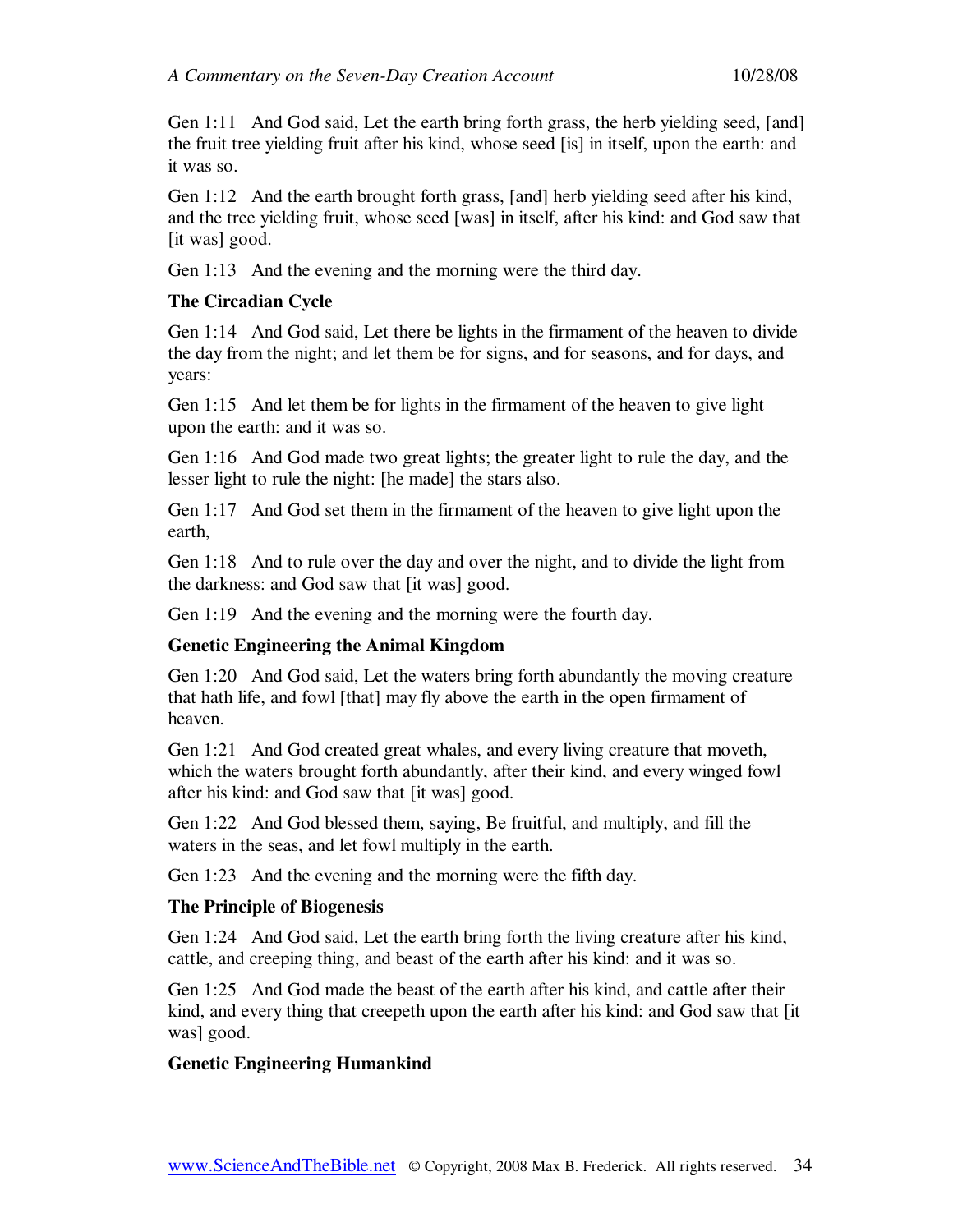Gen 1:26 And God said, Let us make man in our image, after our likeness: and let them have dominion over the fish of the sea, and over the fowl of the air, and over the cattle, and over all the earth, and over every creeping thing that creepeth upon the earth.

Gen 1:27 So God created man in his [own] image, in the image of God created he him; male and female created he them.

#### **Commissioning of man**

Gen 1:28 And God blessed them, and God said unto them, Be fruitful, and multiply, and replenish the earth, and subdue it: and have dominion over the fish of the sea, and over the fowl of the air, and over every living thing that moveth upon the earth.

## **The Commissioning of the Food Chain**

Gen 1:29 And God said, Behold, I have given you every herb bearing seed, which [is] upon the face of all the earth, and every tree, in the which [is] the fruit of a tree yielding seed; to you it shall be for meat.

Gen 1:30 And to every beast of the earth, and to every fowl of the air, and to every thing that creepeth upon the earth, wherein [there is] life, [I have given] every green herb for meat: and it was so.

Gen 1:31 And God saw every thing that he had made, and, behold, [it was] very good. And the evening and the morning were the sixth day.

Gen 2:1 Thus the heavens and the earth were finished, and all the host of them.

## **The Present Era of Stable Ecology**

Gen 2:2 And on the seventh day God ended his work which he had made; and he rested on the seventh day from all his work which he had made.

Gen 2:3 And God blessed the seventh day, and sanctified it: because that in it he had rested from all his work which God created and made.

## *Seven-Day Creation Account,* **Part C: Conclusion and Summary.**

Exd 31:15 Six days may work be done; but in the seventh [is] the sabbath of rest, holy to the LORD: whosoever doeth [any] work in the sabbath day, he shall surely be put to death.

Exd 31:16 Wherefore the children of Israel shall keep the sabbath, to observe the sabbath throughout their generations, [for] a perpetual covenant.

Exd 31:17 It [is] a sign between me and the children of Israel for ever: for [in] six days the LORD made heaven and earth, and on the seventh day he rested, and was refreshed.

## **The Controversy:**

At this point, the reader—if satisfied with the foregoing analysis—may well skip to the next creation account. The foregoing has presented what the account is. Readers,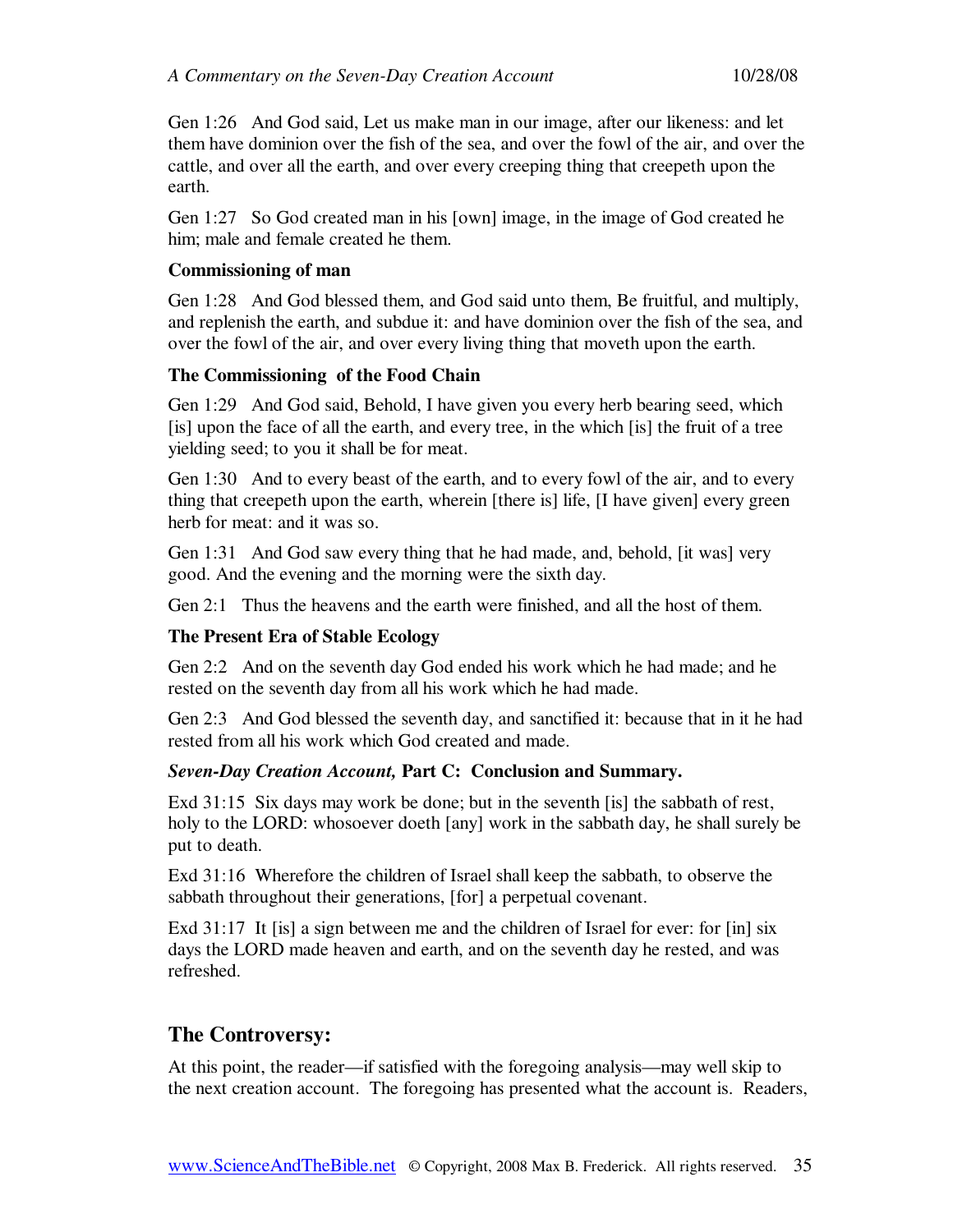who are dedicated to the proposition that God created all physical existence in 144 hours just a few thousand years ago, may well read on. The following will present what it is not.

## **A Critical Issue**

The "Six Days of Creation" controversy is a critical issue.

What is the proper interpretation of the six days of creation in the first chapter of Genesis?

That is a question that has confounded scholars for ages.

Some say it is to be interpreted literally in that God created the universe and everything in it in six twenty-four hour days about six thousand years ago.

But the evidence external to the bible indicates it happened over a lot longer time span and happened a lot longer time ago.

Some seek to re-interpret the science in the external evidence to make the six, twentyfour hour day interpretation fit the evidence. It has been suggested that time has not been a constant, or that the speed of light was much slower in the past.

Some seek to re-interpret the bible to reconcile the account with the external evidence. It has been suggested that a day really means an age of indeterminate time duration. It has been suggested that within the account, there was a gap in the time from the first creation of the universe to the six days of the account.

Others simply compromise (evolutionary creationism) to ignore the problem.

Many have searched for alternative explanations. But none have been satisfactory.

The question remains. Did God create the universe in six twenty-four hour days about six thousand years ago and confuse the evidence? Did God lie in the evidence?

The Old Scientist has pondered this question for many years.

According to some scholars, God is all-powerful and could have done it any way he wanted and made it look any way he wanted it to look. Therefore, all science is irrelevant because the opinion of the theologian outweighs the opinion of the scientist. Anyway, God lied to the scientist about how he did it so the evidence doesn't count.

According to others, God had nothing to do with it.

A spirit of antagonism has developed between scientists and theologians. This antagonism has grown into the situation where the scientists consider the opinions of the theologian to be irrelevant and the theologians consider the opinions of the scientist to be irrelevant.

The bottom line is both the theologians and the scientists are right. The opinions of either side are irrelevant. Truth is truth, and no opinion will change what really happened.

The important question is two-fold. What really happened? And can the bible be trusted to be a reliable source of information?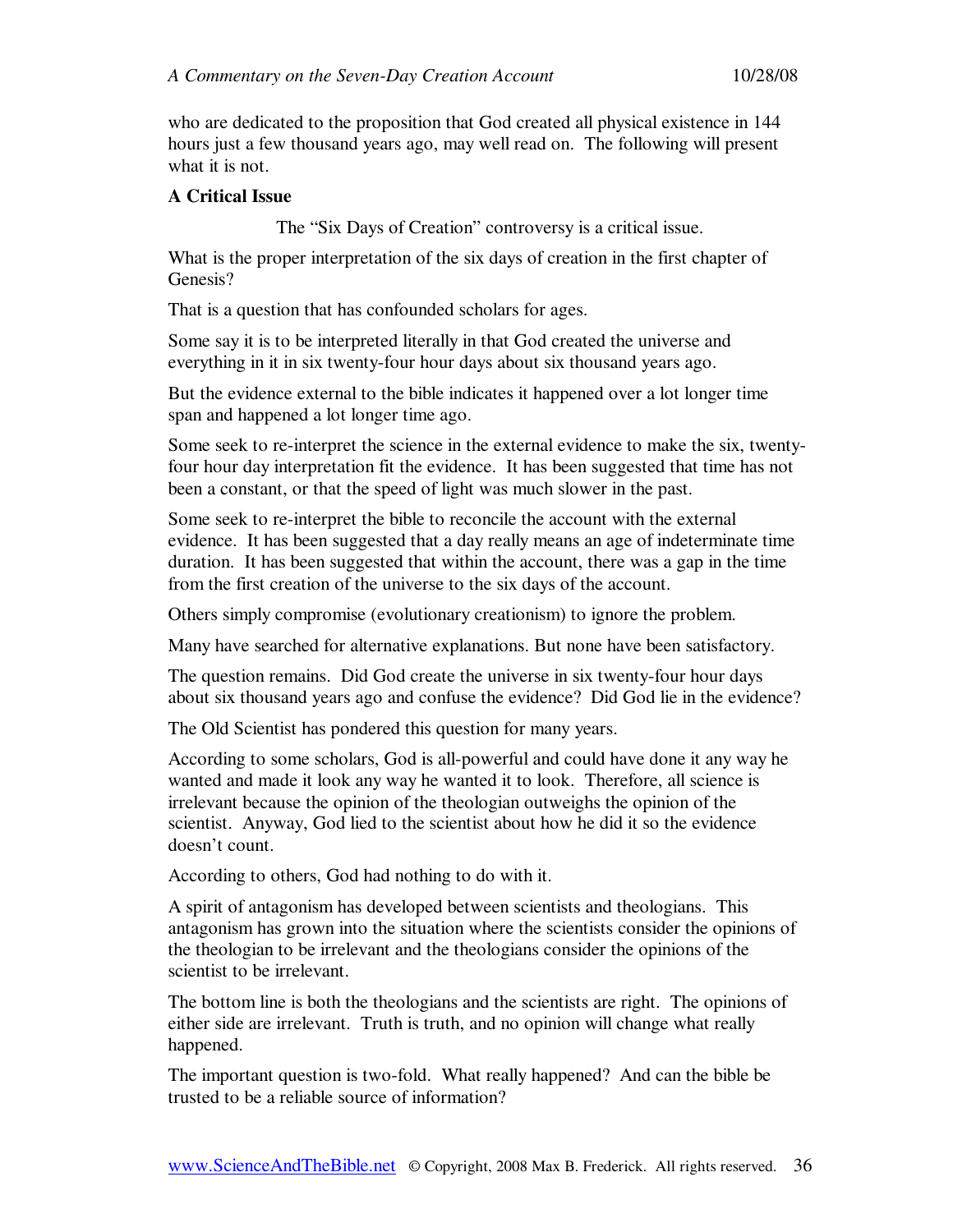If the bible is true, how is the six days of creation account to be interpreted?

The question is not who did it. The bible clearly states that God did it. Science clearly states that the ultimate cause, the ultimate reason why, is outside the realm of science. However, scientists have offered the opinion that, and labor under the belief that, the ultimate cause and reason why is spontaneous generation, that there is no need of a creator, scientist, or engineer to be involved in the creation of the universe nor to be involved in the life in the universe.

The question of who did it is not the question being investigated here. The question at hand concerns the chronology, and the credibility of the bible in reporting the chronology. Clearly, if the bible cannot correctly report the chronology, then the credibility is seriously jeopardized when it comes to the question of who did it. On the other hand, if the bible correctly and accurately, supernaturally, reports the proper chronology before it is discovered by scientists who do not have any faith in the credibility of the bible, then the credibility of the bible is bolstered. If the bible correctly publishes the proper chronology of the origin of the universe and everything within, including life, with no possible source for that information other than from the creator himself, how can science deny the credibility of the book, which they themselves have verified?

The Old Scientist has investigated a line of study that has been ignored by scholars throughout the ages. He has investigated the question of what does the rest of the bible have to say on the subject of the chronology of existence of the universe, including life in it.

Amazingly, The Old Scientist has found over three-dozen places where the bible mentions the origins. There are over three dozen creation accounts to be found in the bible. All of them give God credit for it. Most of them reveal something of the nature of God. For example, an account in the book of Jeremiah reveals the triune nature of God: His existence as Power (root Hebrew meaning for the word translated "God,") Scientist, (intelligence) and Engineer (wisdom).

The Old Scientist has discovered that over fifteen of these other accounts of creation found in the bible offer information concerning the question of chronology.

Therefore, it would seem reasonable to investigate the chronology that can be assembled from all accounts combined rather than concentrate on only the one account over which scholars have puzzled through the ages.

And therein lies the answer.

When interpreting the six-day creation account in the light of the rest of the bible, we see a totally different looking bible than when we interpret the rest of the bible in the light of the traditional interpretation of the six-day creation account.

Suddenly we realize that the ultimate author of the bible knew the answer to the chronology of creation long before modern science discovered that same chronology. And the bible published it thousands of years before modern science discovered it.

Back to the question at hand. The question is not whether the "days" of the six-day account are literal. That question has been debated throughout the ages with the hope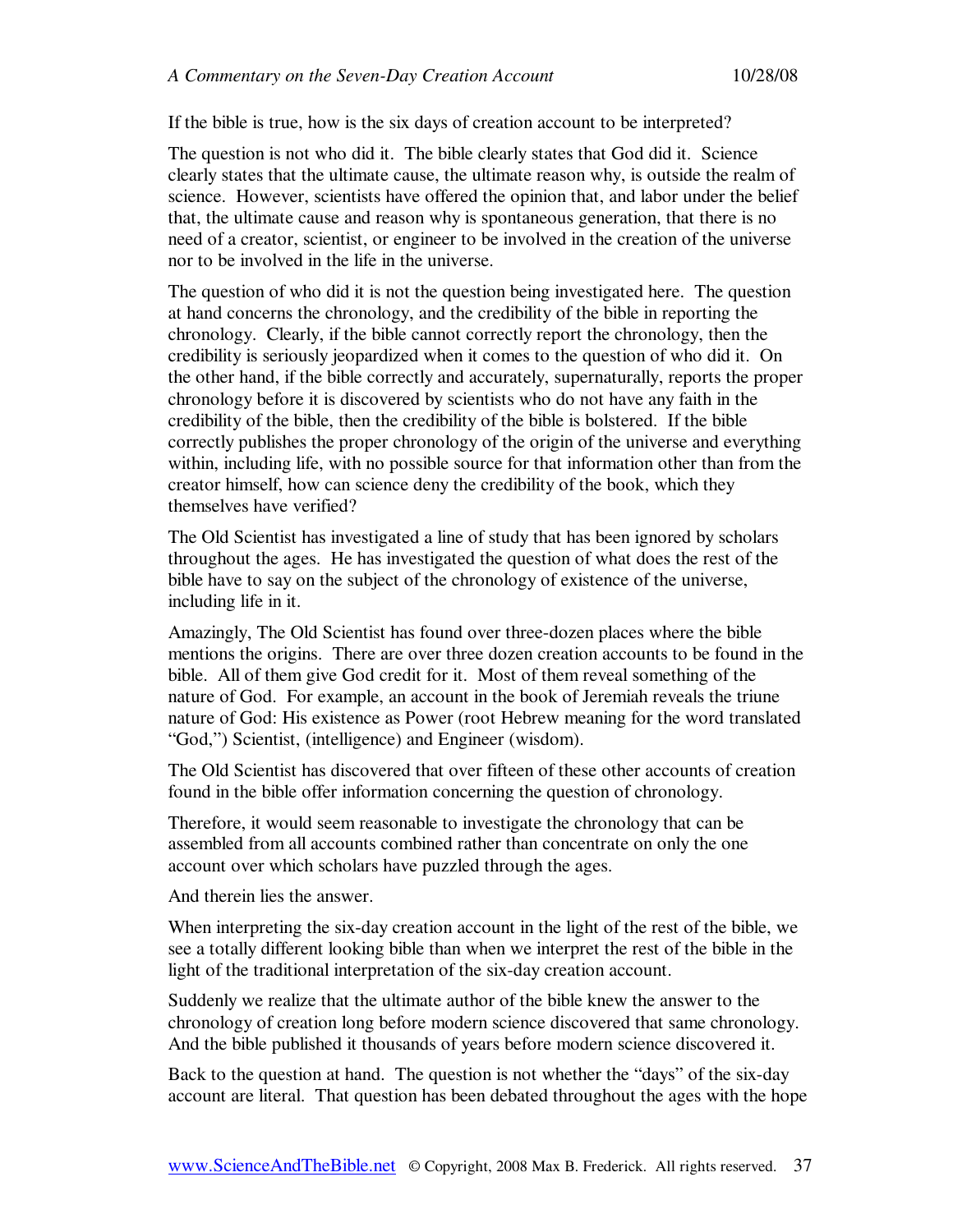of discovering evidence that they are not literal. Obviously, they are literal. But that is not the question. The question concerns whether or not they are fictitious, as in other literal figures of speech, or are they to be considered to be the actual time schedule of creation events.

The rest of the creation accounts answers that question with a resounding no. One need not look any farther than the rest of the bible accounts. There is no reason to look to the evidence of modern science. The most damning evidence to the destruction of the 144-hour schedule interpretation of that single account is the rest of the bible. The first rule of biblical hermeneutics is consistency of scripture.

## **The use of the Word "Day"**

The use of the word "day" (Hebrew "yowm.") is a critical detail. It is highly debated among people who want it to mean more than what it was originally intended to mean. There has been a great effort put forth to prove that the days of the Seven-Day Creation Account are literal. The answer is obvious and not worthy of any further effort. Of course the days are literal. The question is not are they literal, but are they fictitious. The seed in the parable of the sower is literal, but it is also fictitious. Is that the case here?

Obviously, if you are still reading this part of the book, you are familiar with many arguments as to why the days should be considered to be literal. There is no need to bore you with these arguments. Of course, they are literal.

Looking at the events described in these six days—looking at the other descriptions of these same events in the other creation accounts of the bible—it is obvious that they are not six chronological earthly days.

Rather, we should investigate the possibility that it may be an outline of creation concepts relative to the two branches of biology—set into a figurative six-day creation account to illustrate the fourth commandment. These concepts recorded here are obviously botany related and zoology related. The presentation is divided into two sets of three chronological compilations of events. The first set is a compilation of concepts related to botany. The last set is a compilation is concepts related to zoology. The two parts are each divided into three parts, for a total of six-part outline of creation plus a seventh part of sustained ecology. This completes creation, having created each of the two branches of biology complete with the support system for all of physical life.

## **Literal Yet Fictitious:**

So we see that even though the days of the *Seven-Day Creation Account* may be literal, they are fictitious. The use of a literal, yet fictitious concept is common in parable and hyperbole forms of literature. The days of the *Seven-Day Creation Account* are just as literal, yet just as fictitious, as the seed in the parable of the sower.

If we did not know from explicit statement that the parable of the sower was a parable, it could be argued from its internals that it was in fact an historical event.

*And when much people were gathered together, and were come to him out of every city, he spake by a parable: A sower went out to sow his seed: and*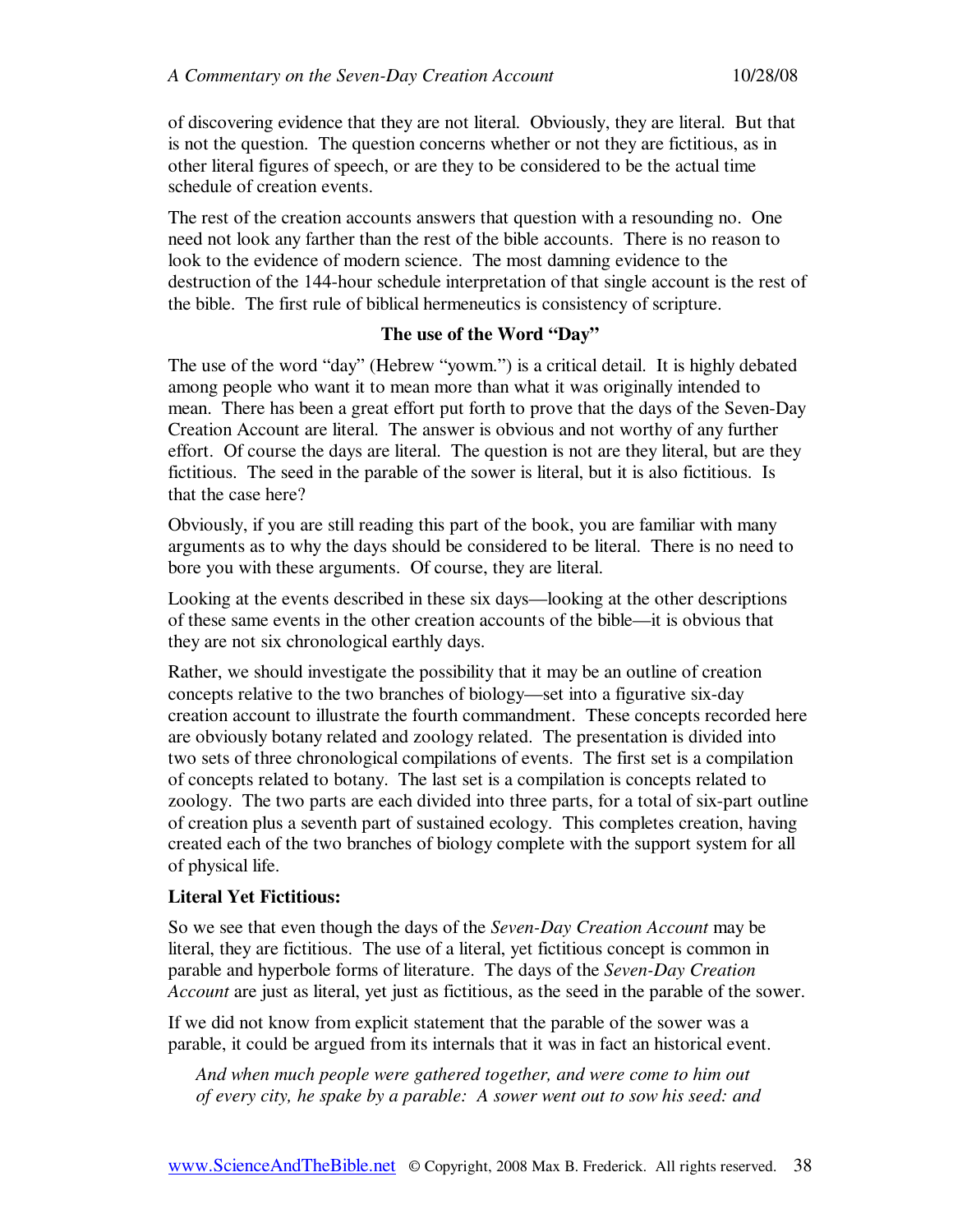*as he sowed, some fell by the way side; and it was trodden down, and the fowls of the air devoured it. And some fell upon a rock; and as soon as it was sprung up, it withered away, because it lacked moisture. And some fell among thorns; and the thorns sprang up with it, and choked it. And other fell on good ground, and sprang up, and bare fruit a hundredfold.* 

Luke 8:4-8a

The sower is literal. By all internal indications, there is no way this sower could be figurative.

The sowing is a literal action. By all internal indications, there is no way this action could be figurative.

The seed is literal. By all internal indications, there is no way this seed could be figurative.

The falling of the seed is literal. That is the way it is done.

The rocks, the thorns, the birds and the good ground are all literal.

I could continue on, but you get the idea. In every detail the story of the sower sowing his seed and the results of where it fell are scientifically correct and entirely possible. By all internal indications, there is no way any detail of this account could negate this being a true story of an actual specific historical event.

But that does not prove it is, when it obviously is not.

We know, that even though it is literal in every detail, it is fictitious. In its entirety, it is a figure of speech known as a parable. It was delivered and is written down to be a figurative illustration of something having nothing to do with a sower, seed or thorns and rocks.

Compared to the Seven-Day Creation Account, the parable of the sower has far more literal internal indications that it is in fact an historical event.

While the parable of the sower is in accord with science in every detail, it is in fact, a fictitious event.

Similarly, The *Seven-Day Creation Account* is an illustration of an unrelated principle put into the figurative format of a hyperbole. Like the parable of the sower, it has every indication that the six days are literal. However, it has much more internal indication that the six days, even though literal, are fictitious. There are indications that the seventh day cannot be literal in that it has not yet come to a close. The very indicators called upon to argue the six days to be literal, are absent for the seventh day.

It is obvious that The *Seven-Day Creation Account* was put in hyperbole format for some other purpose than to give a chronology of creation. The account is divided into two themes with overlapping chronology. The first three days illustrate the plant side of the food chain from light through photosynthesis to produce food for other forms of life. The second three days illustrate the animal side of the food chain in providing food to sustain the human intelligent life form.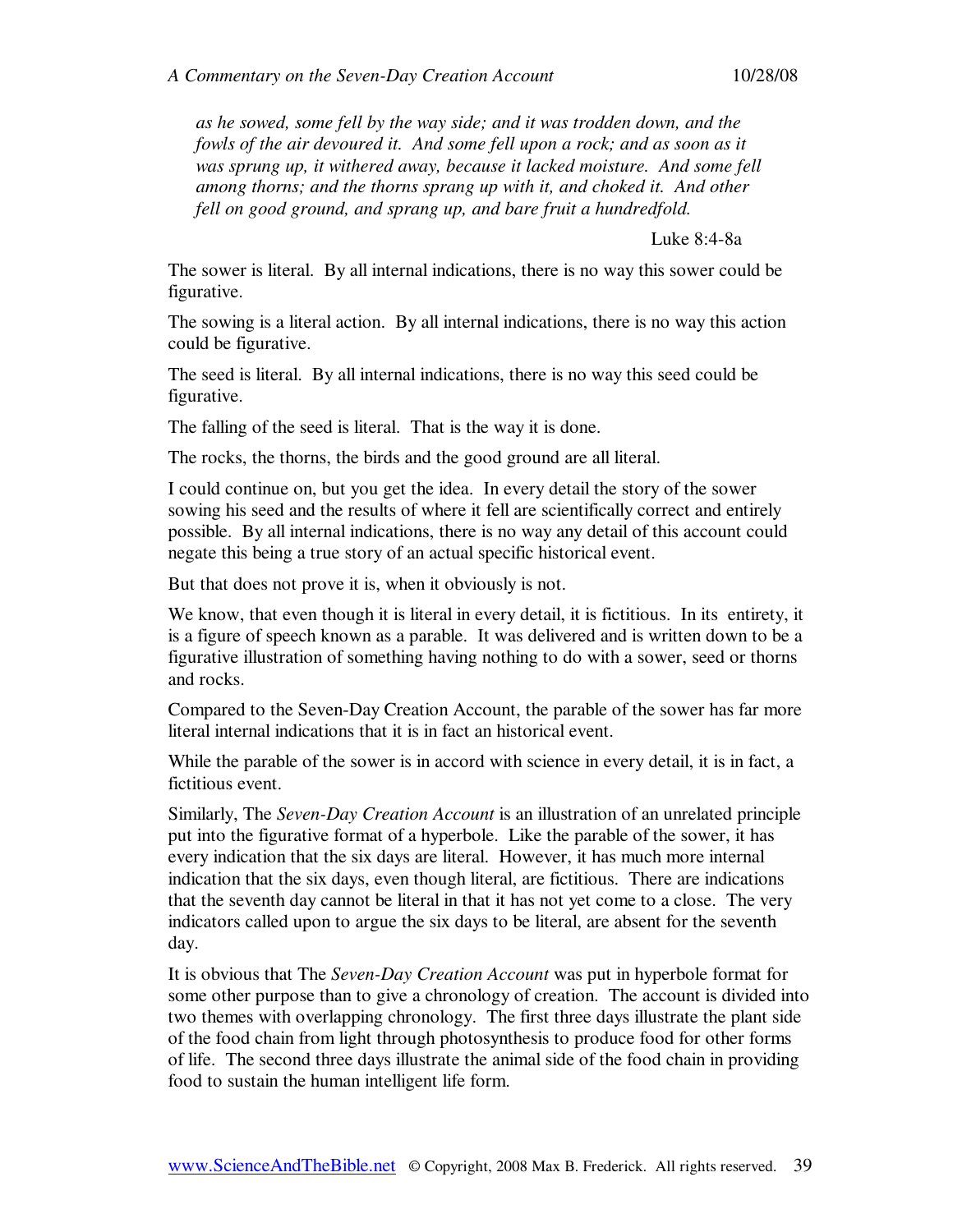Upon further reading, it becomes obvious that The Seven-Day Creation Account was written to illustrate the principle of the Fourth Commandment, Six days shalt thou labor...Seventh day rest.

But there is evidence that is far more convincing. That evidence is from the rest of the bible itself. There are many other accounts of creation in the bible. All the other accounts of creation found in the bible cannot be interpreted to agree with a literal six-day event. That traditional interpretation is not in accord with the rest of the bible.

A more true to the bible interpretation put together by comparing all the other creation accounts is perfectly in accord with every detail of The Seven-Day Creation Account other than the fictitious seven days of the hyperbole format in which it was structured.

It is obvious *The Seven-Day Creation Account* was put in this hyperbole figure of speech format for the purpose of illustrating the Fourth Commandment.

#### **Figure of Speech:**

The *Seven-Day Creation Account* is in the form of a figure of speech. It is a hyperbole. Those six days are just as literal, yet just as fictitious as the literal seed and literal sower in the parable of the sower and the seed presented by Jesus.

How do we know?

The answer becomes obvious when we realize the total biblical context, the historical context of the event of writing this account, and the context of the later discoveries on the same subject. The later discoveries of modern science, even though a hostile witness, verify the content of the rest of the bible on the subject and reject the traditional and out of context interpretation of this account alone.

The greatest enemy to the traditional interpretation of the six days is the actual schedule of creation is the bible itself. Scholars through the ages have ignored that enemy. There is no way that traditional interpretation agrees with the other accounts of creation contained in the bible. Maybe that is why those overwhelming accounts have been ignored. They do not agree with the pre-conceived bias. Scholars have been blinded by a preconceived erroneous interpretation. Their thoughts have been going down the wrong road. They have been asking the wrong questions. And their answers have confounded them.

So then, let us discontinue trying to invent pseudo science that reconciles reality with a fictitious schedule. Let us discontinue trying to search for a loophole in the account to justify that fiction. Let us try to discover the true meaning of the six days in the six-day account. If they are a fictitious figure of speech, then what is the purpose of that figure of speech and what is it to teach? How is it to be properly interpreted?

## **Literary Construction: Hyperbole**

Apparently the original Seven-Day Creation Account was a literary construction designed to illustrate the weekly cycle that modern science has discovered is present in humans. The days of this account are important detail, but not necessarily the schedule of creation.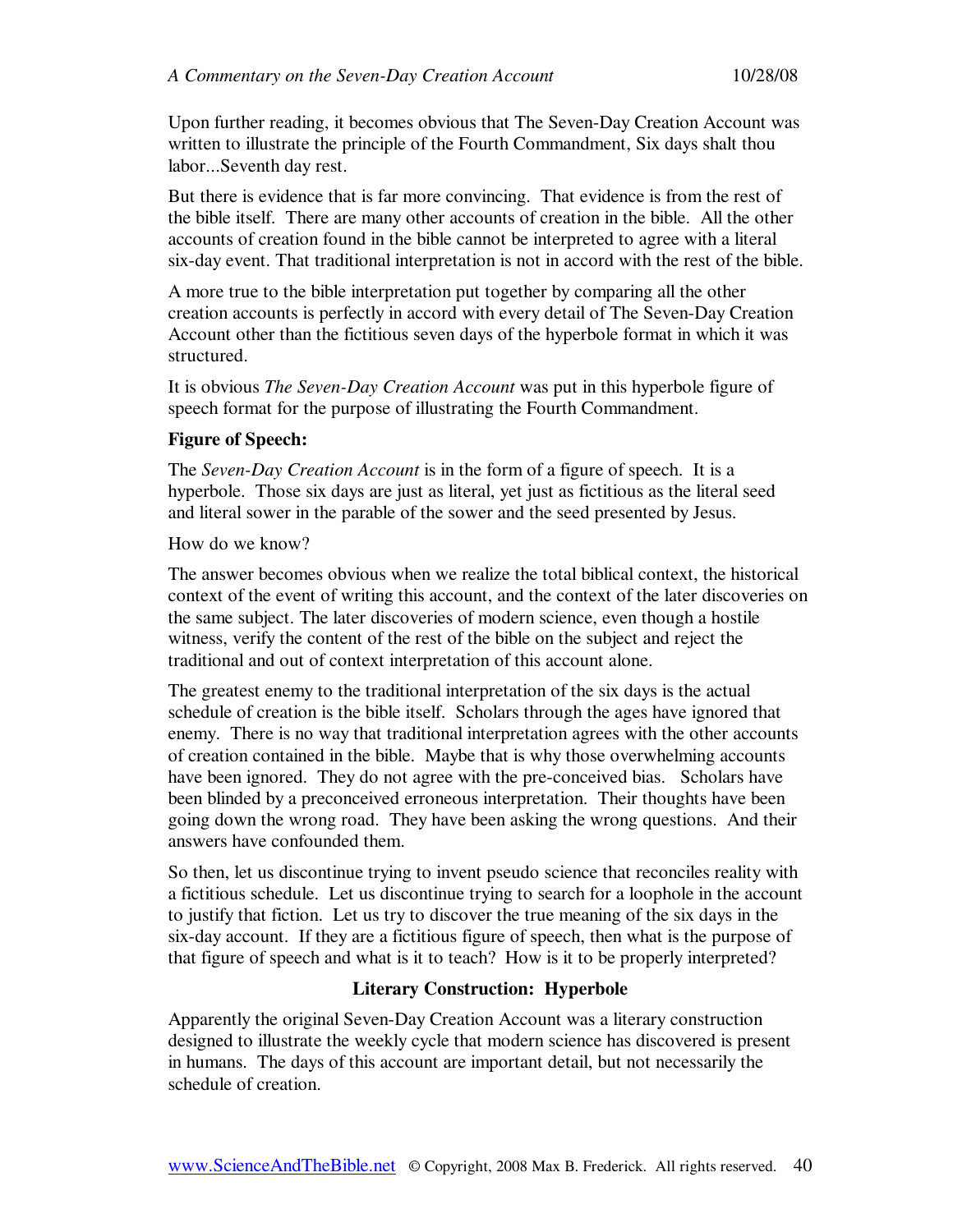It is not likely that the seven literal days of the Seven-Day Creation Account were intended to depict the actual duration of time taken by God to do the creation events therein recorded. Rather, they are more likely a literary construct similar to a parable where actual events are attributed to a fictitious character. Literal creation events are here attributed to fictitious twenty-four hour days. We know this because the seventh day—the day of God's rest from creation—is longer than twenty-four hours. It has not yet come to an end. A non-fiction application would require the seventh day of the week—the day of rest—to be much longer than each of the six workdays. That would result in insistence on the bible being out of touch with fact and reality. Further, the insistence that the six days of this account be six sequential days of chronological creation would contradict the chronology dictated by creation accounts found elsewhere in the bible.

Therefore, it can be concluded that the six twenty-four hour days of the detailed account are simply a literary construction similar to a parable. In this literary construction, actual, literal phases of creation are grouped into six literal, yet fictitious twenty-four hour days. The first three days describe phases of creation essential to the plant kingdom. The second three days starting over in time describe three phases of creation essential to the animal kingdom. The sixth day culminates in the creation of humanity. Recorded as the final concept on the sixth day is the dedication of the total system for conversion of light into energy to the benefit of humanity.

Possibly, if God had it to do over again, he would have put two moons around the earth, a second one with a seven-day orbit. Or, maybe he had a purpose for obscuring the meaning of the illustration of the fourth commandment. Maybe that purpose was to save the revelation of God's supernatural knowledge to be revealed in these modern times. As it has worked out, modern science—a hostile witness—has revealed to us the fact that God knew what modern science was to discover. Gods' word has been given credibility by a hostile witness. Science has verified the infallibility of the bible in the realm of science.

#### **The seven-day account was written to illustrate the fourth commandment.**

The seven-day account was written to illustrate the fourth commandment. The fourth commandment presents the Sabbath. The Sabbath is a seventh day of rest after six days of work. When God gave that commandment to Moses, there was a problem with establishing a seven-day cycle: There was no naturally occurring cycle seven days long. There was the natural annual cycle of the earth circling the sun every year. There was the natural monthly cycle of the moon circling the earth every month. There was the natural daily cycle of the earth rotating under the sun every twenty-four hours. But there was no naturally occurring cycle of seven days duration. God knew the tendency of humans to become physically and emotionally drained if they do not take a break every seven days. Therefore, for the good of mankind, God had Moses illustrate the principle of the Sabbath with a special version of the creation of the universe. In this special account, God had Moses use a literary format commonly known as hyperbole to fit all beginning times into an illustration of the seven-day cycle as commanded in the fourth commandment.

#### **Summary:**